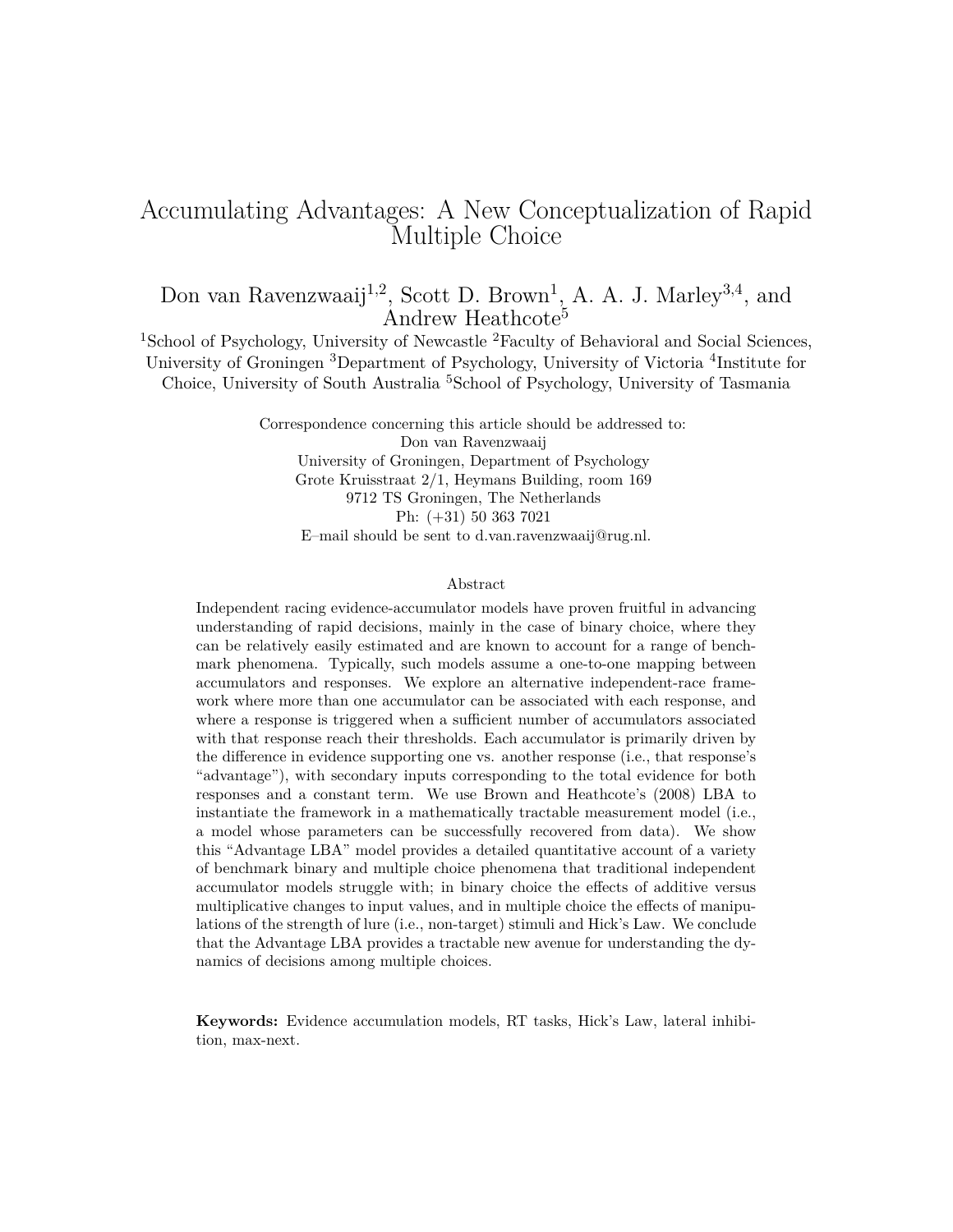In everyday life, we are constantly confronted with tasks that require choosing one among many options. These decisions often become more difficult as the number of alternatives increase, leading to slowed response time (RT) and decreases in choice accuracy. It is attractive to model the dynamics of such multiple-choice decisions with racing evidenceaccumulation processes as such models can be applied to choosing among any number of options by simply allocating one accumulator to each option. These models assume that once the relevant information is perceptually encoded and/or extracted from memory, each accumulator accrues evidence favoring its option. The first accumulator to satisfy a stopping rule (e.g, a threshold on its evidence total) leads to the response with which it is associated. Notable recent examples include the leaky competing accumulator (LCA; Usher & McClelland, 2001), the "max-next" (Brown, Steyvers, & Wagenmakers, 2009; McClelland, Usher, & Tsetsos, 2011; McMillen & Holmes, 2006), the ballistic accumulator (Brown & Heathcote, 2005), and the linear ballistic accumulator (LBA; Brown & Heathcote, 2008). The LBA model differs from the others in that the "stopping rule" which determines when a response is chosen depends only on whether accumulated evidence has exceeded a threshold, and in that accumulation is independent. Throughout this manuscript, we use independence to refer to the relationship among accumulators during accumulation (see Discussion for discussion of this and alternative definitions). These assumptions make it functionally and computationally simple, mathematically tractable, and easily extended to more complex decision paradigms (e.g., Eidels, Donkin, Brown, & Heathcote, 2010; Holmes, Trueblood, & Heathcote, 2016; Trueblood, Brown, & Heathcote, 2014).

A typical multiple-choice experiment either: 1) presents one of *N* possible stimuli on each trial, with each stimulus associated with a single correct response (e.g., Lacouture & Marley, 1995; Leite & Ratcliff, 2010; Pachella & Fisher, 1972), or 2) simultaneously presents *N* stimuli on each trial, again with each stimulus associated with a single correct response (e.g., Brown et al., 2009; Dassonville, Lewis, Foster, & Ashe, 1999; Kveraga, Boucher, & Hughes, 2002; K.-M. Lee, Keller, & Heinen, 2005; ten Hoopen, Akerboom, & Raaymakers, 1982; Vickrey & Neuringer, 2000). A well-known problem in the application of independent racing accumulator models to both multiple-choice paradigms is that the conventional one-to-one mapping between stimuli and accumulators leads to *faster* decisions with more accumulators (i.e., "statistical facilitation", Raab, 1962), whereas in practice decisions slow down. One proposed solution is to relax the assumption that accumulation is independent, as occurs in the LCA via lateral inhibitory interactions. Another is a stopping rule that depends on the moment-to-moment evidence totals in more than one accumulator, as occurs in the max-next model through requiring a minimum difference between the largest and second largest evidence totals to initiate a response. A third solution involves adjusting response thresholds for increasing number of choices to counteract the increase in response time. Here we explore an alternative framework, which applies to both types of multiple-choice paradigm, and which maintains independence in accumulation, but relaxes the assumption that each response is represented by only one accumulator. The stopping rule for the framework we propose can depend on more than one accumulator, but only through threshold-crossing events and not through the evidence levels in each accumulator. This makes the framework mathematically tractable.

In our proposed framework the rate of evidence accumulation for each unit is primarily based on relative rather than absolute inputs (see Marley, 1991 and Tversky & Simonson,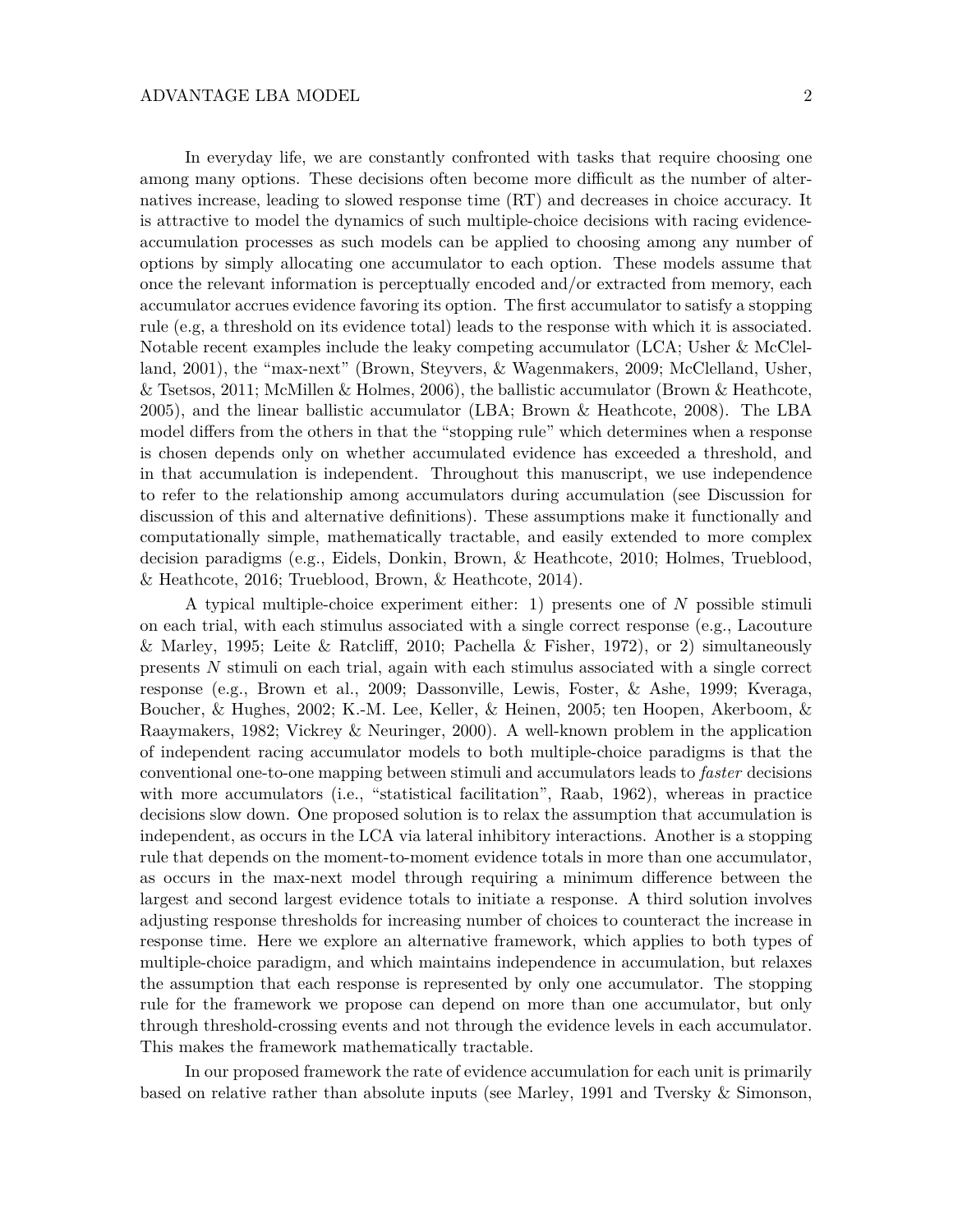1993, for relative evidence models of choice probabilities, and Usher & McClelland, 2004 and Trueblood et al., 2014, for relative advantage models of both RT and choice). Specifically, we propose that alternatives are evaluated in pairs, so, when there are more than two alternatives, more than one accumulator is associated with each response. The input for each accumulator is a weighed sum of: (1) the difference or "advantage" in evidence for the alternative associated with the accumulator over the other alternative, (2) the total evidence for both alternatives, and (3) a bias term (see Blavatskyy, 2012, for a related formulation). Because our fits to data show the first term has the dominant effect we describe this as an *advantage input* scheme. We explore the mathematically tractable situation where these pairwise comparisons run independently and in parallel. When this parallel independent race model is instantiated using linear ballistic accumulators, as we do here, we call the resulting model the "Advantage LBA" (ALBA).

One new contribution of our modelling framework is the idea that a response option may be associated with more than one accumulator. This occurs when there are more than two response options, whereas when there are only two options a one-to-one mapping applies. Thus, we are able to release independent accumulator models of multiple-alternative choice from the traditional one-to-one mapping between accumulators and responses while remaining consistent with traditional approaches to binary choice. We first show that our advantage-input scheme enables good fits of the ALBA to data from a two-alternative forced-choice paradigm that have been problematic for independent racing accumulator models but consistent with dependent accumulation as instantiated in the LCA model (Teodorescu, Moran, & Usher, 2016, Experiment 1). We then extend the two-alternative ALBA to choices among more than two response alternatives, and demonstrate that it provides good fits to data from both types of multiple-choice paradigm that are problematic for existing independent-race models. The mathematical properties of the accumulators and input scheme in the multiple-alternative ALBA are identical to those in the two-alternative ALBA, but an extension to the idea of a stopping rule is required to account for the association of each response to more than one accumulator.

A second new contribution of our work is an exploration of stopping rules. In the main body of the paper we focus on a "Win–All" stopping rule, with details of alternative stopping rules reported in supplementary materials. We report fits of the Win-All ALBA to a task requiring choice among four simultaneously presented alternatives (Teodorescu & Usher, 2013, Experiment 1a) in which effects of the relative strengths of non-target (lure) response options were best fit by the max-next model, and which were taken to be incompatible with independent accumulation. We show that the Win-All ALBA, whose stopping rule is conceptually related to the max-next stopping rule, provides an accurate and detailed account of this data. We then extend the Win-All ALBA to address a data set that exemplifies a long-standing benchmark phenomenon for multiple-choice paradigms when assigning a single stimulus into one of many classes, Hick's Law (van Maanen et al., 2012). Hick's Law states that the mean RT and the logarithm of the number of choice alternatives are linearly related (Hick, 1952; Hyman, 1953). We demonstrate that the Win-All ALBA naturally provides an account of Hick's Law.

In both of the applications of the ALBA to multiple-choice data, we show that all the parameters of the Win-All ALBA are identifiable by performing parameter-recovery simulations. These successful recoveries underline a significant improvement in the utility of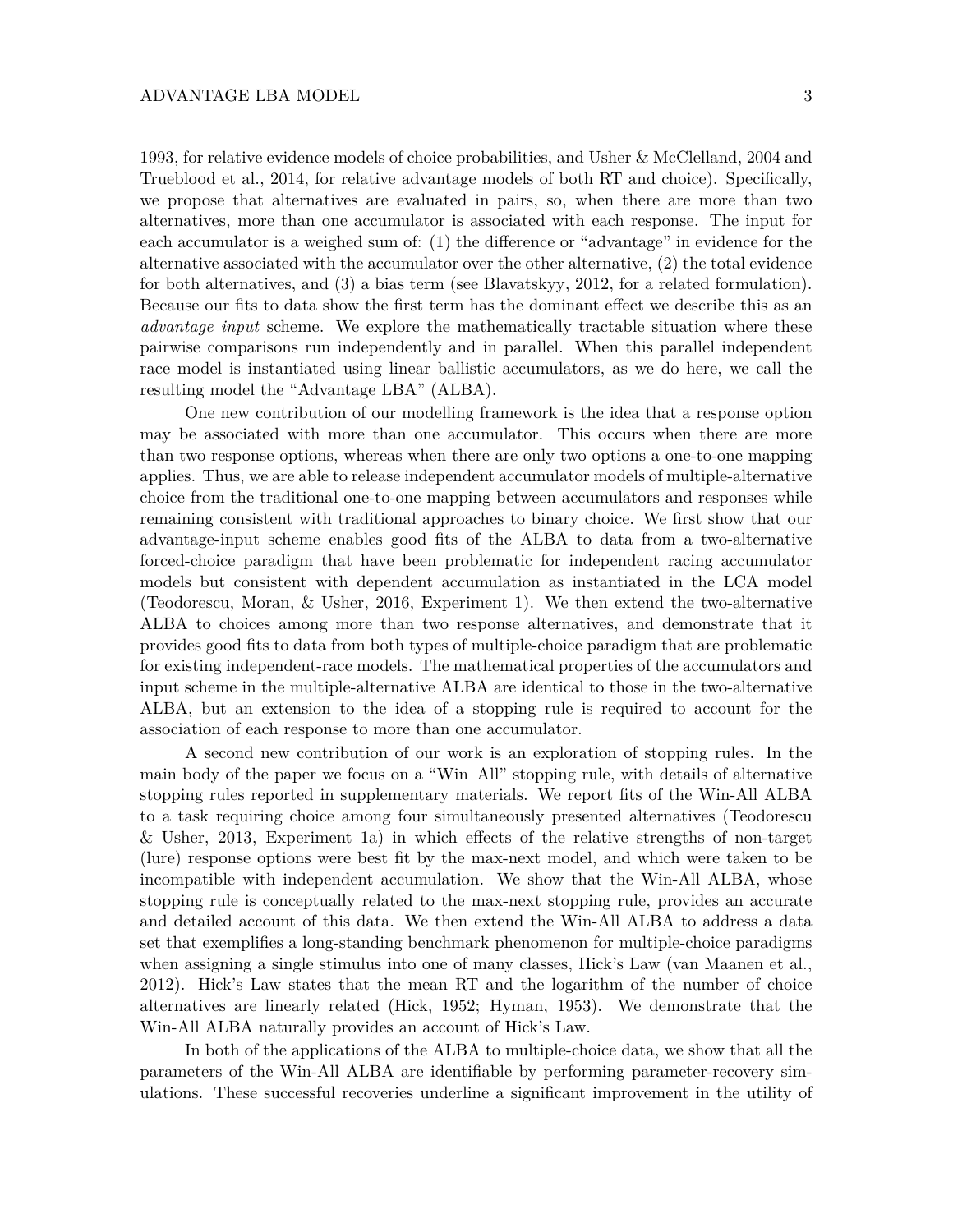our approach for behavioral applications compared to non-independent race models. Nonindependent models tend to be mathematically intractable, and so it is difficult to compute a key quantity required to fit them to data, their likelihood functions. Miletic, Turner, Forstmann, and Van Maanen (2017) explored a computationally intensive simulation-based method to obtain the LCA's likelihood, but found that it was "extremely difficult to faithfully recover the parameters of the LCA model " (p.25.). When parameter recovery is not possible it is difficult to interpret estimated parameter values as they may not be psychologically meaningful. Note that we are not implying that the parameters themselves are meaningless, only their estimates. Further, even if this is the case it does not mean that such models are of no use. Psychological questions can still be addressed through model selection techniques, as was shown with reference to the LCA by Evans, Holmes, and Trueblood (in press). Parameter recovery may also be possible for restricted versions of the LCA (see Miletic et al., 2017, for further discussion). For the Win-All ALBA, in contrast, we can safely interpret parameter estimates, and so we present and discuss them in each application, particularly highlighting the consistency of estimated weights for the sums and difference components of the advantage coding scheme that hold over the variety of paradigms we examine. In the next section we begin by defining this coding scheme for the simple binary-choice case.

## **Advantage-input coding for binary choice**

The standard LBA model for binary choice (Brown & Heathcote, 2008) has two accumulators, each of which starts from an independently sampled and uniformly distributed point between 0 and  $A_i > 0$ ,  $i = 1, 2$ , after which evidence is accumulated linearly for each response option if the stimulus input remains fixed throughout the trial. Each evidence accumulator has a drift rate *d<sup>i</sup>* , and for each trial each drift rate is independently drawn from a normal distribution truncated at zero (Heathcote & Love, 2012), with means  $v_i$ , and standard deviations  $s_i$ <sup>1</sup>. Thresholds  $b_i > A_i$  determine a speed–accuracy trade off; smaller values lead to faster decisions at the cost of a higher error rate. Sometimes the thresholds and/or maximum starting points are assumed to be the same for both accumulators, in which case the subscript can be dropped. Usually, rather than directly estimating the threshold the distance from the maximum starting point (*A*) to the response threshold (*b*),  $B = b - A$ , is estimated. This makes it easy to fulfill the assumption that an accumulator cannot start above its threshold (i.e,  $b > A$ ) by enforcing  $B > 0$ . Manipulations affecting the a-priori plausibility of responses (say, a cue that predicts the correct response 80% of the time, see Teodorescu & Usher, 2013) can be expected to elevate the mean starting point of the compatible stimulus and/or depress the mean starting point of the incompatible stimulus. This is equivalent to an equal but opposite effect on the threshold in terms of response time and probability (Heathcote, Holloway, & Sauer, in press).

Together, the accumulator (*A* and *B*) and input (*v* and *s*) parameters define a distribution of decision times, *DT*. Response times also include the time taken for processes such as stimulus encoding and response production, which together make up the non-decision

<sup>&</sup>lt;sup>1</sup>The original 2008 model assumed an unbounded normal distribution. Other drift rate distributions also yield tractable models (see e.g. Terry et al., 2015), but most recent applications of the LBA assume a normal distribution truncated at zero.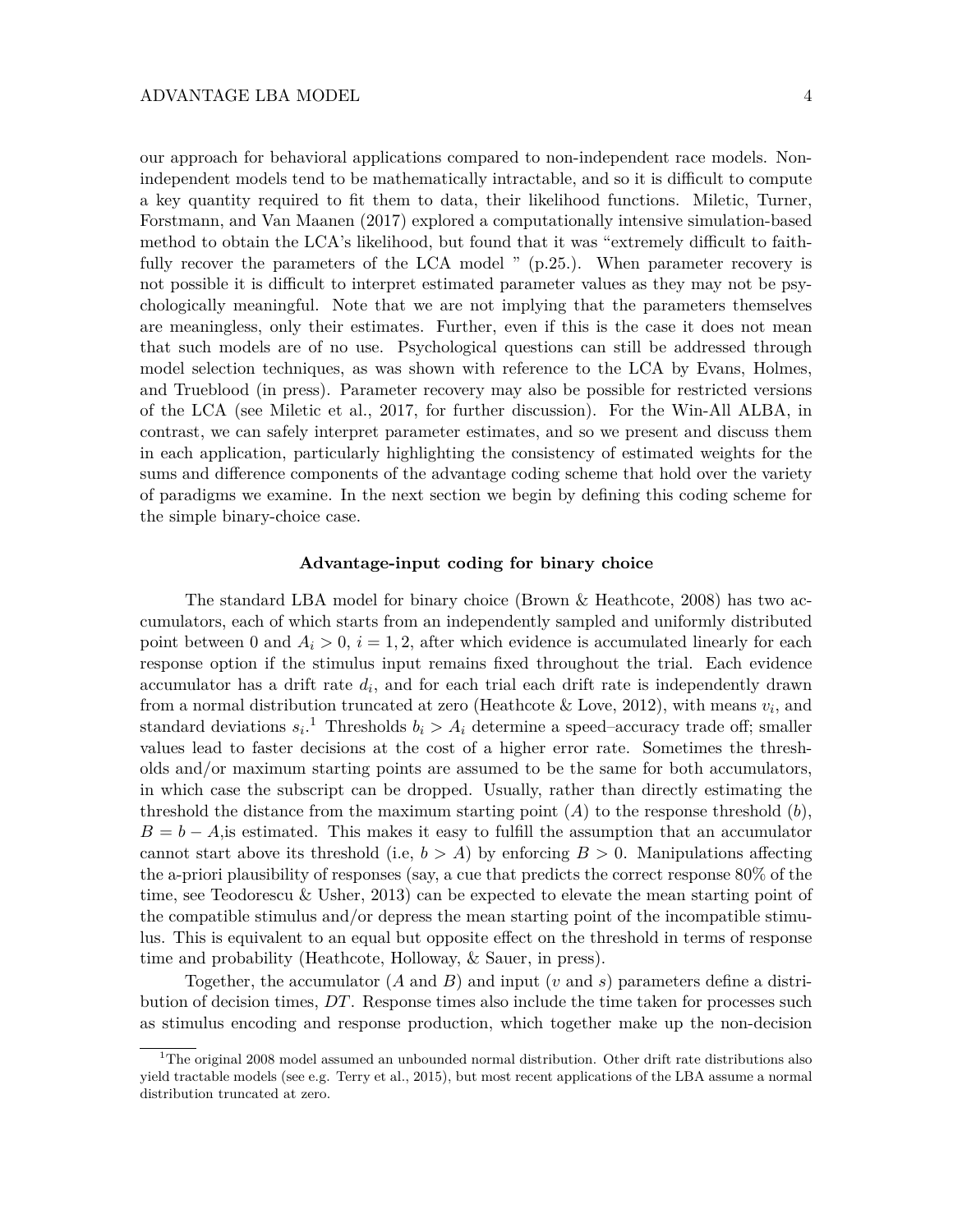time (Luce, 1986). We assume non-decision time is a constant,  $t_0 \geq 0$ , that shifts the distribution of *DT* such that  $RT = DT + t_0$ .

For binary choice based on perceptual properties, stimulus *i* has a physical value *O<sup>i</sup>* ,  $i = 1, 2$ , and these determine the drift rates for evidence accumulation. For example in Experiment 1 of Teodorescu et al. (2016), which we analyze with the ALBA, the luminance (in lumens) of the visual stimuli are linear with respect to a measure (vis., MATLAB RGB values) for which 0 (resp., 1) represents the minimum (resp., maximum) screen luminance. We assume that those objective values, in the interval (0*,* 1), are logarithmically transformed to subjective brightness values,  $S_i = log(O_i)$  (Fechner, Boring, Howes, & Adler, 1966). The advantage-input rate for each accumulator is then an additive combination of the difference between the subjective brightness values,  $S_1 - S_2$  (resp.,  $S_2 - S_1$ ), with weight  $w_D$ , and their sum,  $S_1 + S_2$ , with weight  $w_S$ , plus a bias parameter,  $v_0 > 0$ ; see Equations 1 and 2 below.

To clearly differentiate this type of input scheme from that used in past applications of the standard LBA (where objective values and/or their mapping to subjective values were often not known and so rates were freely estimated) we denote the mean rate for the accumulator associated with the advantage of stimulus 1 over 2 (and hence also associated with a response favoring stimulus 1) as  $v_{1-2}$ , and similarly  $v_{2-1}$  for the other accumulator.

$$
v_{1-2} = v_0 + w_D(S_1 - S_2) + w_S(S_1 + S_2)
$$
\n<sup>(1)</sup>

$$
v_{2-1} = v_0 + w_D(S_2 - S_1) + w_S(S_1 + S_2)
$$
\n<sup>(2)</sup>

The bias parameter,  $v_0$ , can take on values that ensure that each accumulator has a non-negative drift rate and hence eventually reaches its threshold, which in turn ensures that a response is made in finite time (for a similar mechanism see e.g., Bogacz, Usher, Zhang, & McClelland, 2007; Busemeyer, Townsend, Diederich, & Barkan, 2005; van Ravenzwaaij, van der Maas, & Wagenmakers, 2012). Different schemes for ensuring that some or all drift rates are positive are also possible, such as by taking the ratio rather than difference of positive subjective brightness values (e.g., Hawkins et al., 2014). These possibilities may have practical and conceptual advantages, but we leave their investigation to future work. The "difference weight",  $w_D$ , is constrained to be non-negative and therefore the drift rate *v*1−<sup>2</sup> (resp.,*v*2−1) increases (resp., decreases) as the brightness difference *S*<sup>1</sup> − *S*<sup>2</sup> increases. We constrain the "sum weight" *w<sup>S</sup>* to non-negative values and therefore the drift rate increases with the overall magnitude of the pair.

We describe this as an "advantage" input coding scheme as typically  $w_D \gg w_S$ , and so the difference term dominates in determining the drift rate. A large difference effect makes sense as it means the rates favor the correct response. However, a non-zero sum term is also necessary in order to account for effects of the absolute strength of the stimuli. In the framing given by Teodorescu et al. (2016), whose work inspired this formulation and whose data we fit in the next section, these rates are partially absolute but mostly relative.

Each of  $v_0$ ,  $w_S$ , and  $w_D$ , are estimated from the data, and so the units used to measure the stimuli do not matter up to a linear transformation - i.e., the stimulus measures are interval scales. We assume a common variance, *s*, for the drift rate distribution of all advantage accumulators within a condition, and we assume that the inputs to the accumulators are uncorrelated. An illustration of the two-alternative ALBA for a brightness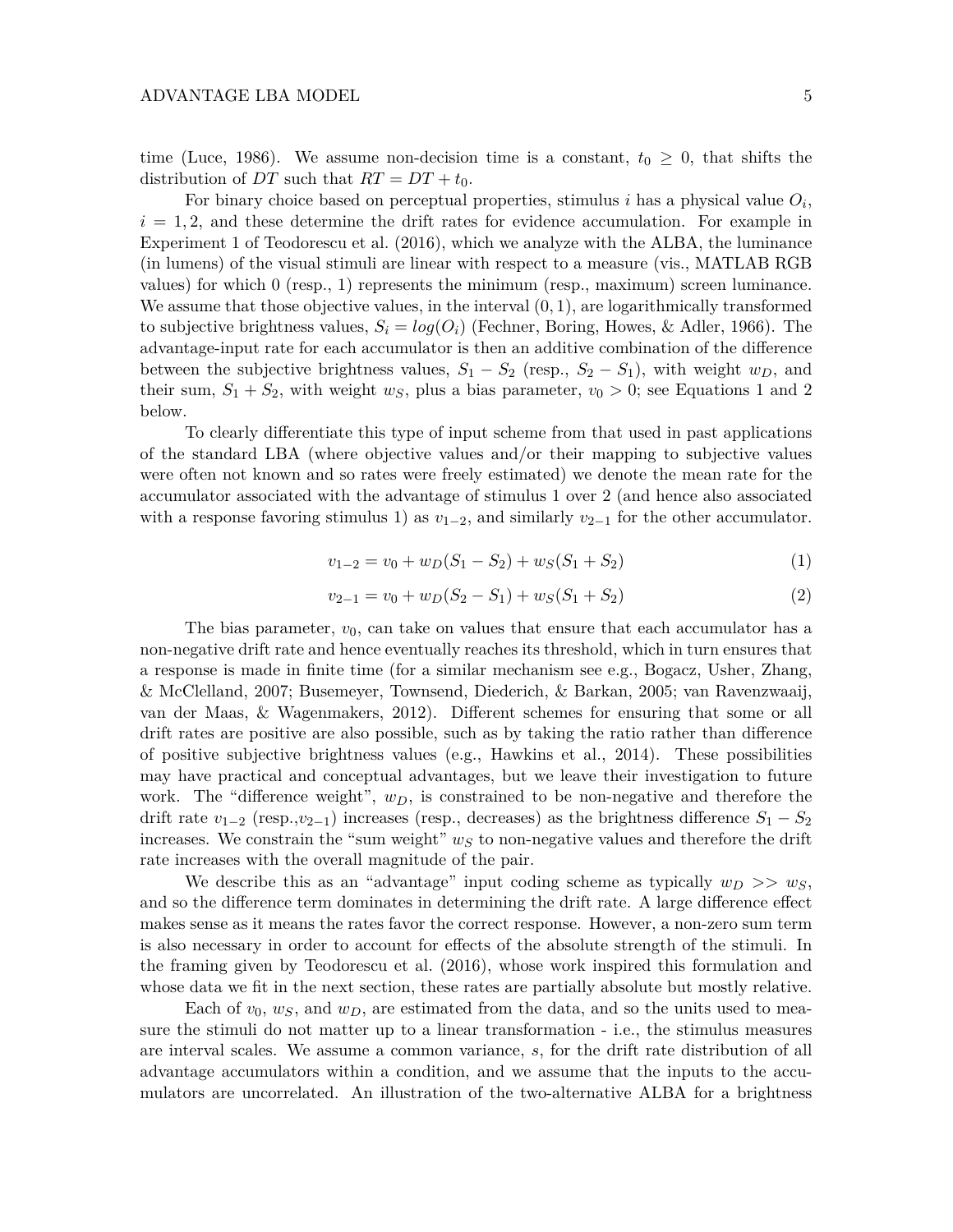

*Figure 1*. The ALBA and its parameters for a two alternative brightness identification task. Evidence accumulation begins at a start point drawn randomly from a uniform distribution on the interval [0, *A*]. Evidence accumulation is governed by drift rates  $d_{1-2}$  and  $d_{2-1}$ , drawn across trials from a normal distribution with means *v*1−<sup>2</sup> and *v*2−<sup>1</sup> and standard deviation *s*, truncated to positive values. A response is given as soon as one accumulator reaches the threshold  $b = A + B$ . Observed RT is an additive combination of the time during which evidence is accumulated and non–decision time *t*0.

identification task with two response options is given in Figure 1. In the next section, we test this model by fitting data that test the relative influences of the sum and difference components of the inputs.

#### **Absolute versus Relative Input**

Teodorescu et al.'s (2016) Experiment 1 compared two-alternative forced choice of the brightest stimulus in a baseline condition with luminance values of  $\{.4 \text{ vs. } .3\}$ , against performance in an "additive boost" condition, in which luminance values were elevated through the addition of 0.2 to  $\{0.6 \text{ vs } 0.5\}$ , and a "multiplicative boost" condition, in which they were elevated through multiplication by 1.5 to  $\{0.6 \text{ vs. } 0.45\}$ . The two boosts were chosen such that the correct stimuli have identical objective values (.6). As a result, the additive and multiplicative conditions differ only in the luminance values of their incorrect stimuli. Although the task required a judgment about relative brightness, the authors found that both accuracy and response time were also sensitive to the absolute values of luminance relative to the baseline condition, both when the absolute value of the difference in luminance between stimuli was the same as in the baseline condition (i.e., in the additive condition) and when the ratio of luminance was the same (i.e., in the multiplicative condition; see Teodorescu et al., 2016, Figure 1c, bottom panel, see also Figure 2 of this paper). The authors attributed this pattern either to non-independent accumulation of absolute values,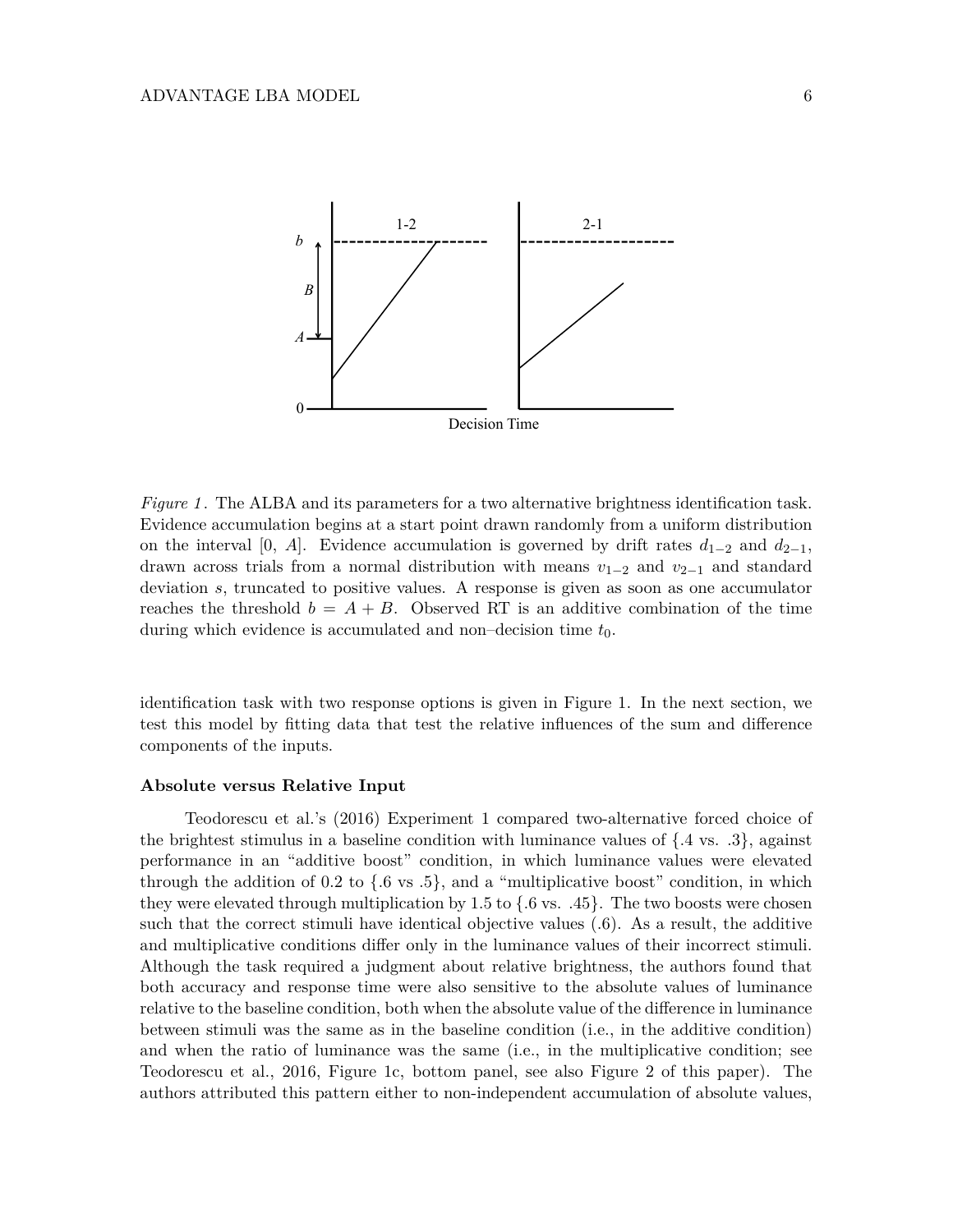Table 1

*Median parameter values, with a 95% credible intervals for two-alternative ALBA model fit to Teodorescu et al. (2016) Experiment 1. Rows correspond to participants (Pp), except the bottom row, which is the average of the corresponding values above).*

| $P_{p}$        | А                     | $B_R$            | tο                    | $v_0$                 | s                     | $w_D$                   | $w_S$                 |
|----------------|-----------------------|------------------|-----------------------|-----------------------|-----------------------|-------------------------|-----------------------|
|                | 1.38(0.78, 2.12)      | 0.87(0.80, 0.94) | $0.22$ $(0.16, 0.27)$ | $2.73$ $(2.01, 3.73)$ | 1.39(0.99, 1.92)      | 5.43(3.52, 8.19)        | $0.76$ $(0.45, 1.25)$ |
| $\overline{2}$ | $4.81$ $(3.40, 6.97)$ | 1.18(1.04, 1.37) | 0.42(0.39, 0.45)      | $6.56$ $(4.82, 9.10)$ | 2.28(1.65, 3.26)      | $11.14$ $(7.56, 17.18)$ | 1.56(0.97, 2.47)      |
| 3              | 1.27(0.76, 1.86)      | 0.97(0.91, 1.02) | 0.17(0.12, 0.22)      | 2.96(2.24, 3.82)      | 1.11(0.84, 1.46)      | 2.92(2.03, 4.07)        | 0.33(0.16, 0.57)      |
| $\overline{4}$ | $4.20$ $(3.07, 5.64)$ | 0.90(0.79, 1.03) | 0.30(0.28, 0.32)      | 7.72(5.83, 10.21)     | 3.75(2.87, 4.9)       | 14.31 (10.17, 20.08)    | 1.31(0.60, 2.24)      |
| 5.             | $1.87$ $(1.43, 2.65)$ | 1.28(1.19, 1.41) | $0.12$ $(0.10, 0.17)$ | 3.15(2.63, 4.15)      | $1.26$ $(1.08, 1.68)$ | $3.16$ $(2.52, 4.58)$   | 0.61(0.41, 0.95)      |
| 6              | $1.63$ $(1.19, 2.22)$ | 1.07(1.01, 1.14) | $0.21$ $(0.13, 0.27)$ | 2.05(1.65, 2.58)      | 0.66(0.51, 0.86)      | 2.03(1.48, 2.84)        | 0.17(0.07, 0.30)      |
|                | $2.62$ $(2.15, 3.16)$ | 0.93(0.85, 1.02) | 0.10(0.10, 0.12)      | 2.11(1.81, 2.44)      | 0.77(0.70, 0.85)      | $2.52$ $(2.19, 2.93)$   | 0.35(0.22, 0.50)      |
| Mean           | 2.54(1.82, 3.52)      | 1.03(0.94, 1.13) | 0.22(0.18, 0.26)      | 3.90(3.00, 5.15)      | 1.60(1.23, 2.13)      | 5.93(4.21, 8.55)        | $0.73$ $(0.41, 1.18)$ |

due to lateral inhibition as in the LCA, or independent accumulation of differences with activation dependent processing noise. Here we show that the latter mechanism can be replaced in an independent accumulation model by allowing the sum of the subjective brightness values over stimuli to have a small effect on drift rates.

In Teodorescu et al.'s (2016) experiment, each participant performed 1,200 trials, 400 in each condition, with the conditions randomly intermixed. As described in the previous section, we assumed subjective brightness to be the logarithm of the luminance values and these subjective brightness values were entered into Equations 1 and 2 to calculate drift rates. Note that the logarithmic transformation means the baseline and multiplicative conditions have equal subjective differences, which are larger than the subjective difference for the additive condition, whereas the subjective sum increases from baseline to multiplicative to additive conditions. There are no parameters which are free to vary between conditions in the ALBA model for these data. Instead, the sum and difference values entirely account for condition effects, with the same seven estimated parameters applied to the objective brightness inputs from each condition: baseline drift rate  $(v_0)$ , sum  $(w_S)$  and difference  $(w_D)$  weights, non-decision time  $(t_0)$ , rate variability  $(s)$ , start-point variability  $(A)$  and the right-response accumulator threshold (*BR*). The left-response accumulator threshold was fixed at  $B_L = 1$  to make the model identifiable (Donkin, Brown, & Heathcote, 2009) and different thresholds for each accumulator allowed for response bias.

Details of the estimation methods are given in subsection "B1. Estimation Details: Absolute versus Relative Input" in Appendix B. Table 1 reports posterior median parameter estimates. For all participants the difference component of the rates had a much higher weight than the sum component, on average by approximately an order of magnitude, but the sum component was non-negligible. This resulted in mean drift rates for the target advantage accumulator of 4.06, 4.65 and 4.1 for baseline, multiplicative and additive conditions, respectively, and 0.65, 1.24 and 1.94, respectively, for the lure advantage accumulator. The small sum component does not change the equal target-lure differences in subjective brightness for baseline and multiplicative conditions (both 3.41), with a much smaller difference in the additive condition  $(2.16)$  reflecting the smaller difference in subjective brightness. However, the sum component is sufficient to account for the small absolute effects in the data.

Figure 2 shows the model fits the data well, not only in terms of accuracy and average RT but also RT distribution. The ALBA parameter estimates are consistent with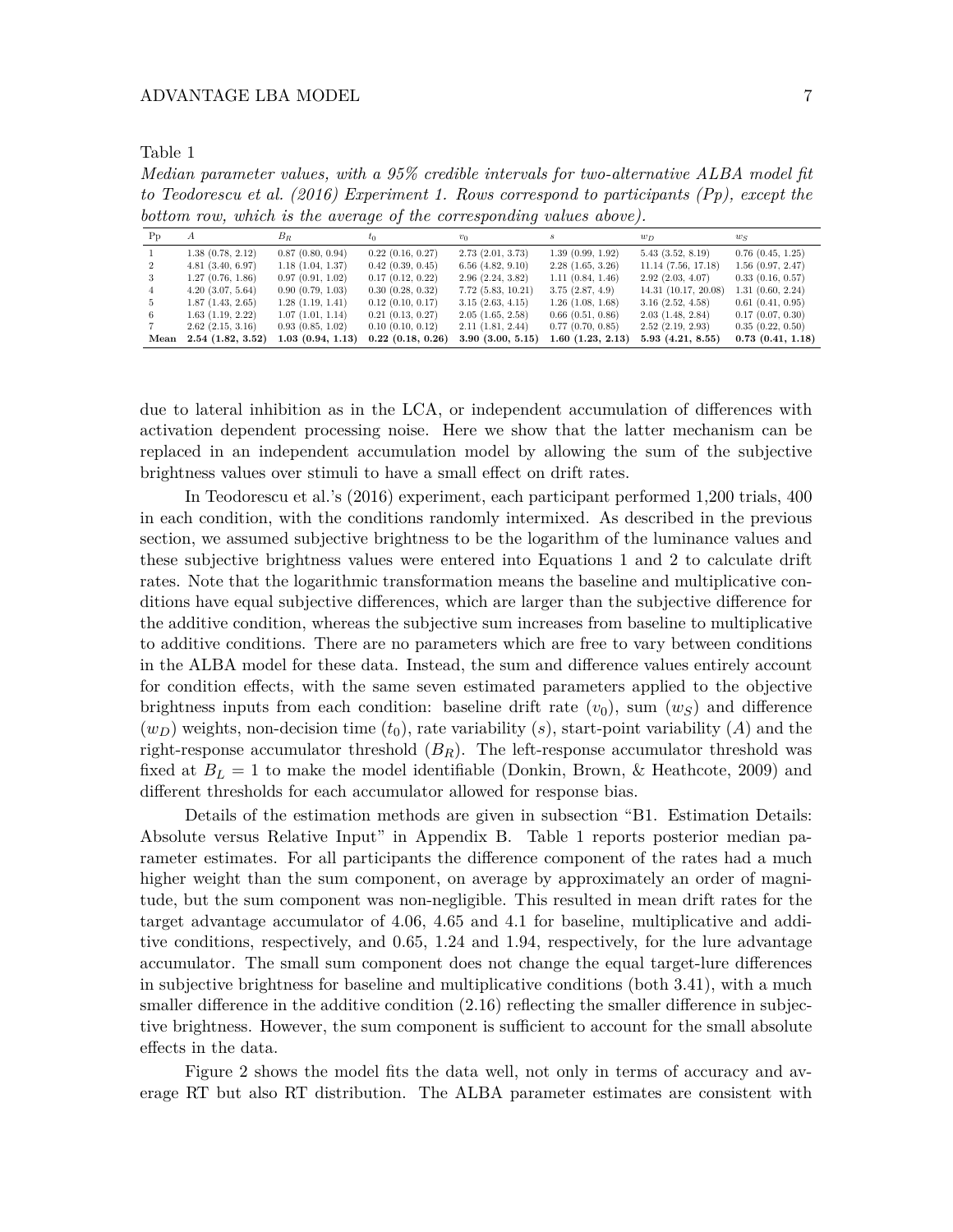

*Figure 2* . Posterior predictive data for fits to the Experiment 1 data of Teodorescu et al. (2016). RTs for the .5 (black), .1, and .9 (gray) deciles calculated for the baseline (Base), multiplicative (Mult), and additive (Add) conditions, and the proportion of correct responses for the respective conditions, both at the individual level (left three columns and top of right column) and for aggregate data (bottom right column). For all panels, error bars represent posterior predictive data simulated from model fits (the bar extends to the middle 95% of generated summary statistics, with the dot in the middle indicating the median) and lines represent data.

Teodorescu et al.'s (2016) conclusion that accumulation is partially absolute (the sum component of the ALBA) and partially relative (the difference component of the ALBA). Our model fit is at least as good as their fit with the LCA. In the next section, we show how ALBA can be generalized to multiple alternatives.

## **The multiple-alternative ALBA**

The multiple-alternative ALBA maintains the same underlying type of accumulation as the two-alternative ALBA, but decisions are made when each of a pre-specified *set* of accumulators has crossed its threshold, as opposed to a single accumulator crossing a threshold (for a similar approach see Eidels et al., 2010). The combination stopping rules may be thought of as being realized by counters, with one counter for each possible response, although other conceptualizations are also possible (e.g., logic gates). Counts are incre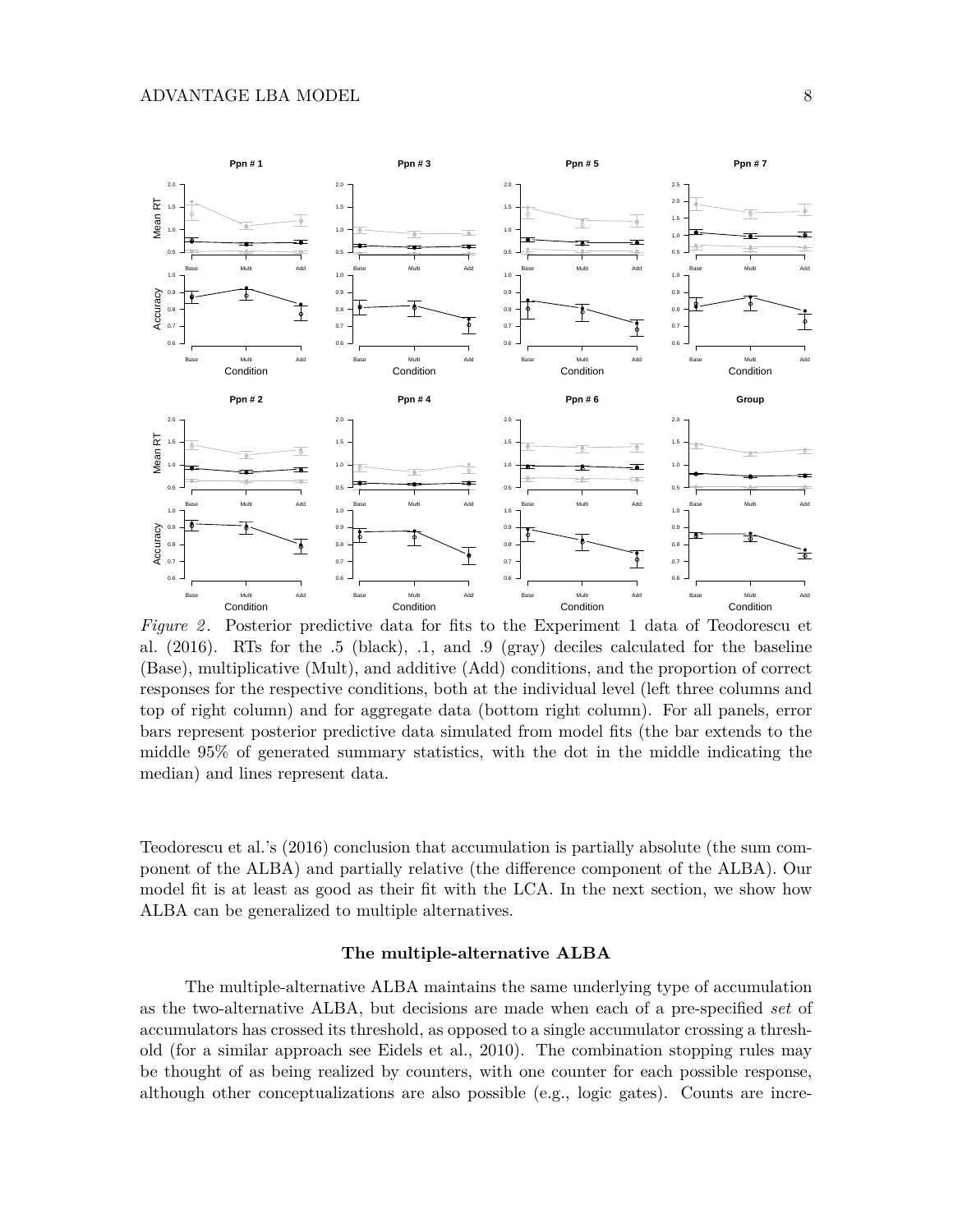mented by threshold-crossing events in a set of accumulators connected to the counter. The response associated with the counter is initiated as soon as a criterion number of counts is achieved.

As an example, consider a task in which a participant has to decide which of four stimuli is the brightest: 1, 2, 3, or 4. For this decision, a standard accumulator model, such as the LBA, would assume a one-to-one mapping between accumulators and choices. This leads to four accumulators, which we denote 1, 2, 3, and 4 with corresponding drift rates  $d(1)$ ,  $d(2)$ ,  $d(3)$ , and  $d(4)$ . For the same decision, the ALBA has a total of 12 advantage accumulators, each taking as input a difference between the evidence values for an ordered pair of stimuli. We denote these accumulators: 1-2, 2-1, 1-3, 3-1, 1-4, 4-1, 2-3, 3-2, 2-4, 4-2, 3-4, and 4-3. In general for *n* responses there are  $n(n-1)/2$  comparisons that can be made and hence  $n(n-1)$  accumulators, half for comparisons in one direction and half for comparisons in the other direction (e.g., 1-2 and also 2-1).

Even though the ALBA model has more accumulators than the standard LBA model, all of the ALBA drift rates are produced from stimulus inputs via the same set of base parameters as in the two-choice example above. To illustrate, consider a trial on which stimulus 1 is brightest and the other stimuli, all less bright than stimulus 1, are equally bright to one another. In the traditional LBA, this stimulus set provides a strong "matching" subjective input value  $S_M$  to accumulator 1 and a smaller "mismatching" subjective input value of  $S_m$  to all other accumulators. In the corresponding case for the ALBA, each "matching" advantage accumulator (i.e., 1-2, 1-3, and 1-4, where the matching term is first) would have an advantage drift rate value of  $v_0 + w_D(S_M - S_m) + w_S(S_M + S_m)$ ; each "mismatching" advantage accumulator (i.e., 2-1, 3-1, and 4-1, where the matching term is second) would have an advantage drift rate value of  $v_0 + w_D(S_m - S_M) + w_S(S_M + S_m);$ and each of the remaining six "unrelated" accumulators (i.e., 2-3, 2-4, 3-2, 3-4, 4-2, and 4-3, where the matching term does not appear) would have an advantage drift rate value of  $v_0 + w_S(S_m + S_m)$ , as the difference term is zero. These values serve as the mean drift rates for their respective advantage accumulators.

Unless stated otherwise, we assume that the standard deviation for the drift rate distribution of all advantage accumulators is the same. We also assume that the inputs to all accumulators are uncorrelated. These assumptions correspond to the case where, on each trial for each accumulator, an independent random sample drawn from the same distribution is added to the mean drift rate of the accumulator.<sup>2</sup>

In summary, the mean drift rates for all advantage accumulators are determined by only three free parameters, the baseline rate,  $v_0$ , and the sum,  $w_S$ , and difference,  $w_D$ , weights. Each of the advantage accumulators has an input, and hence mean drift rate, determined by the dimensions of the stimuli (see Trueblood et al., 2014, for another approach where multiple-choice drift rates are constructed from differences). For our applications here, other standard LBA parameters A, B, and  $t_0$  are assumed to be identical across ad-

<sup>&</sup>lt;sup>2</sup>If the drift rate standard deviation was in part due to variability in each input, and that variability could differ between inputs, then only equality of drift rate standard deviation between advantage accumulators with the same inputs (e.g., 2-1 and 1-2) follows. That is, correlations would arise among accumulators that share inputs, which would make the model less mathematically tractable. However, systematic differences in rate variability across accumulators that are not a function of inputs do not affect tractability, and were implemented in some of the model fits of the Hick's Law data set below.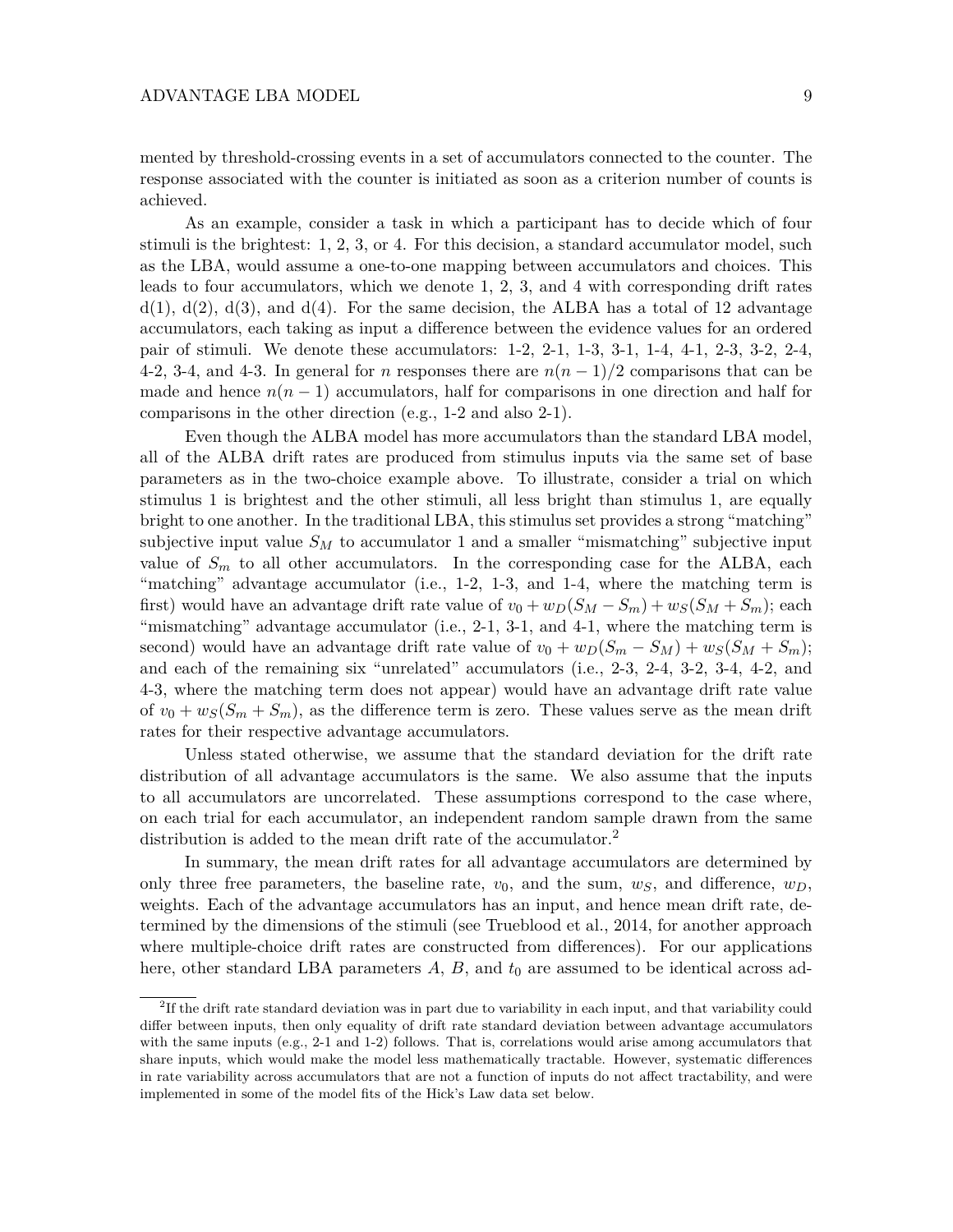vantage accumulators and are free parameters to be estimated from the data. However, situations likely exist where these restrictions must be relaxed. For instance, to accommodate response bias, different values of *B* could be allowed for the different sets of accumulators associated with each response. A lower value of *B* would make it quicker for accumulators in the set to finish, and hence bias responding towards the associated response.

With the details of the advantage accumulators established, the last thing is to determine a stopping rule: which (set of) accumulator(s) needs to finish before a response is initiated? Here, we focus on one stopping rule, which we call Win-All, that is conceptually closest to a max-next model. We investigated two other stopping rules, Lose-All, and Lose-One, both of which are discussed in Appendix A. Note that for the two-alternative case, all these stopping rules collapse to the same end-result, as there are only two advantage accumulators.

#### **Win-All**

The Win-All rule assumes that a response is made as soon as each of the accumulators associated with one of the response options has reached its threshold. For example, a Win-All rule will choose option 1 from {1,2,3} if and only if:

- 1. Accumulators 1-2 and 1-3 have reached their thresholds, and:
- 2. At least one of the accumulators in each of the sets {2-1, 2-3} and {3-1, 3-2} has *not* reached its threshold.

Put simply, response option 1 is chosen if it is the first option to have beaten every other response option. This rule could be instantiated by linking each response with a counter having two inputs (e.g., from 1-2 and 1-3 for a 1 response) and requiring two counts to trigger its response. An illustration for a brightness identification task with three response options is given in Figure 3.

With the Win-All rule, it is mathematically possible for accumulator termination (i.e., threshold-crossing) sequences to occur which give rise to responses in a way that appears counter intuitive. For example, the termination sequence 2-1, 3-1, 1-2, and then 1-3 would result in choosing option 1, as it is the first option to have beaten all of its competitors. This may appear counter intuitive, because option 1 has also been beaten by each of its competitors. With reasonable parameter settings such sequences are exceedingly unlikely, because they would require opposite pairs to reach threshold close together in a sequence, which will only happen if they have similar inputs. However, in this case the difference between inputs will be small, and so they are unlikely to complete early in the sequence.

Under the Win-All rule, probability of responding with choice 1 at time *t* is:

$$
p_1(t) = \sum_{I \neq 1} \left[ PDF_{1-I}(t) \times \prod_{J \neq [1,I]} CDF_{1-J}(t) \right] \times \prod_{I \neq 1} \left[ 1 - \prod_{K \neq I} CDF_{I-K}(t) \right]
$$
(3)

*I* is an option in the set {2, 3}, *J* is an option in the same set that is not *I*, and *K* is an option in the set  $\{1, 2, 3\}$  that is not *I*. The cumulative distribution functions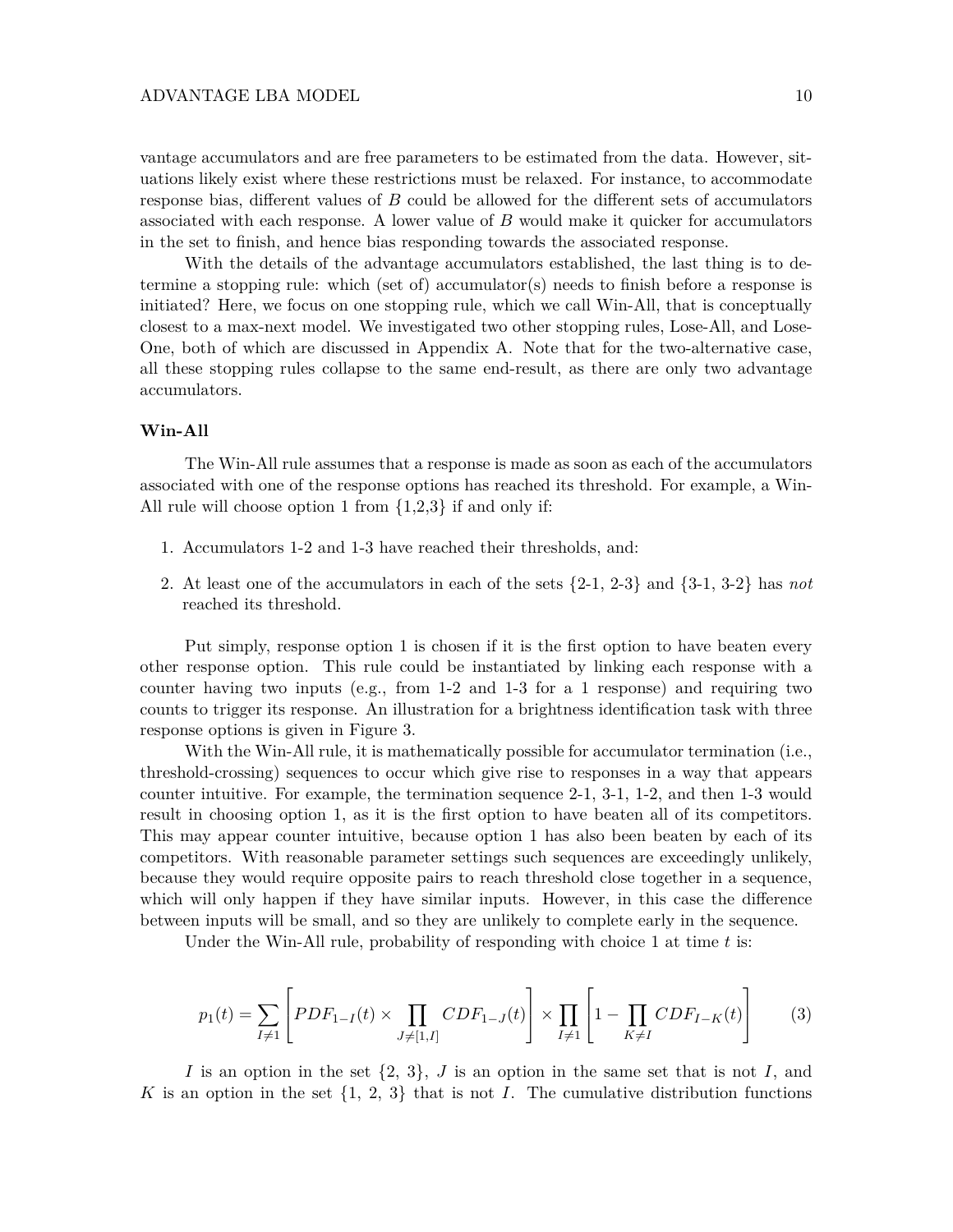

*Figure 3*. The Win-All version of ALBA for a three alternative task. Only the first counter to reach a count of 2 triggers a response.

(CDFs) and probability density functions (PDFs) are those of the standard LBA model (see Terry et al., 2015, also Appendix A). The derivation for Equation 3 may also be found in subsection "A1. Win-All Derivation" of Appendix A.

In the max-next model a decision is made as soon as the difference between the most active and the next most active accumulator exceeds a given threshold. The Win-All model is similar in that a response is made once the winning accumulator has beaten all of its competitors – that is, all relevant accumulators corresponding to pairwise comparisons have exceeded a given threshold. With this rule, the last advantage accumulator to cross its threshold will – on average – represent a contrast between the winner and the next best response option. The Win All ALBA and max-next models are also similar in terms of computational complexity, as for the latter model a full evaluation of the stopping rule must be made at each moment during accumulation. One possible serial algorithm for the max-next stopping rule involves first identifying the accumulator with the highest evidence total, then the one with the second highest, then comparing the difference to a threshold. A possible parallel algorithm could involve evaluating the same set of advantages (in this context differences in momentary evidence totals) as in the ALBA, with a response initiated when an accumulator has both the maximum advantage (and hence must have the maximum evidence total) and a minimum advantage greater than a threshold amount.

The max-next model does not have an easily computed likelihood, so requires the same simulation methods as the LCA to be fit to data in an optimal way, but its computational complexity, like that of the LCA (whose number of lateral inhibitory connections increase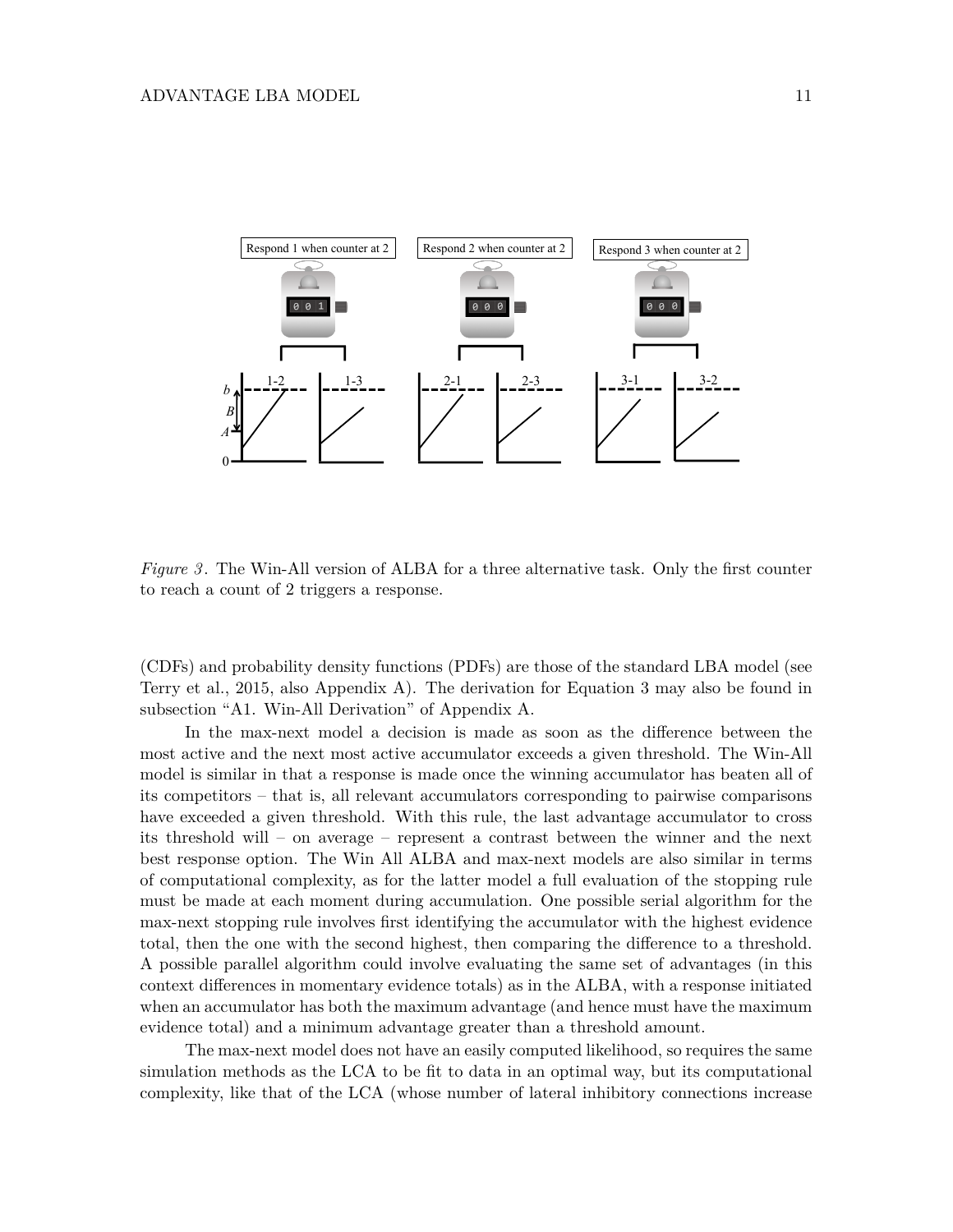with the square of *n*), makes that practically difficult as the number of options increases. In contrast, ALBA does have an easily computed likelihood, which makes it straightforward to fit data from choices among many options, as illustrated below in an application requiring choice among up to 9 options. Before reporting that application, we report fits of data from forced choices among four simultaneously presented options where the max-next and LCA models were preferred over independent accumulation (Teodorescu & Usher, 2013).

#### **Strong versus weak lures**

In Experiment 1A reported by Teodorescu and Usher (2013) participants made a forced choice about which of four patches was brightest. The key comparison was between trials that had one relatively attractive incorrect answer and two very unattractive incorrect answers (from here on, a "difficult trial") and trials with a set of three relatively unattractive incorrect answers (from here on, an "easy trial"). Teodorescu and Usher theorized that, due to the comparatively elevated input of the attractive incorrect answer in the difficult trial, an independent race model will always predict a speed-up for correctly answered difficult trials compared to easy trials, due to statistical facilitation. In contrast, they found correct responses on difficult trials were actually slower than on easy trials.

Eight participants performed between 1,000 and 1,200 trials. Half of these trials constituted the easy condition with luminance values of  $\{.4, .2, .2, .2\}$ , respectively, for the target and three lures. The other half of the trials constituted the difficult condition with brightness values of  $\{.4, .3, .15, .15\}$  (see Figure 4 for example stimuli, adapted from Teodorescu & Usher, 2013, Figure 4). Trials from the easy and difficult condition were randomly mixed within each block. In each condition, the sum of the brightness values is the same, so that normalizing these values by dividing them by the sum preserves the ratios between values, a feature which was used to rule out independent race models with sumnormalized feed-forward input competition. The ALBA is another kind of input-competition model, but with a different architecture and stopping rule.

As described in section "Rethinking stimulus inputs: the two-alternative ALBA", we assume luminance values are log-transformed to obtain subjective brightness values. Advantage accumulators for each pair are dictated by Equations 1 and 2. Unfortunately, due to a computer error, the data for this experiment only recorded whether the response was correct or incorrect (Teodorescu, personal communication). As a result, in the case of an incorrect response it is unknown which of the incorrect options was chosen. To respect this, we aggregated the model's log-likelihoods for all three error response options in our fits to the data.

We constrained parameters  $A, B, t_0, v_0, w_S, w_D$ , and  $s$  to be identical across the two conditions. We fixed the value of  $s = 1$  and estimated the remaining 6 parameters.<sup>3</sup> Details of the estimation methods are given in subsection "B2. Estimation Details: Strong versus Weak Distractors" in Appendix B. We confirmed the model was identifiable with a parameter-recovery study (for details see subsection "C1. Parameter Recovery Strong versus Weak Distractors" in Appendix C).

<sup>&</sup>lt;sup>3</sup>We also fit a model that relaxed the assumption of equal rate variability for the easy and difficult condition, estimating it for one and fixing it to  $s = 1$  for the other. Model fit did not qualitatively improve (see subsection "D1. Additional Fits Strong versus Weak Distractors" in Appendix D), so we report the more parsimonious model here.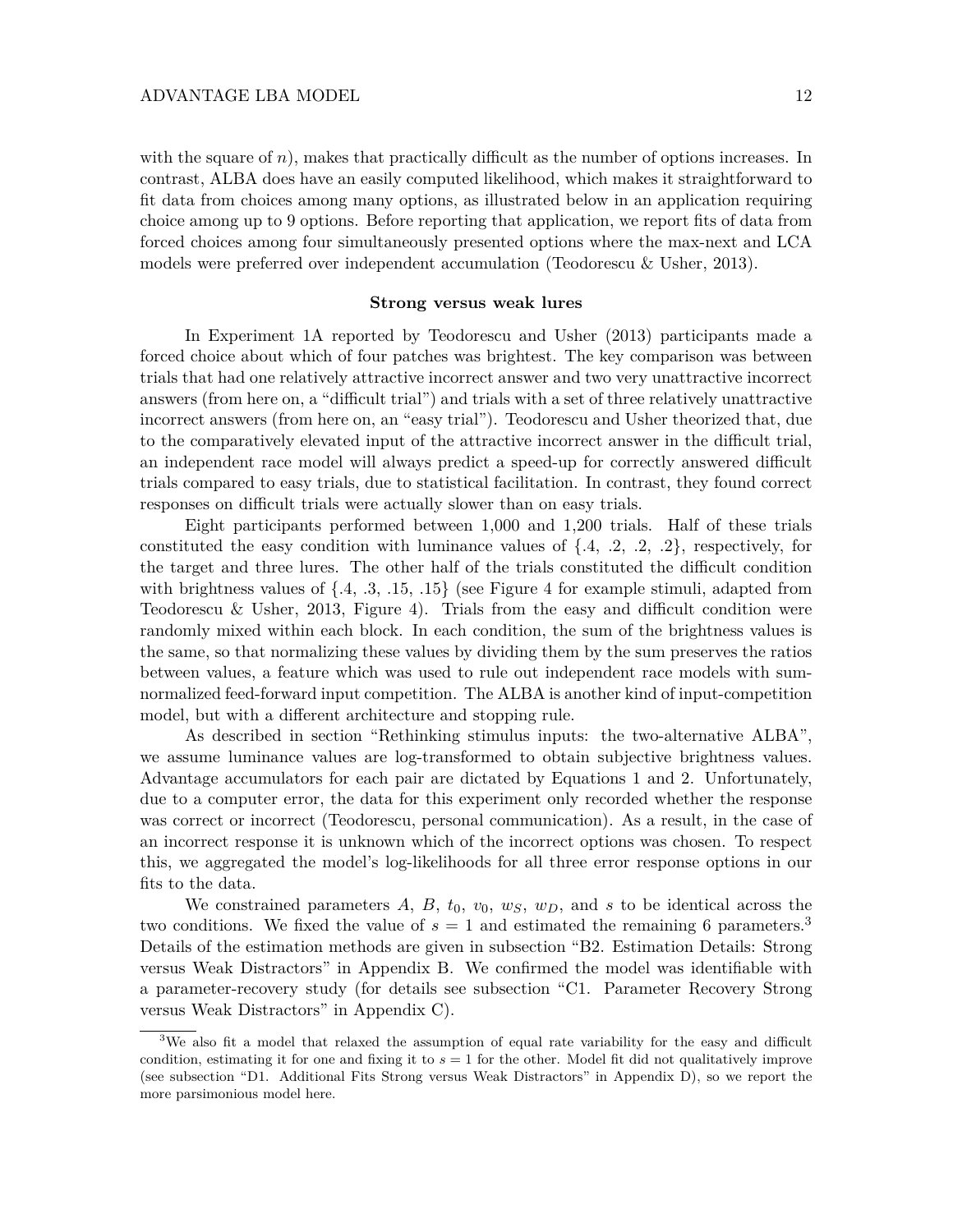

*Figure 4* . Example stimuli from the easy condition (left) and the difficult condition (right). In the actual task, the numbers were not presented.

Parameter estimates for the Win-All ALBA fit can be found in Table 2. As with our fits to Teodorescu et al. (2016)'s binary choice data, the difference component of the rates had a higher weight than the sum component for all participants, again on average by approximately an order of magnitude. Taking the first participant as a representative example, the mean drift rates in the easy condition that follow from the median parameter estimates in the table are 3.1 for the target accumulator and -1.6 for the lure accumulators. Mean drift rate estimates for the difficult condition involving easy and hard lures bracket these values: for the target relative to the hard and easy lures 1.8 and 4.0, respectively, and for the hard and easy lures -0.1 and -2.6 respectively.

Posterior predictive data from the Win-All ALBA are compared against the observed data in Figure 5, showing that the model fits relatively well. The number of free parameters required to obtain this fit (six) is no larger than the number of free parameters (six or seven) in the several models that were fit by Teodorescu and Usher (2013). The model misfits accuracy for the difficult condition for some participants, although the aggregate posterior predictive data (right-most column) captures the data at least as well as the best (max-next) model reported by Teodorescu and Usher (2013).

To confirm the shortcomings of a conventional race model with one-to-one accumulator-to-response mapping, we also fit a regular LBA to the data. This LBA had one correct drift rate and three error drift rates for each of the two conditions, along with the standard  $A$ ,  $B$ , and  $t_0$  parameters. This parametrization makes the model very flexible, and includes any potential input competition or feedforward inhibition model as a special case. Despite this flexibility, it did not fit as well as the Win-All ALBA; in order to capture the pattern in RTs between the easy and difficult condition it somewhat over-predicts error rates in both conditions (see subsection "D1. Additional Fits Strong versus Weak Distractors" in Appendix D). We performed model selection using the Deviance Informa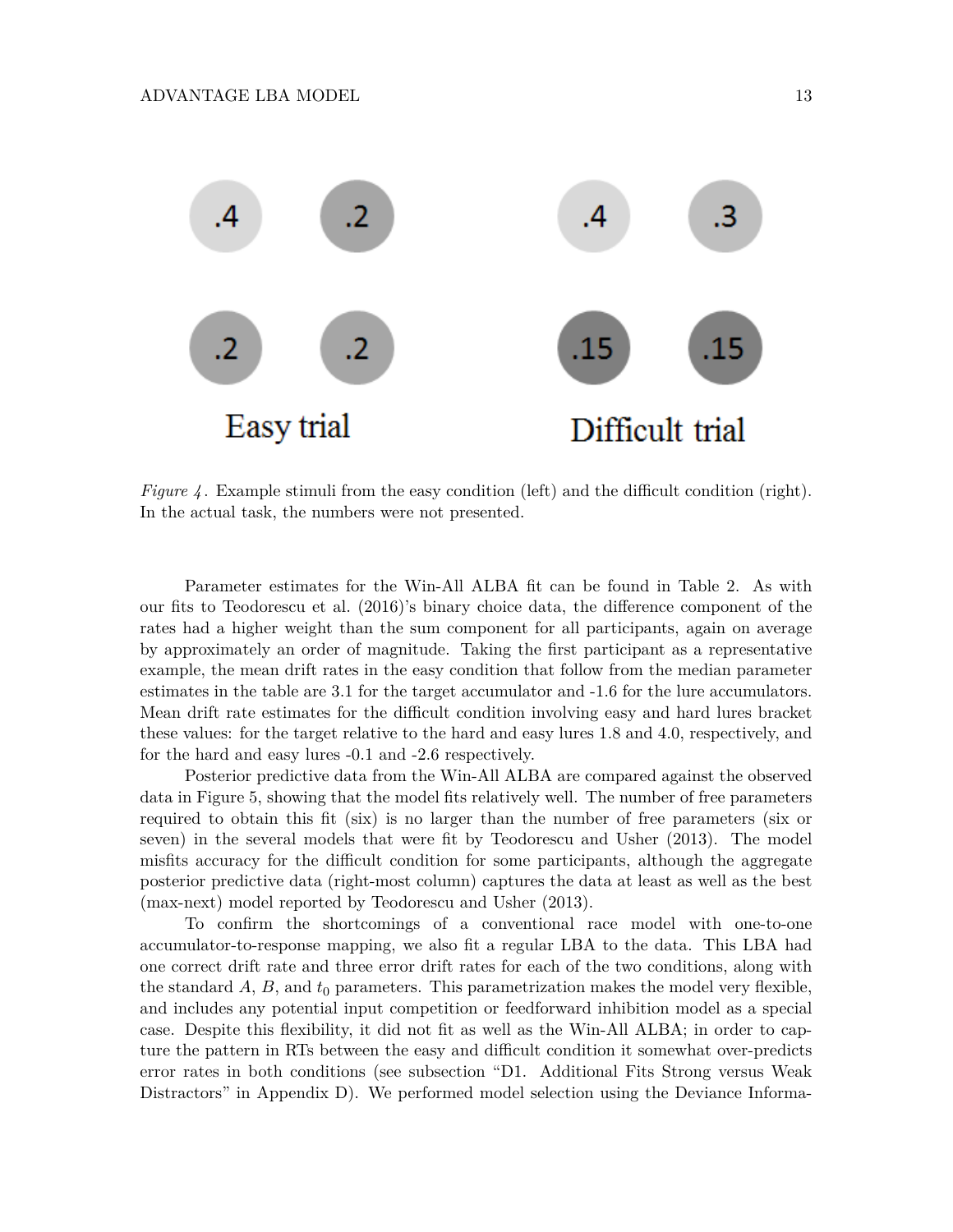Table 2

*Posterior median parameter values, with a 95% credible intervals for the Win-All ALBA model of Teodorescu and Usher (2013) Experiment 1A data. Rows correspond to participants (Pp), except the top row, which contains parameters of the group-level distributions (Hyper).*

| Pp             | В                     | A                     | $t_0$                 | $v_0$             | $w_S$            | $w_D$                 |
|----------------|-----------------------|-----------------------|-----------------------|-------------------|------------------|-----------------------|
| Hyper          | $0.18$ $(0.01, 0.53)$ | 1.03(0.21, 1.79)      | 0.51(0.11, 0.64)      | 1.26(0.43, 1.71)  | 0.17(0.01, 0.90) | 1.61(0.45, 3.55)      |
|                | 0.05(0.00, 0.19)      | 0.87(0.74, 1.02)      | $0.66$ $(0.62, 0.69)$ | 1.33(0.80, 2.00)  | 0.23(0.02, 0.59) | 3.38(2.86, 3.80)      |
|                | 0.09(0.01, 0.32)      | 1.11(0.89, 1.35)      | $0.68$ $(0.61, 0.72)$ | 1.02(0.32, 1.70)  | 0.31(0.03, 0.78) | 3.91(3.25, 4.62)      |
| -3             | $0.01$ $(0.00, 2.13)$ | 0.58(0.15, 0.70)      | $0.64$ $(0.27, 0.65)$ | 1.41(0.91, 10.25) | 0.17(0.00, 3.26) | 3.13(1.32, 3.45)      |
| $\overline{4}$ | 0.11(0.00, 0.37)      | $4.07$ $(3.39, 4.81)$ | $0.48$ $(0.37, 0.56)$ | 1.28(0.86, 1.75)  | 0.09(0.00, 0.34) | 3.69(3.30, 4.04)      |
| 5.             | 0.39(0.07, 0.75)      | 1.19(1.00, 1.38)      | 0.58(0.50, 0.65)      | 1.40(0.91, 3.42)  | 0.24(0.02, 1.49) | $4.16$ $(3.64, 5.48)$ |
| 6              | 0.55(0.23, 1.21)      | 1.84(1.52, 2.22)      | $0.63$ $(0.50, 0.70)$ | 1.73(1.24, 2.32)  | 0.05(0.00, 0.26) | 3.58(3.10, 4.14)      |
|                | 0.35(0.11, 0.93)      | 2.34(1.98, 2.74)      | $0.60$ $(0.47, 0.67)$ | 1.57(1.08, 13.33) | 0.21(0.03, 4.43) | 3.95(1.77, 4.54)      |
| 8              | 0.00(0.00, 0.07)      | 0.91(0.78, 1.07)      | $0.64$ $(0.60, 0.66)$ | 0.96(0.12, 11.39) | 0.47(0.10, 4.15) | 4.05(2.02, 4.41)      |

tion Criterion (DIC; Spiegelhalter, Best, Carlin, & van der Linde, 2002), a measure that balances goodness-of-fit against model complexity. A smaller DIC for the ALBA (2854) than the LBA (3089) suggests it is the superior model. Aside from a better fit, the ALBA model is more parsimonious with six free parameters compared to eleven free parameters for the LBA. These results suggest that it is one-to-one assumption of the traditional LBA, rather than the way in which stimuli map to drift rates, that is problematic.

In this section, we have demonstrated that the ALBA model can account for the strong versus weak lure data. This result suggests instead of independence, it is the assumption of a one-to-one mapping of accumulators to responses and the associated response rule that is problematic for the class of input-competition models. Next, we turn to another challenging empirical pattern for a multiple-alternative accumulator model: Hick's Law.

### **Hick's Law**

Hick's Law is a long-standing benchmark result for multiple-alternative decisions (Hick, 1952; Teichner & Krebs, 1974). It states that the mean RT and the logarithm of the number of choice alternatives are approximately linearly related. A well-known problem with independent race models with a one-to-one accumulator to response mapping is that they produce the opposite trend to Hick's Law, *faster* decisions with more accumulators, because of statistical facilitation (Raab, 1962). Usher, Olami, and McClelland (2002) note that competitive accumulation (i.e., lateral inhibition among accumulators) can produce increasing RT with the number of options (see also Usher & McClelland, 2001), but at least in the LCA they found this was not sufficient to quantitatively account for Hick's Law. They then showed that both in the LCA and an independent racing accumulator model, Hick's Law can be accommodated if evidence thresholds are increased with set size in order to compensate for a decrease in accuracy that otherwise occurs as the number of choices increases.

Like the LCA, the Win-All ALBA naturally predicts longer response times as number of options (*n*) increases. This is because at least *n*−1 accumulators need to reach threshold before a decision can be triggered. Effectively this means decision time increases as the maximum of a set of random variables (the times for accumulators to each threshold), where the size of that set increases in proportion to *n*. Simulations with a range of different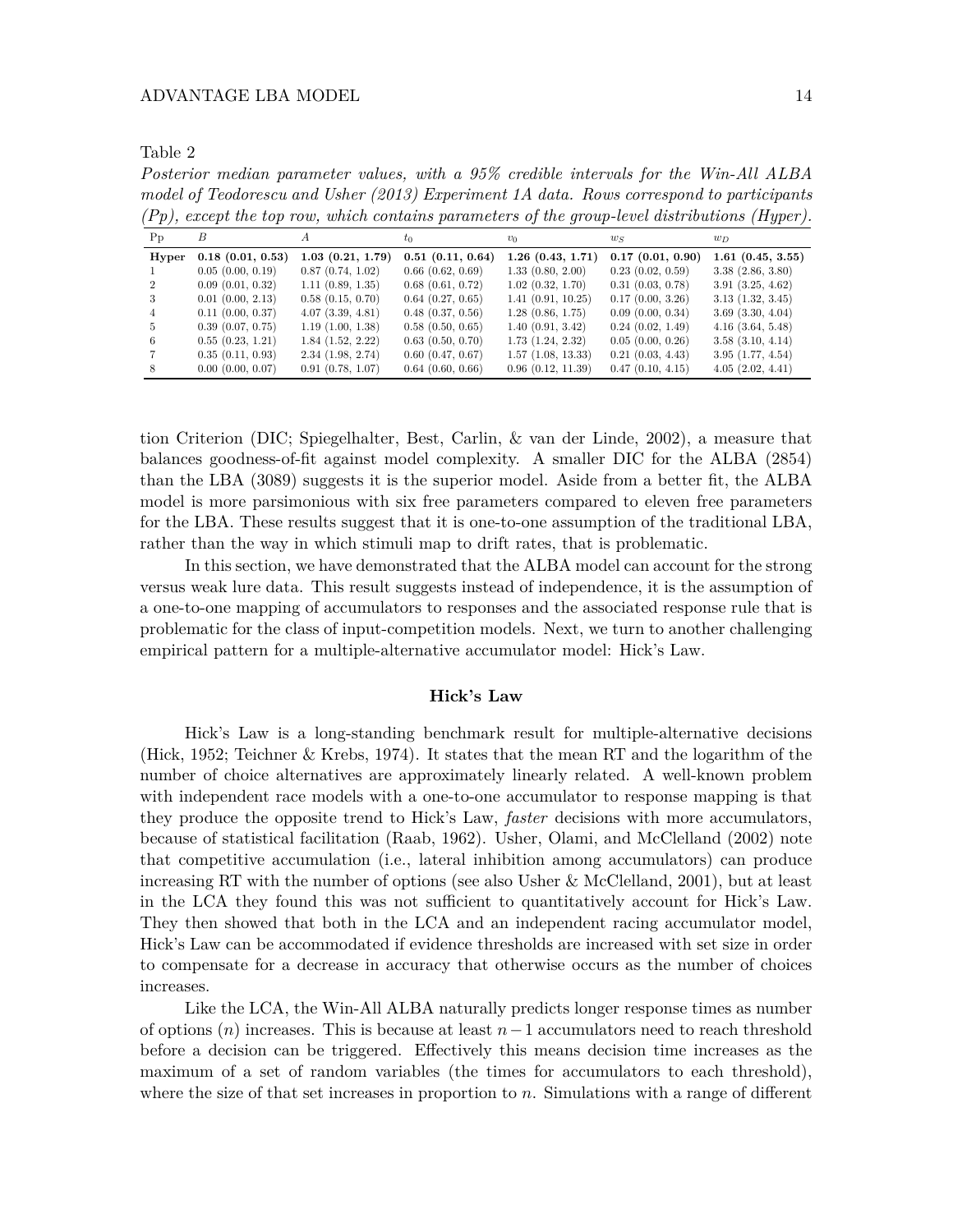

*Figure 5* . Posterior predictive data for fits to the Experiment 1A data of Teodorescu and Usher  $(2013)$ . RTs for the .5 (black), .1, and .9 (gray) deciles calculated for the easy (topleft) and difficult (top-right) condition, and the proportion of correct responses for the easy (bottom-left) and difficult (bottom-right) condition, both at the individual level (left four columns) and for aggregate data (right column). For all panels, error bars represent posterior predictive data simulated from model fits (the bar extends to the middle 95% of generated summary statistics, with the dot in the middle indicating the median) and lines represent data. See text for details.

random variables indicate that this increase is approximately linear in the logarithm of *n*. However, the question remains whether the ALBA can quantitatively account for the fine details of RT and accuracy changes as a function of the number of response options due to this feature of its architecture alone, or whether evidence thresholds or other parameters also need to change with set size.

We took advantage of the tractability of the ALBA to directly fit an archival Hick's Law data set (van Maanen et al., 2012). This approach allows us to go beyond the conventional formulation of Hick's Law in terms of mean RT, expanding our test of the ALBA to its ability to account for the effects of choice-set-size simultaneously on both accuracy and the full distribution of RT (see also Brown, Marley, Donkin, & Heathcote, 2008a; Hawkins, Brown, Steyvers, & Wagenmakers, 2012a, 2012b).

van Maanen et al. (2012) had participants view displays consisting mostly of ran-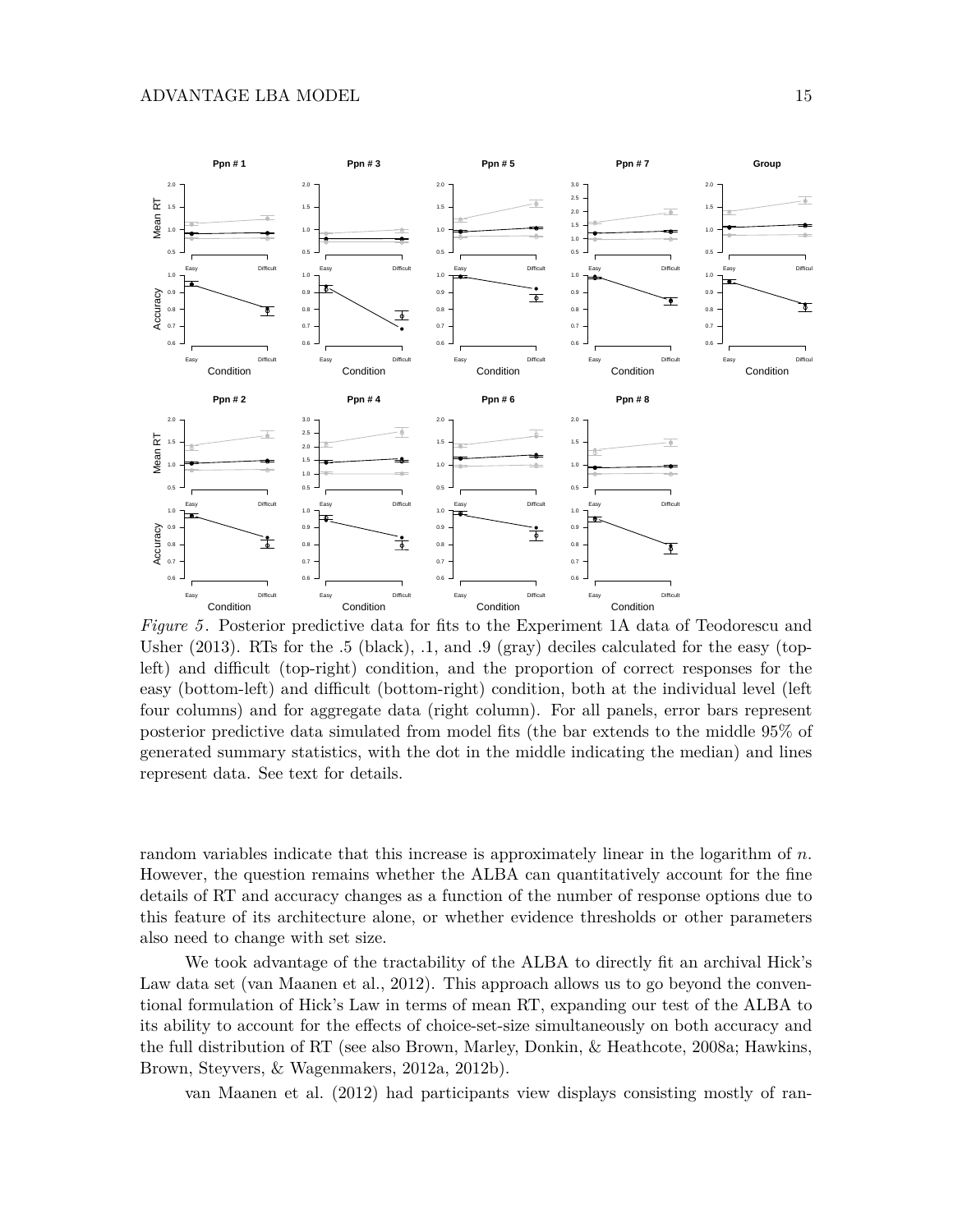domly moving dots with a subset that move coherently in one direction (Britten, Shadlen, Newsome, & Movshon, 1992). Each trial involved either 3, 5, 7 or 9 directions, with the corresponding number of responses. There were eight blocks of trials, and within each block, trials were pseudo-randomized, such that no more than two consecutive trials had the same number of response options. In the "clustered" condition, which we address here, the angular spacing between adjacent stimulus directions was the same for all set-sizes, and hence the range of the stimulus directions increased with set-size, in an attempt to equate perceptual discriminability across set-sizes. All four conditions were administered within all five subjects, and there were 144 trials per condition.

Assume there are *n* stimuli, and therefore *n* responses matched to stimuli in a 1-to-1 fashion. Let stimulus  $k, k \in \{1, ..., n\}$ , have subjective value  $s_k$ . In the experiment we consider, we assume the stimuli are subjectively equally spaced; that is, there is a subjective stimulus value *s* such  $s_i - s_j = (i - j)s$  for all  $i, j \in \{1, ..., n\}$ . We assume that the subject has a (referent) memory of the subjective value of each stimulus that is presented in the current task. Let  $S_{i|i}$  denote the 'strength' of response *j* when stimulus *i* is presented. Then we assume  $S_{i|i}$  has the form:<sup>4</sup>

$$
S_{j|i}=\left(\frac{1}{1+\frac{|s_j-s_i|}{s}}\right)^\alpha=\left(\frac{1}{1+|j-i|}\right)^\alpha.
$$

with a constant  $\alpha > 0$ . To provide some intuition about this function, consider the condition with five choice options, and a trial in which stimulus 2 is presented. For  $\alpha = 1$ , this leads to the set of input values  $\{0.5, 1, 0.5, 0.33, 0.25\}$ , reflecting the fact that nearby options are more plausible than options further removed. For  $\alpha = \infty$ , this leads to the set of input values  $\{0, 1, 0, 0, 0\}$ , reflecting no difference in the input values for competitors (i.e., no effect of proximity). Calculation of drift rates for each advantage accumulator followed a slightly modified version of Equations 1 and 2 to account for the fact that inputs depend on the angular distance from the correct response:

$$
v_{j-k|i} = v_0 + w_D(S_{j|i} - S_{k|i}) + w_S(S_{j|i} + S_{k|i})
$$
\n(4)

$$
v_{k-j|i} = v_0 + w_D(S_{k|i} - S_{j|i}) + w_S(S_{j|i} + S_{k|i})
$$
\n<sup>(5)</sup>

Details of model fitting can be found in the subsection "B3. Estimation Details: Hick's Law" in Appendix B. We confirmed the model was identifiable with a parameter-recovery study (for details see subsection "C2. Parameter Recovery Hick's Law" in Appendix C). In order to see if the Win-All ALBA naturally produces Hick's Law we fit a model that constrained all parameters to be equal across set-size conditions (i.e.,  $B$ ,  $A$ ,  $t_0$ ,  $v_0$ ,  $w_S$ ,  $w_D$ , and  $\alpha$ ), with a fixed value of  $s = 1$  (ALBA-1). Estimated parameters for the resulting model are given in Table 3. The pattern of weight parameters follows that found in earlier fits with the difference weight more than an order of magnitude greater than the sum weight. Although estimates of  $\alpha$  are relatively small, mean rates change monotonically with the

<sup>&</sup>lt;sup>4</sup>The presented form is for stimuli that are subjectively equally spaced and, as we see later, does not fit certain data for stimuli at, or near, the ends of the range of presented stimuli well. A complete theory, building on the current assumptions, might include a *rehearsal component*, similar to that in SAMBA (Brown et al., 2008a).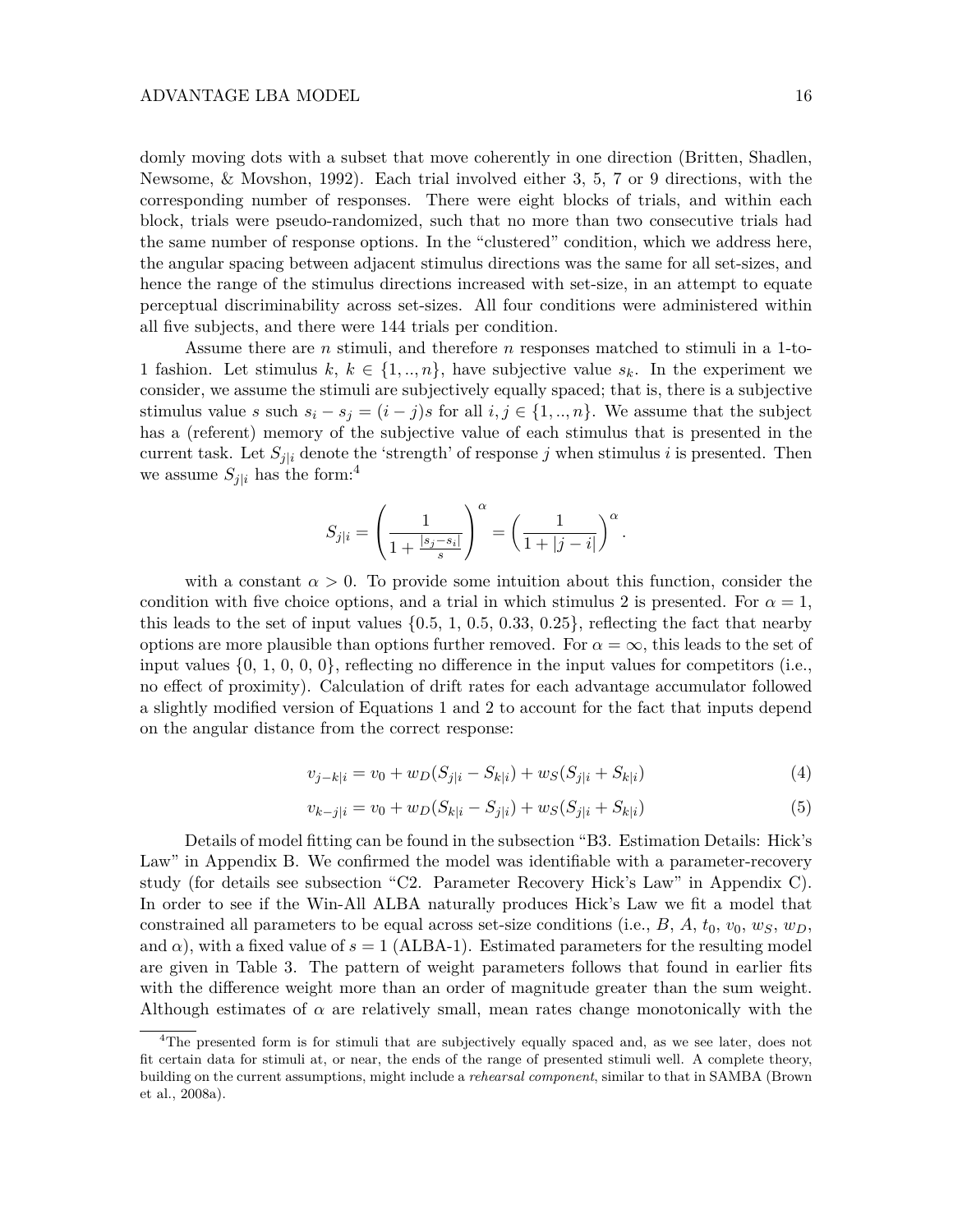

*Figure 6*. Posterior predictive data for the ALBA-1 fit to the van Maanen data. RTs for the .5 (black), .1, and .9 (gray) deciles (top) and the proportion of correct responses (bottom) as a function of set-size (N) on a logarithmic scale. Posterior predictives are presented at the individual level and for aggregate data (bottom-right panel). For all panels, boxand-whiskers represent posterior predictive data (the box contains 95% of the simulated data, with a bar across the middle indicating the median, and whiskers extend to the data extremes) and lines represent data. See text for details.

distance between inputs. For example, based on the median posterior parameter estimates for the first participant, mean rates for the accumulator associated with the advantage of the correct choice over options 1, 2, and 3 spaces removed are 1.1, 1.7, and 2.1, respectively. Similarly, for the advantage accumulator associated with choice options 1, 2, and 3 spaces removed from the correct choice mean rates were -0.9, -1.5, and -1.9 respectively. Estimates of *A* were quite large, indicating strong effects of factors like response biases due to carryover effects from previous responses (Heathcote, Suraev, Curley, Gong, & Love, 2015), In comparison *B* estimates were small, although they were in most cases clearly greater than zero, indicating that participants exercised a small degree of response caution.

As shown in Figure 6, the model fit the median RT data well, consistent with the ALBA architecture accommodating the logarithmically increasing effect of set-size. It also fit effects on fast RTs, but did not fit the increase in error rates with set size and RTs in the slow tail of the distributions for higher set sizes. Given the misfit we explored models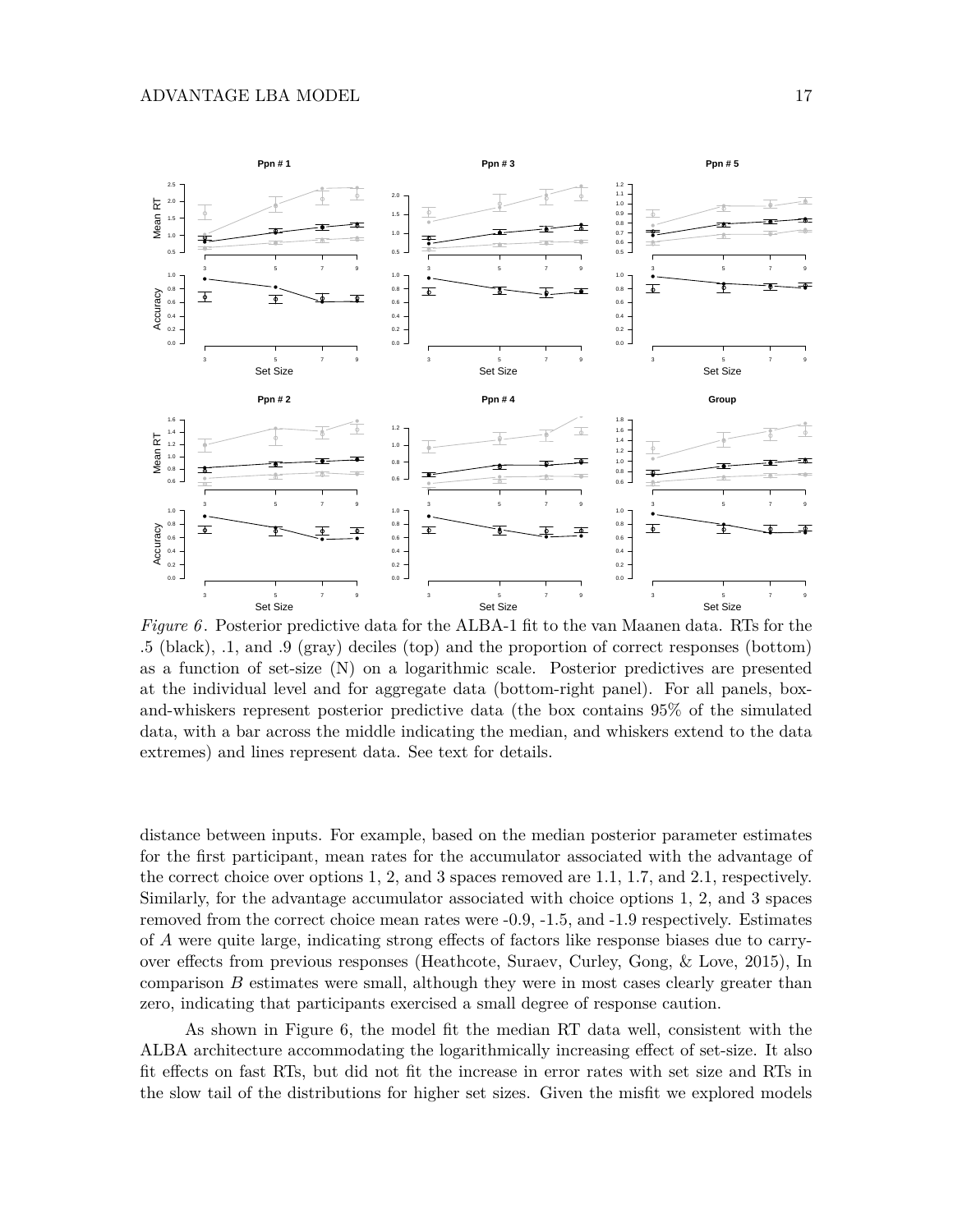Table 3

*Estimated parameters of the ALBA-1 model for the van Maanen data set. Displayed are the median parameter values, with a 95% credible interval of the posterior presented in parentheses. Rows correspond to participants (Pp), except the top row, which contains parameters of the group-level distributions (Hyper).*

| P <sub>D</sub> |                       |                  | tο                    | $v_0$                 | $w_S$                 | $w_D$                    | $\alpha$              |
|----------------|-----------------------|------------------|-----------------------|-----------------------|-----------------------|--------------------------|-----------------------|
| Hyper          | 0.11(0.01, 0.32)      | 1.18(0.94, 1.45) | 0.34(0.19, 0.41)      | 0.20(0.01, 0.80)      | 0.34(0.04, 0.73)      | 10.00(4.58, 15.17)       | $0.16$ $(0.07, 0.48)$ |
|                | 0.11(0.01, 0.32)      | 1.22(1.02, 1.51) | 0.33(0.25, 0.39)      | 0.13(0.01, 0.43)      | 0.13(0.01, 0.34)      | $10.21$ $(3.95, 19.08)$  | 0.14(0.08, 0.40)      |
|                | 0.05(0.00, 0.17)      | 1.14(0.94, 1.34) | 0.37(0.32, 0.42)      | 0.32(0.02, 0.86)      | 0.27(0.02, 0.51)      | $16.56$ $(10.64, 26.53)$ | 0.09(0.05, 0.14)      |
|                | $0.14$ $(0.03, 0.38)$ | 1.25(1.03, 1.56) | 0.30(0.20, 0.36)      | $0.12$ $(0.01, 0.42)$ | 0.11(0.00, 0.36)      | 12.17(4.03, 21.38)       | 0.15(0.09, 0.44)      |
|                | 0.05(0.00, 0.17)      | 1.03(0.82, 1.22) | 0.33(0.27, 0.37)      | 0.28(0.02, 0.99)      | $0.42$ $(0.06, 0.65)$ | $14.88$ $(9.89, 23.64)$  | 0.09(0.06, 0.14)      |
|                | 0.19(0.06, 0.40)      | 1.19(1.02, 1.44) | $0.43$ $(0.37, 0.46)$ | 0.20(0.01, 1.38)      | 1.12(0.27, 1.42)      | $4.49$ $(3.02, 15.19)$   | 0.38(0.12, 0.58)      |

that allowed selected parameters to change with set size *n*. These analyses demonstrate how the ALBA's easily computed likelihood makes it practical to fit and evaluate a range of alternative model parameterizations. DIC values for all models can be found in Table 4. The table also reports the two components of DIC, one of which quantifies the model misfit, and the other that determines the penalty for model complexity.

Following Usher et al. (2002), we first examined a model that allowed thresholds to vary across set-size conditions. Varying threshold with set size could occur because setsize was manipulated between blocks of trials so participants could implement a trade off between speed and accuracy (model ALBA-4B). Although there were small improvements in both DIC and the account of accuracy effects, there was still clear misfit (see Appendix D, Figure D3).

Table 4

*DIC summed over participants for ALBA fits to the van Maanen et al. (2012) data. Parameter(s) varying with set-size, ALBA-1: None, ALBA-4B: B, ALBA-4A: A, ALBA-4BA: both B* and *A*,  $ALBA-*β*$ *: s*,  $ALBA-*β*4*B*$ *: both s* and *B*. # *Pars = number of free parameters per participant for all four conditions; Misfit = -2 times the likelihood of the median parameter estimate; Complexity = -4 times the median likelihood of the overall model + 4 times the likelihood of the median parameter estimate; DIC = Misfit + Complexity*

| Model          | $#$ Pars | Misfit | Complexity | DIC   |
|----------------|----------|--------|------------|-------|
| $ALBA-1$       |          | 6439   | 36         | 6475  |
| ALBA-4B        | 10       | 6399   | $-1.5$     | 6384  |
| ALBA-4A        | 10       | 6303   | 56         | 6359  |
| ALBA-4BA       | 13       | 6020   | 66         | 6085  |
| $ALBA-\beta$   | 8        | 6045   | -8         | 6037  |
| $ALBA-\beta4B$ | 11       | 5925   | 17         | 5943  |
| LBA            | 17       | 33213  | 71         | 33355 |

As parameters determining the level of trial-to-trial variability (i.e., start-point noise, *A*, and rate variability, *s*) affect error rates, it seems likely that this aspect of the misfit might be addressed by allowing one or more of these parameters to change with set size. We first considered changes in *A*. Start-point noise is usually attributed to factors like response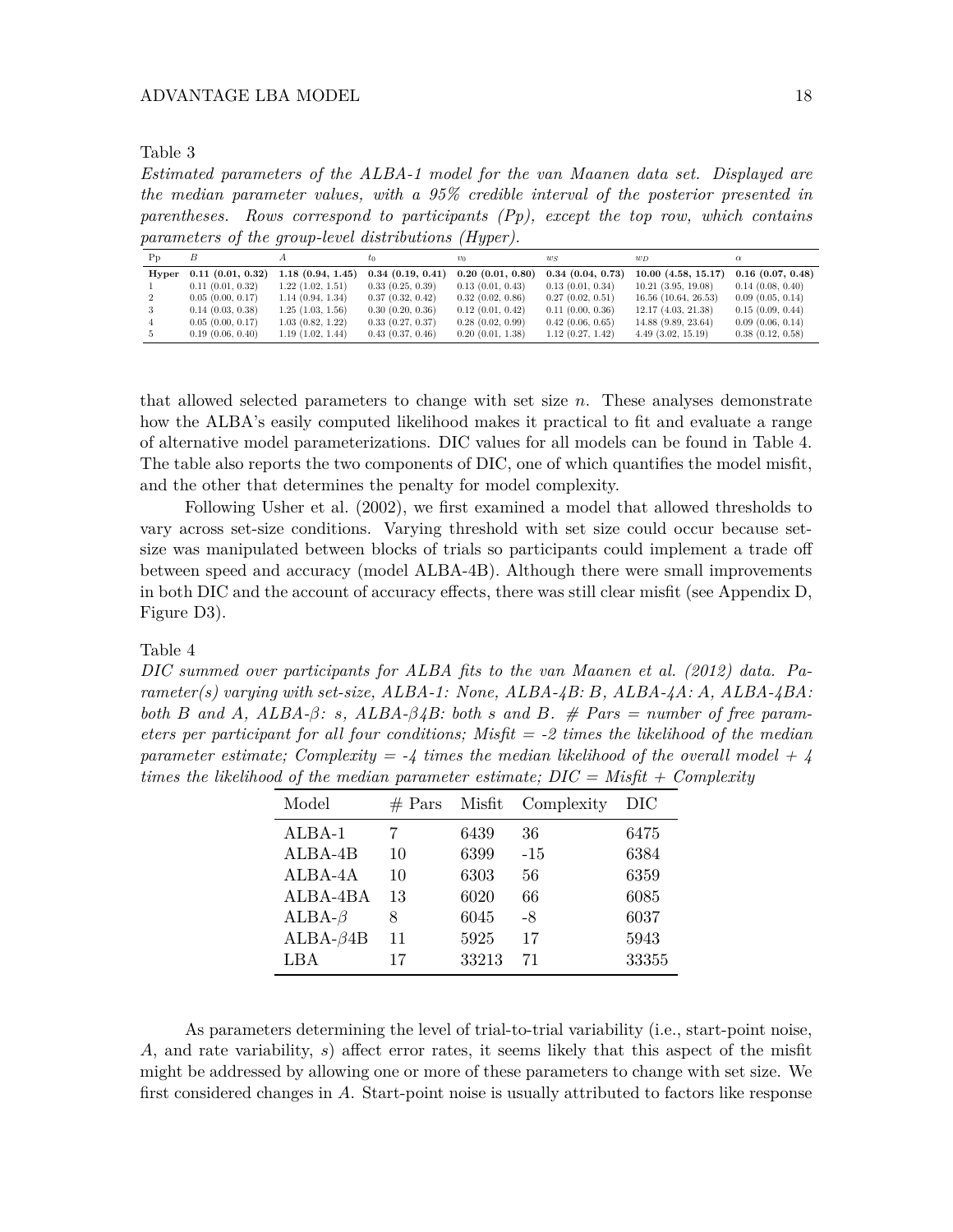Table 5

*Estimated parameters of the ALBA-β model for the van Maanen data set. Displayed are the median parameter values, with a 95% credible interval of the posterior presented in parentheses. Rows correspond to participants (Pp), except the top row, which contains parameters of the group-level distributions (Hyper).*

| P <sub>D</sub> |                       |                  | $\iota_0$             | $v_0$            | $w_S$                 | $w_D$                   |                  |                       |
|----------------|-----------------------|------------------|-----------------------|------------------|-----------------------|-------------------------|------------------|-----------------------|
| Hyper          | $0.01$ $(0.00, 0.05)$ | 1.76(0.84, 2.48) | 0.41(0.28, 0.46)      | 1.21(0.35, 1.80) | 0.20(0.01, 0.61)      | $9.08$ $(4.67, 13.37)$  | 0.32(0.10, 1.00) | 0.07(0.01, 0.13)      |
|                | $0.01$ $(0.00, 0.04)$ | 2.61(2.05, 3.31) | $0.42$ $(0.37, 0.46)$ | 1.87(1.18, 2.48) | 0.08(0.00, 0.31)      | 3.30(2.79, 5.73)        | 1.32(0.41, 1.70) | $0.13$ $(0.07, 0.17)$ |
|                | $0.01$ $(0.00, 0.05)$ | 1.48(1.23, 1.80) | 0.42(0.39, 0.44)      | 1.19(0.43, 1.58) | 0.12(0.01, 0.51)      | 14.49 (7.44, 25.39)     | 0.13(0.07, 0.26) | 0.05(0.04, 0.06)      |
|                | $0.01$ $(0.00, 0.07)$ | 1.79(1.46, 2.21) | $0.42$ $(0.38, 0.45)$ | 0.92(0.17, 1.40) | 0.15(0.01, 0.56)      | $11.60$ $(4.16, 20.97)$ | 0.21(0.11, 0.68) | 0.10(0.07, 0.12)      |
|                | $0.01$ $(0.00, 0.03)$ | 1.21(1.02, 1.45) | 0.39(0.37, 0.41)      | 1.28(0.50, 1.73) | $0.16$ $(0.01, 0.57)$ | 13.30(8.01, 24.51)      | 0.15(0.08, 0.26) | $0.06$ $(0.05, 0.08)$ |
|                | 0.01(0.00, 0.10)      | 1.80(1.43, 2.28) | 0.49(0.46, 0.51)      | 1.78(0.45, 3.03) | 0.57(0.03, 1.38)      | 10.80(6.12, 20.18)      | 0.30(0.16, 0.56) | 0.03(0.02, 0.04)      |

biases due to carry-over effects from previous responses (Heathcote et al., 2015) and so could plausibly vary with the number of responses. We allowed a different value of *A* for every set-size (ALBA-4A), with all other parameters constrained to be equal across set-size conditions. However, although DIC and the fit were again slightly improved, substantial misfit was still evident (see Appendix D, Figure D4).

We next considered rate variability (*s*), and inspired by the work of Ratcliff, Voskuilen, and Teodorescu (2018), we fit a model  $(ALBA- $\beta$ )$  that assumed it increased linearly with the set size and in proportion to the mean rate. This was achieved by estimating one additional free (slope) parameter,  $\beta$ , where  $s_n = 1 + \beta \times (n-3) \times v$ . This equation fixes  $s = 1$  for the smallest set-size  $(N=3)$ , which makes the model identifiable. We bounded the value of  $s<sub>n</sub>$ below by 0.01 to enforce the necessary non-negativity of a standard deviation. Note that a more complex model with a different value of *s* estimated for each set size did not fit much better. Again all other parameters were constrained to be equal across set-size conditions. Despite requiring the estimation of only one extra parameter, there was a very substantial reduction in misfit and improvement in DIC. As shown in Figure 7, this model produced a good fit to almost all aspects of the data, including the decrease in accuracy with increasing set-size, with only accuracy for set-size 3 being underestimated.

Estimated parameters for the ALBA-*β* model are given in Table 5. Estimates of *β* were positive for all participants, which forced drift rate variability (*s*) to increase with mean drift rate, although the increase was modest. Overall, mean rates were more extreme than those for the baseline (ALBA-1) model. For example, based on the median parameter estimates for the first participant, mean rates were 4.8, 6.5, and 7.8 for the correct choice over options 1, 2, and 3 spaces removed, respectively, and -1.2, -3.0, and -4.3 for choice options 1, 2, and 3 spaces removed relative to the correct choice. This occurred because *s* estimates were greater than  $s = 1$  for larger set sizes, which leads to more errors. For set-size 5, for example, *s* values associated with the correct choice over options 1, 2, and 3 spaces removed were 2.3, 2.7, and 3.0, respectively, although this was partially compensated for by decreased variability for choice options 1, 2, and 3 spaces removed from the correct choice, with values of 0.7, 0.2, and 0.01, respectively. The other parameter values shared with the ALBA-1 model were similar, except that  $\alpha$  was larger, producing a shallower decrease in rates with distance from the stimulus direction, and *B* was close to zero, indicating that participants exercised minimal response caution.

Finally, we examined two models that allowed threshold (*B*) to vary with set size in addition to a between-trial variability parameter. For the case where *A* also varies with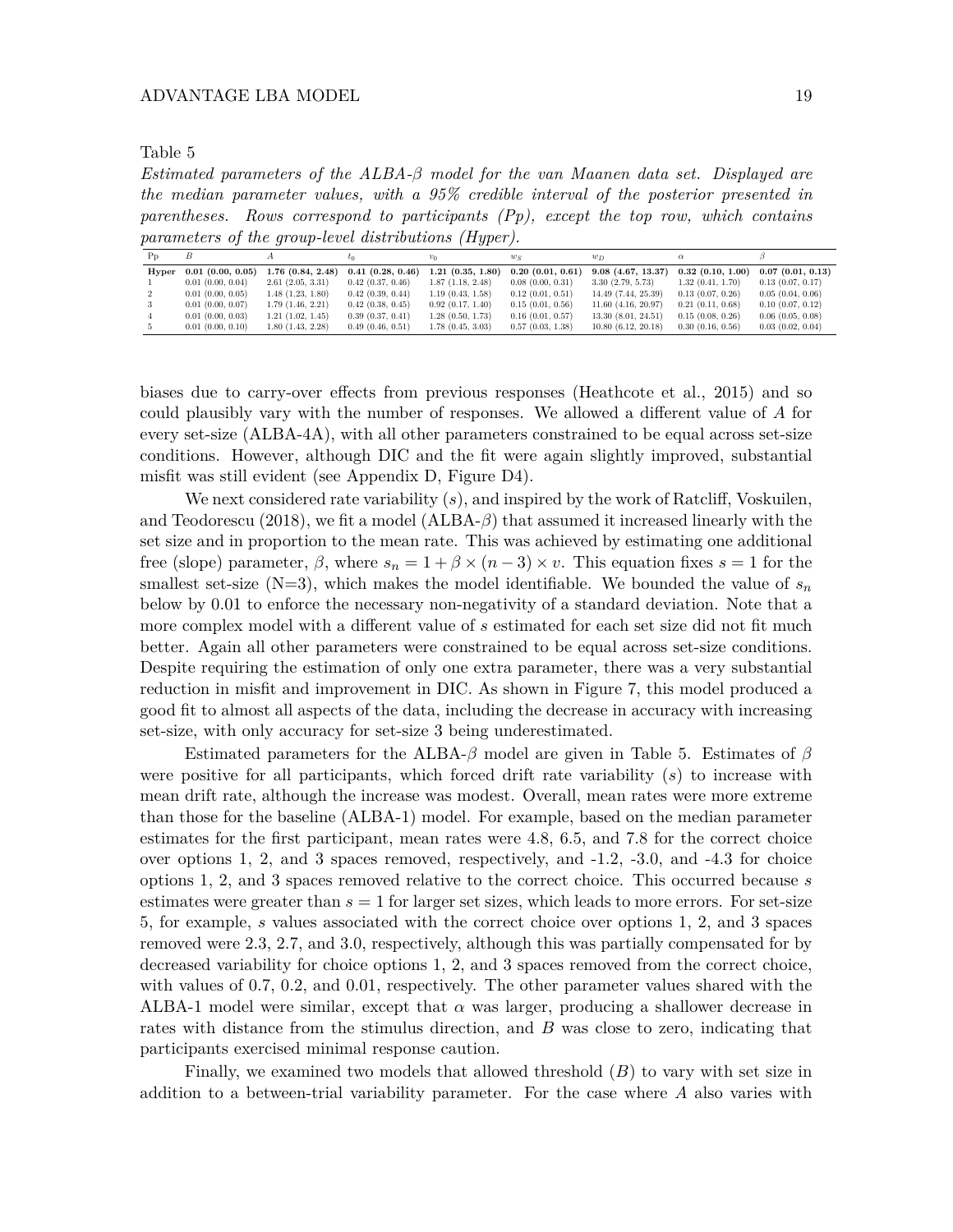

*Figure 7* . Posterior predictive data for the ALBA-*β* fit to the van Maanen data. RTs for the .5 (black), .1, and .9 (gray) deciles (top) and the proportion of correct responses (bottom) as a function of set-size (N) on a logarithmic scale. Posterior predictives are presented at the individual level and for aggregate data (bottom-right panel). For all panels, boxand-whiskers represent posterior predictive data (the box contains 95% of the simulated data, with a bar across the middle indicating the median, and whiskers extend to the data extremes) and lines represent data. See text for details.

set size (model ALBA-4BA) there was a very large improvement in DIC, although this was still not sufficient to be selected over the much simpler ALBA-*β* model. The ALBA-4BA model also under-predicts accuracy for the smallest set size and over-predicts accuracy for the two largest set-sizes (Appendix D, Figure D5).

The case where *B* and *s* vary with set size (model ALBA-*β*4B) produced the lowest DIC of any model in Table 4 but the improvement compared to the ALBA-*β* model was modest. Figure 8 shows that accuracy for set-size 3 is now captured slightly better than the ALBA-*β* model, but is still somewhat under-predicted. Estimated parameters for the ALBA-*β*4B model are given in Table 6. Most parameters shared with the ALBA-*β* follow a similar pattern. The *B* parameters for the ALBA-*β*4B generally decrease as set size increases, starting at values similar to the ALBA-1 model for smaller set sizes with the values for  $n = 9$  being similar to the single estimate for the ALBA- $\beta$  at close to zero, indicating a very low level of response caution.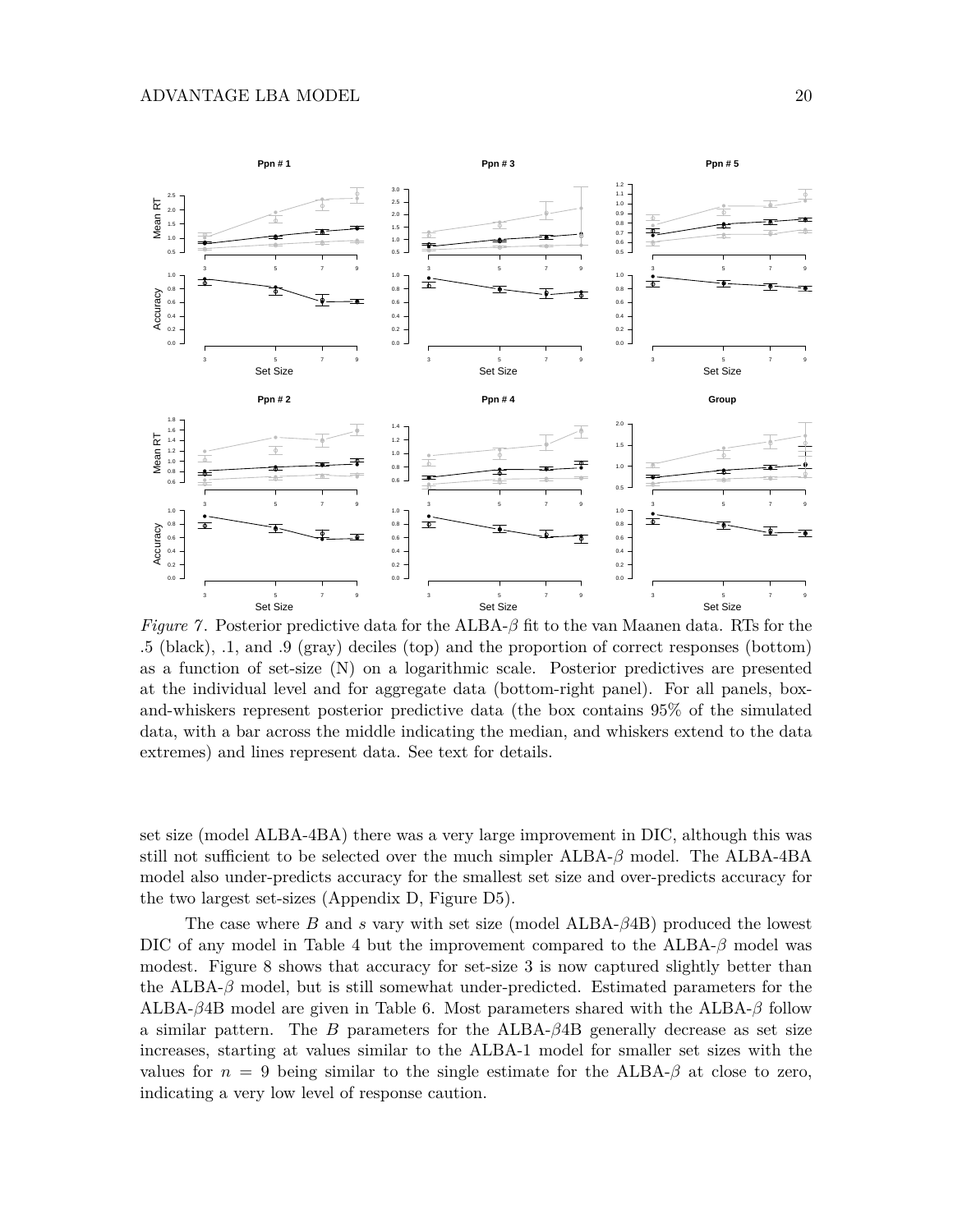Finally, we also fit a standard LBA model, in which we let *A*, *B*, *v<sup>c</sup>* (corresponding to mean drift rate matching the correct direction), and *v<sup>e</sup>* (corresponding to mean drift rate not matching the correct direction) all vary freely with set size, but constrained  $t_0$  to be equal across set size. Despite its complexity, this model, with 17 free parameters, failed to fit the data satisfactorily, because it overestimated the increase in error rate for increasing set sizes (for details, see Appendix D). Note that the fits presented in van Maanen et al. (2012) were based on even larger numbers of free parameters.



*Figure 8* . Posterior predictive data for the ALBA-*β*4B fit to the van Maanen data. RTs for the .5 (black), .1, and .9 (gray) deciles (top) and the proportion of correct responses (bottom) as a function of set-size (N) on a logarithmic scale. Posterior predictives are presented at the individual level and for aggregate data (bottom-right panel). For all panels, box-and-whiskers represent posterior predictive data (the box contains 95% of the simulated data, with a bar across the middle indicating the median, and whiskers extend to the data extremes) and lines represent data. See text for details.

In summary, these analyses clearly show that the Win-All ALBA naturally predicts Hicks Law in terms of the central tendency of RT, and is able to capture most fine-grained effects of set size not only on the full distribution of RT, but also on accuracy, at least when some of its parameters are allowed to change with set size in reasonable ways. In the data set examined here (van Maanen et al., 2012) there was strong support for a parsimonious account in terms of a linear effect of set size on a proportional relationship between the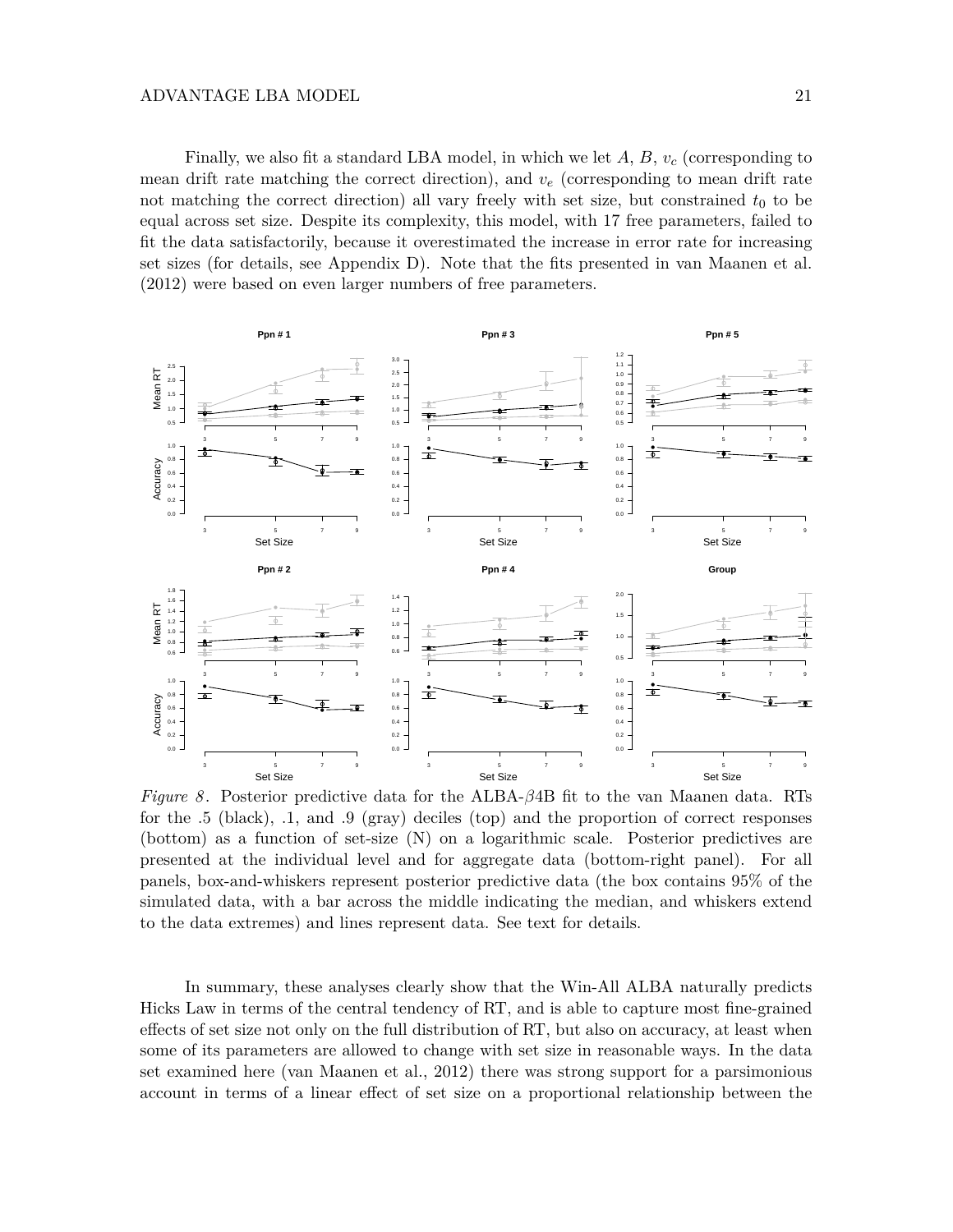*Estimated parameters of the ALBA-β4B model for the van Maanen data set. Displayed are the median parameter values, with a 95% credible interval of the posterior presented in parentheses. Rows correspond to participants (Pp), except the top row, which contains parameters of the group-level distributions (Hyper).*

| Pp      | $B_3$                 | $B_5$                 | $B_7$                 | $B_9$                 | A                     | $t_0$                 |
|---------|-----------------------|-----------------------|-----------------------|-----------------------|-----------------------|-----------------------|
| Hyper   | $0.12$ $(0.01, 0.35)$ | $0.16$ $(0.03, 0.31)$ | 0.05(0.00, 0.14)      | $0.01$ $(0.00, 0.07)$ | 1.81(1.20, 2.41)      | 0.39(0.22, 0.45)      |
|         | 0.06(0.00, 0.19)      | $0.21$ $(0.12, 0.34)$ | $0.07$ $(0.01, 0.17)$ | $0.01$ $(0.00, 0.03)$ | 2.40(1.80, 3.09)      | 0.41(0.35, 0.45)      |
|         | 0.30(0.21, 0.41)      | 0.19(0.12, 0.28)      | 0.06(0.01, 0.12)      | $0.01$ $(0.00, 0.03)$ | 1.58(1.30, 1.90)      | 0.39(0.35, 0.42)      |
| 3       | 0.09(0.01, 0.18)      | 0.11(0.02, 0.18)      | 0.03(0.00, 0.09)      | $0.02$ $(0.00, 0.11)$ | 1.83(1.52, 2.22)      | 0.39(0.36, 0.43)      |
| 4       | $0.18$ $(0.10, 0.28)$ | 0.13(0.06, 0.21)      | $0.04$ $(0.00, 0.10)$ | 0.01(0.00, 0.04)      | 1.43(1.19, 1.77)      | 0.35(0.32, 0.37)      |
| 5       | 0.03(0.00, 0.11)      | 0.19(0.11, 0.31)      | $0.06$ $(0.01, 0.17)$ | $0.02$ $(0.00, 0.12)$ | 1.81(1.49, 2.34)      | $0.48$ $(0.45, 0.50)$ |
| $P_{p}$ | $v_0$                 | $w_S$                 | $w_D$                 | $\alpha$              |                       |                       |
| Hyper   | 1.10(0.31, 1.73)      | 0.35(0.03, 0.77)      | 8.19 (4.57, 11.88)    | 0.37(0.14, 1)         | 0.07(0.01, 0.12)      |                       |
|         | 1.73(1.16, 2.28)      | 0.07(0.00, 0.34)      | 3.33(2.69, 6.20)      | 1.19(0.37, 1.61)      | 0.12(0.07, 0.15)      |                       |
|         | 1.10(0.18, 1.73)      | 0.31(0.02, 0.82)      | 11.27(7.06, 17.63)    | 0.17(0.11, 0.30)      | $0.06$ $(0.05, 0.07)$ |                       |
| 3       | 0.91(0.13, 1.43)      | 0.21(0.01, 0.64)      | 9.63(5.17, 18.86)     | $0.26$ $(0.12, 0.55)$ | 0.10(0.08, 0.12)      |                       |
| 4       | 1.22(0.23, 1.95)      | 0.39(0.03, 0.97)      | 12.10(7.42, 20.98)    | 0.17(0.10, 0.30)      | $0.06$ $(0.05, 0.08)$ |                       |
| 5       | 1.30(0.23, 2.93)      | 1.06(0.19, 1.79)      | 8.19(5.08, 13.01)     | 0.41(0.25, 0.65)      | 0.03(0.03, 0.04)      |                       |

mean and standard deviation of variability in rates, and some evidence for a decrease in response caution as set size increased. Whether such effects apply to other instances of Hick's Law remains to be seen.

It is possible that the remaining misfit, under-prediction of accuracy for the smallest set size of 3, may not be due to the Win-All ALBA itself but instead because of our specification of the way mean rates change as a function of distance from the correct response. Although the function we specified is flexible, it does not take account of "edge effects" – improved discriminability for stimuli at the extremes of the stimulus set – which are known to be prevalent in absolute identification tasks, such as the present one, that require classification of stimuli along a single dimension (Brown, Marley, Donkin, & Heathcote, 2008b). For  $n=3$  the majority of the stimuli are at the edges, whereas this proportion drops off rapidly as *n* increases, consistent with a pronounced under-prediction of accuracy for *n* = 3.

## **Discussion**

We have proposed a theory of multiple choice decisions in terms of *advantages*, directed pairwise comparisons among the subjective values of response alternatives. We instantiated this theory through a linear scheme for mapping subjective values to the inputs for linear evidence accumulation processes that race independently to determine a choice. Together these assumptions are required for the validity of the simple race equation that we use to instantiate the theory in the "Advantage LBA" (ALBA) model, making it sufficiently mathematically tractable to support an easily computed likelihood. We exploited this likelihood to explore the ability of the model to provide comprehensive fits to both choice probabilities and the full distribution of RT. We addressed tasks requiring either identification or forced choice among sets of responses ranging in size from two to nine, with a focus on phenomena that have been claimed to rule out independent race models (Teodorescu & Usher, 2013). Contrary to these claims, the ALBA provided a good account of these data in a parsimonious and parametrically plausible and coherent manner.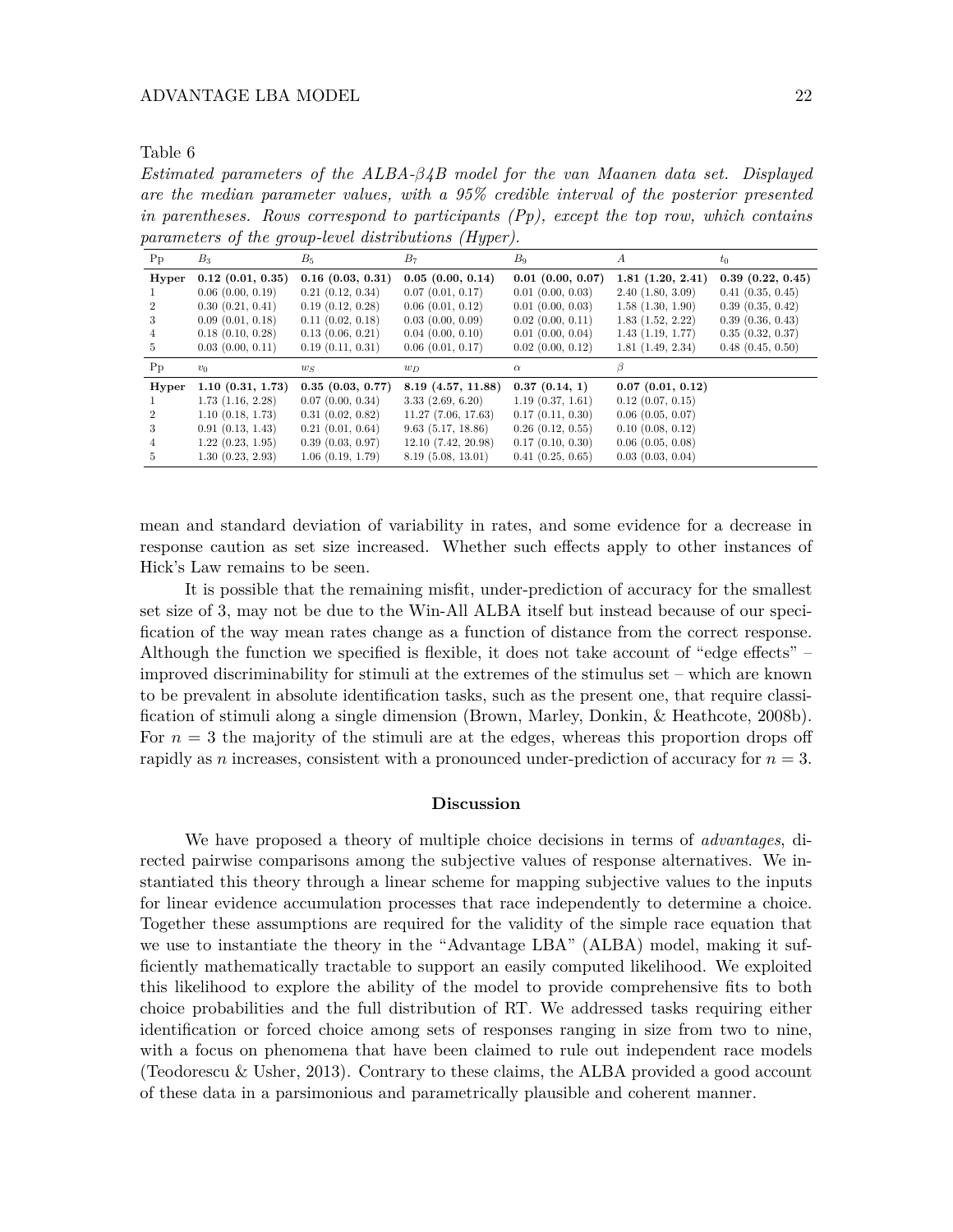We first focused on a task requiring two-alternative forced choices based on brightness (Teodorescu et al., 2016, Experiment 1). We exploited the known luminance values and research supporting a logarithmic mapping to subjective brightness values (Fechner et al., 1966) to test a linear mapping to the rate of evidence accumulation in terms of three estimated parameters, an intercept and weights on the sum of and difference between the subjective brightness values for the two options being compared by each advantage accumulator. We described this as an "advantage-input" coding scheme because it is the difference component that determines whether responses are accurate. Consistent with this nomenclature, the difference weight was estimated as an order of magnitude greater than the sum weight. This finding was replicated in our two subsequent applications of the ALBA, for choices among more than two brightness values and movement directions in forced choice and identification respectively, bolstering the plausibility of the advantage-input coding scheme. In all cases the sum weight, although smaller, was non-negligible, consistent with Teodorescu et al.'s conclusion, that forced choice has both absolute and relative components.

Although we focused on cases in which objectives stimulus values are known and a mapping assumed that produces corresponding subjective values for each stimulus, the advantage-input coding scheme also enables subjective values to be directly estimated, at least when there are sufficiently many stimuli. In binary choice, for example, with only two stimuli the corresponding two subjective values cannot be identified because a total of 5 parameters must be estimated (i.e., the two subjective values and three advantage-input parameters) in order to specify four rates (i.e., inputs for each of the two accumulator for each stimulus). However, with three stimuli identification is possible because the required number of 6 estimated parameters is commensurate with the six required rates. As the number of stimuli (S) increases estimates become increasingly constrained as only *S* + 3 parameters are required to calculate  $2 \times S$  rates. Thus, our approach provides a method to estimate a scaling of subjective values for a set of three or more stimuli based on binary responses that, for the first time to our knowledge, takes account of RT as well as choices. This approach can be applied when objective values are unknown (e.g., for items in a recognition memory experiment) and also when they are known to infer an unknown mapping to subjective values.

The same logic applies to estimating subjective values from choices among more than two options. This offers potential efficiencies above standard methods of obtaining a scaling based on testing all possible binary comparisons among a set of stimuli, as all such binary comparisons are assumed to occur as part of the ALBA architecture. Clearly further work is needed to determine the best designs to realize this potential. Our applications here focused on cases like brightness judgments where a unidimensional scaling of subjective values is likely to apply. However, our approach could be applied more broadly to cases where multidimensional scalings might be required, such as in multiattribute choice. In this case subjective coordinates would be estimated and differences taken according to an assumed distance metric (e.g., Euclidean or City Block), and goodness of fit used to adjudicate among potential choices of dimensionality and metric (see e.g., M. D. Lee, 2001).

In more complex situations that violate simple scalability, such as the multiattribute choice context effects studied by Trueblood et al. (2014), a potential approach is an architecture in which there is a separate ALBA for each attribute, so each attribute is treated like a separate stimulus, and an appropriate stopping rule applied to combine the outputs of each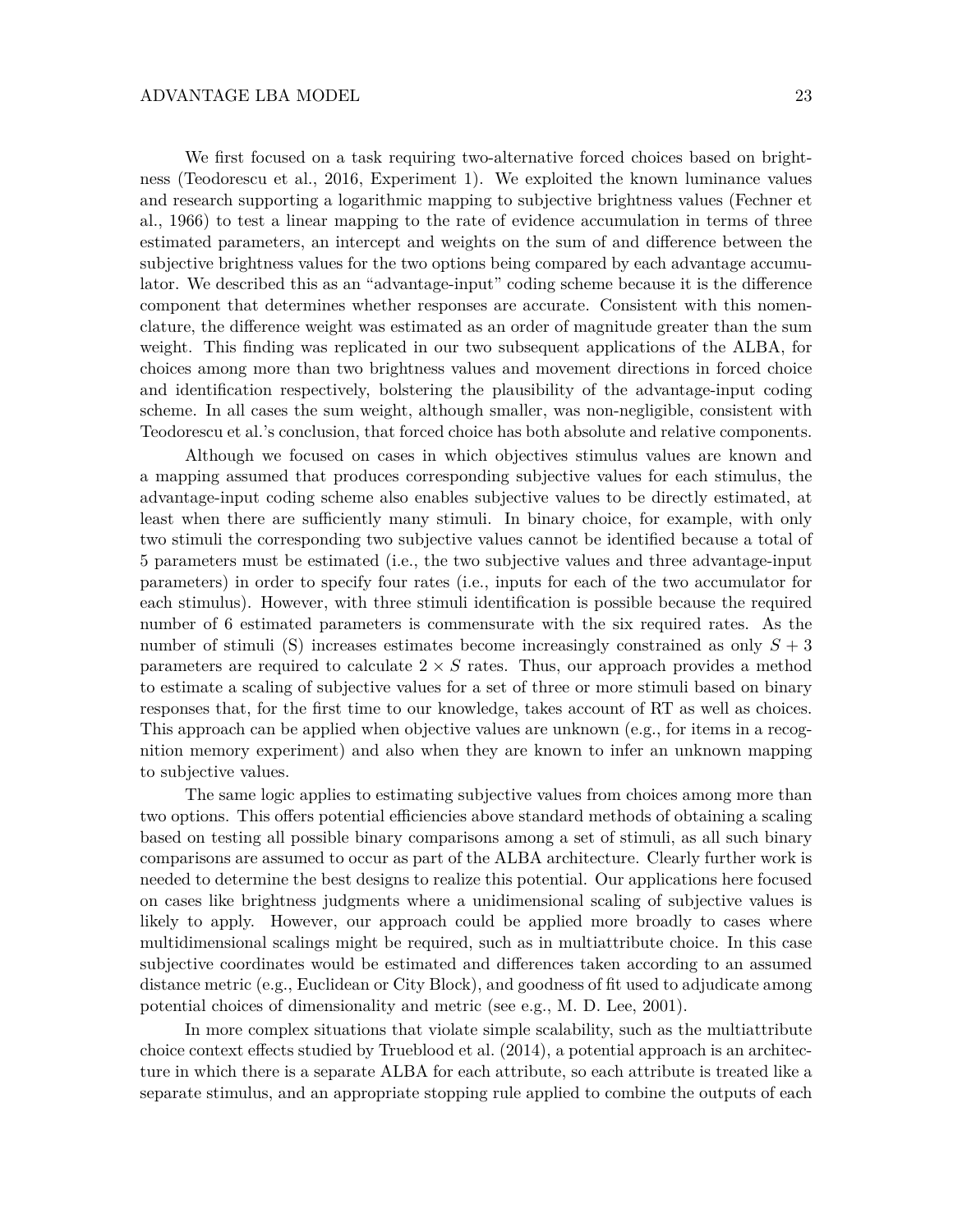ALBA. In Appendix E we investigated one such Win-All type stopping rule, choosing the option whose entire set of advantages (for both attributes) finishes first. We obtained the attraction effect (Huber, Payne, & Puto, 1982), where an indifferent forced binary choice is tipped towards one option in a trinary choice by adding a stimulus that is equal on one attribute and slightly inferior on the other to the now favored stimulus. We also obtained the compromise effect (Simonson, 1989), where the added stimulus is clearly dominated on one attribute and dominates on the other attribute relative to the new favored stimulus, but less so than the now disfavored stimulus. Qualitative and quantitative details on why ALBA is able to produce these effects are provided in Appendix E.

We offer these findings as a demonstration that the ALBA is not necessarily incompatible with, and offers a potential alternative approach to, phenomena that violate simple scalability. We are certainly not claiming that this version of the Win-All ALBA provides the same sort of comprehensive account of context effects on RT and choice as the currently leading models, the MLBA (Trueblood et al., 2014), LCA (Tsetsos, Usher, & Chater, 2010) and MDFT (Roe, Busemeyer, & Townsend, 2001). However, it might offer an attractive alternative route to pursue in modeling these effects as it has recently been shown that not only the LCA, but also MDFT and the MLBA are not measurement models (i.e., a model whose parameters can be successfully recovered from data, Evans et al., in press). Of course, it remains to be shown if the multiattribute model we have proposed, with one ALBA per attribute, is a measurement model.

Our second application of the ALBA focused on a four-alternative forced-choice task, again requiring selection of the brightest stimulus (Teodorescu & Usher, 2013), so we used the same method of determining rates from objective stimulus values. With  $n = 4$  possible responses there are  $n(n-1) = 12$  advantage accumulators, with each response being associated with a set of  $n-1$  advantages. We showed that a Win-All decision rule was able to accommodate the "near-competitor" effect, whereby decisions are slower and less accurate when a lure stimulus is close in value to the correct stimulus. This occurs under the Win-All rule because decision time is determined by the *slowest* member of the winner's set of *n* − 1 advantages, which for an accurate response will typically correspond to the contrast between the correct stimulus (with the maximum stimulus value) and the near competitor (with the next-to-maximum value). As the later contrast has a slow rate (i.e., the average advantage is small) the near-competitor effect arises, and as we noted this also makes the Win-All ALBA similar to the max-next model.

Our final application was to an identification task that varied the number of potential responses between  $n = 3$  and  $n = 9$  (van Maanen et al., 2012), with a focus on Hick's Law, a linear increase in mean RT with the logarithm of *n*. Hick's Law is problematic for independent race models with a one-to-one mapping between stimuli and accumulators, because decision time corresponds to the *minimum* of the *n* accumulator completion times, which, all other things being equal, decreases with *n*. For the Win-All ALBA the same logic about a minimum time applies, but to the counters that require all of their  $n-1$ accumulators to complete before they complete. Hence, all other things are not equal, as the completion time of a counter depends on the *maximum* completion time over its *n* − 1 accumulators, which increases with *n*. We showed that Hick's Law naturally emerges from this "minimum-of-maxima" setup.

The Win-All stopping rule is a key component in successfully extending the ALBA to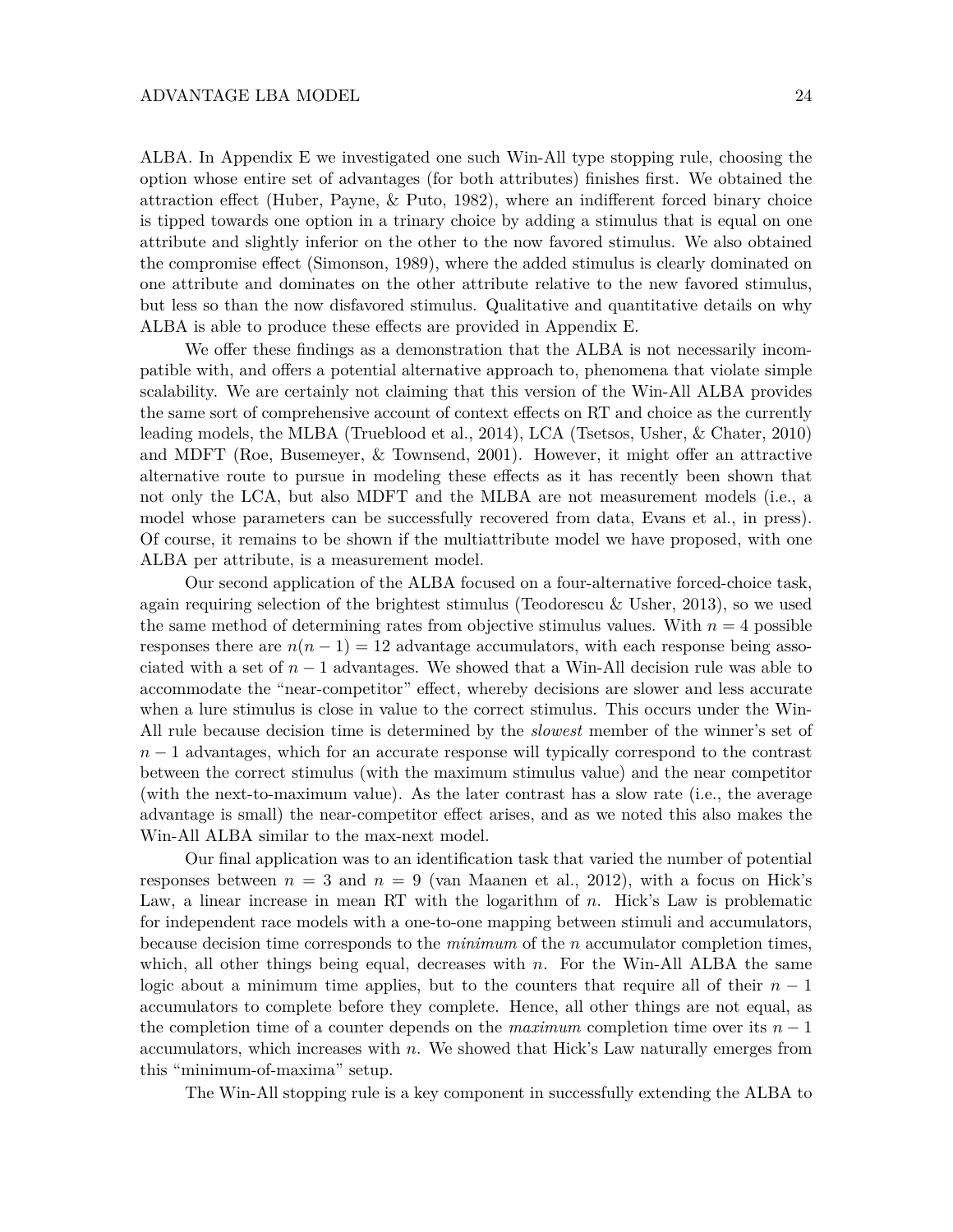tasks with more than two choices. However, it is only one of a variety of potential stopping rules. In the appendix, we detail two alternative stopping rules. The Lose-All rule assumes that the decision maker responds as soon as all but one of the response options have been beaten by every other contrasting alternative. The Lose-One rule assumes that the decision maker responds as soon as all but one of the response options have been beaten by at least one contrasting alternative. We focused on the Win-All rule because of its conceptual similarity to max-next models, because of the relatively transparent way in which it explains the near-competitor effects and Hick's Law, and because it provided the best fit to the data we examined. However, we do not believe it would be prudent to conclude that the later finding will always hold, that the same stopping rule necessarily applies in all situations, or indeed that the three we considered are the only possibilities. That said, at present we recommend the Win-All rule as the default choice for applications of the ALBA.

Our further analysis of van Maanen et al.'s data (2012) showcased the power afforded by the ALBA's easily computed likelihood in terms of our ability to relatively easily fit and evaluate a range of alternative model parameterizations despite the computational complexity associated with  $n = 9$  choices, and hence  $n(n-1) = 72$  accumulators. We were able to explore six models with Bayesian methods that enabled us to thoroughly evaluate and compare them. This also demonstrated the application of a flexible functional method for determining subjective values from objective stimulus values. We did not intend either the proposed mapping or the model exploration to be definitive, but rather as illustrative of the potential for future applications of the ALBA. Even so, we were able to show that the ALBA was able to fit fine-grained detail in a complex data set.

Throughout this manuscript we have made a number of simplifying assumptions in the interests of parsimony or tractability. However, it is important to acknowledge that in some of these cases there is no in principle objection to relaxing these assumptions. First, we generally attempted to minimize differences in trial-to-trial variability. We always assumed the start-point range  $(A)$  to be fixed between accumulators within trials. Rate variability (*s*) was fixed between accumulators for most applications, but was allowed to change linearly with the mean rate (*v*) and set-size to account for the reduction in accuracy with increasing set-size for the Hick's law data set. It is possible that future applications will require further relaxation of assumptions about trial-to-trial variability.

Throughout this manuscript we also assumed independence in two senses. The first is in the relationship between accumulators *during* accumulation (i.e., that the value in one accumulator does not affect the value in another). The second sense refers to the values of starting points and drift rates on a given trial being sampled independently over accumulators. However, we note that there are a number of ways to define independence (Teodorescu & Usher, 2013), and that we did not assume independence in the relationship of the inputs that are fed into different accumulators, which is the type of independence Teodorescu & Usher, 2013 focused on. It is possible that future work aiming to maintain mathematical simplicity may also relax the second sense in which we used independence, as the resulting race models remain tractable in some cases (see Heathcote & Love, 2012). This may be desirable as plausible mechanisms exist that could result in positively or negatively correlated thresholds and/or rates over accumulators. For example positive correlations could result from trial-to-trial fluctuations in attention that have a common effect on the rates of both accumulators, or fluctuations in response caution that have a common effect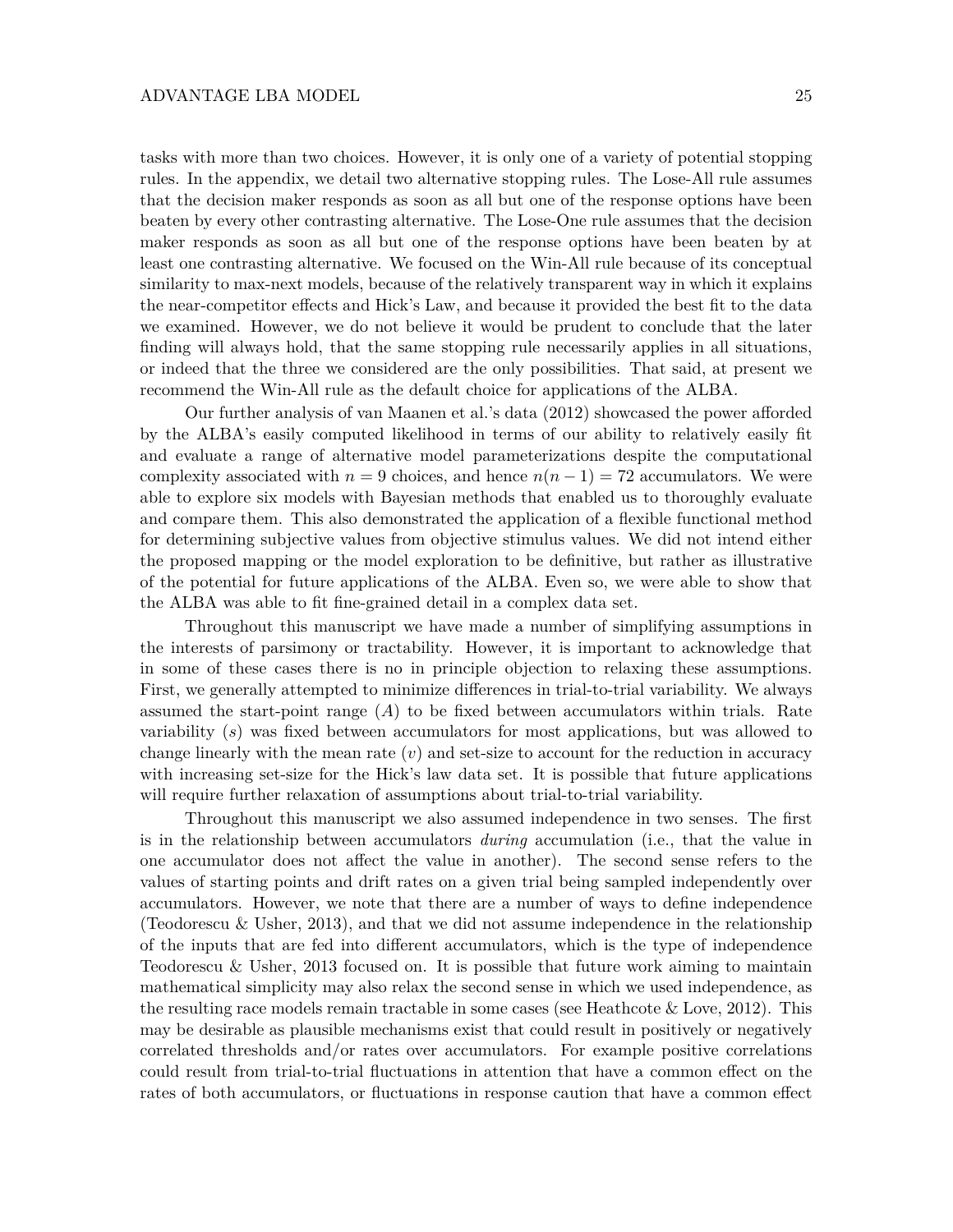on the thresholds of both accumulators.

The ALBA shares with the LCA and max-next models a high degree of computational complexity that either scales with the square of the number of possible responses or involves some serial components. In the LCA this increase in computational complexity occurs because, although there are only *n* accumulators,  $n(n-1)$  lateral inhibitory connections are required. For the max-next model this increase in computational complexity occurs either because several serial operations are required at each moment during accumulation or because a parallel version requires the same order of advantage comparisons as the ALBA. A common element here is the requirement to base decisions on some sort of pairwise comparison among potential responses, which naturally leads to a polynomial increase in computational cost with *n*. Although ways to avoid this have been proposed, such as normalizing inputs, it has been argued that this approach is inadequate (Teodorescu & Usher, 2013). A reviewer pointed out that in the LCA the number of inhibitory connections, and hence computational complexity, could be reduced to a linear function of *n* by outputs from each accumulator projecting to a single unit that then sends back the same inhibitory value to each accumulator. This possibility was explicitly explored by Wang (2002, see also; Bogacz, Brown, Moehlis, Holmes, & Cohen, 2006, Fig. 3). Further, even in the standard LCA in which all response units mutually inhibit, typically all connections are assumed to have equal strength, and so only a single free parameter is added. These considerations show that computational simplifications are possible for the LCA, whereas analogous simplifications to the ALBA's architecture are much more difficult to envisage. The ALBA expresses this cost in terms of a complex architecture, but we would argue that it is plausible given the brain's massively parallel architecture.

In conclusion, this paper presents a new framework for modeling multialternative speeded choice data. The framework is based on racing accumulators corresponding to binary advantages of choice options. It can be used to instantiate tractable independent accumulator model with an explicit likelihood function that supports comprehensive and efficient fitting to data. Further, the model can account for a number of benchmark data sets in perceptual decision making in term of psychologically interpretable parameters. On a broader scale, this framework provides a general way of dealing with key phenomena for multiple choice, such as response competition, the effect of number of choice options, and simultaneous absolute and relative effects among choice options, that are potentially important beyond perceptual decision making. When combined with the fact that it supports a measurement model, which in turn allows it to address cases where objective input values, or their mapping to subjective values, must be inferred, we believe this framework could be applied more widely than perceptual choice, potentially providing detailed quantitative characterizations performance in areas ranging from memory and psycho-linguistics to judgment and decision making and thinking and reasoning.

## **Acknowledgements**

This research was supported by Australian Research Council grants to DvR, SDB, and AH (DE140101181, FT120100244, DP12102907, DP160101891 and DP110100234) and a Natural Science and Engineering Research Council Discovery Grant (8124-98) to AAJM. The work was carried out, in part, while Marley was a Adjunct Research Professor (parttime) at the Institute for Choice, University of South Australia Business School.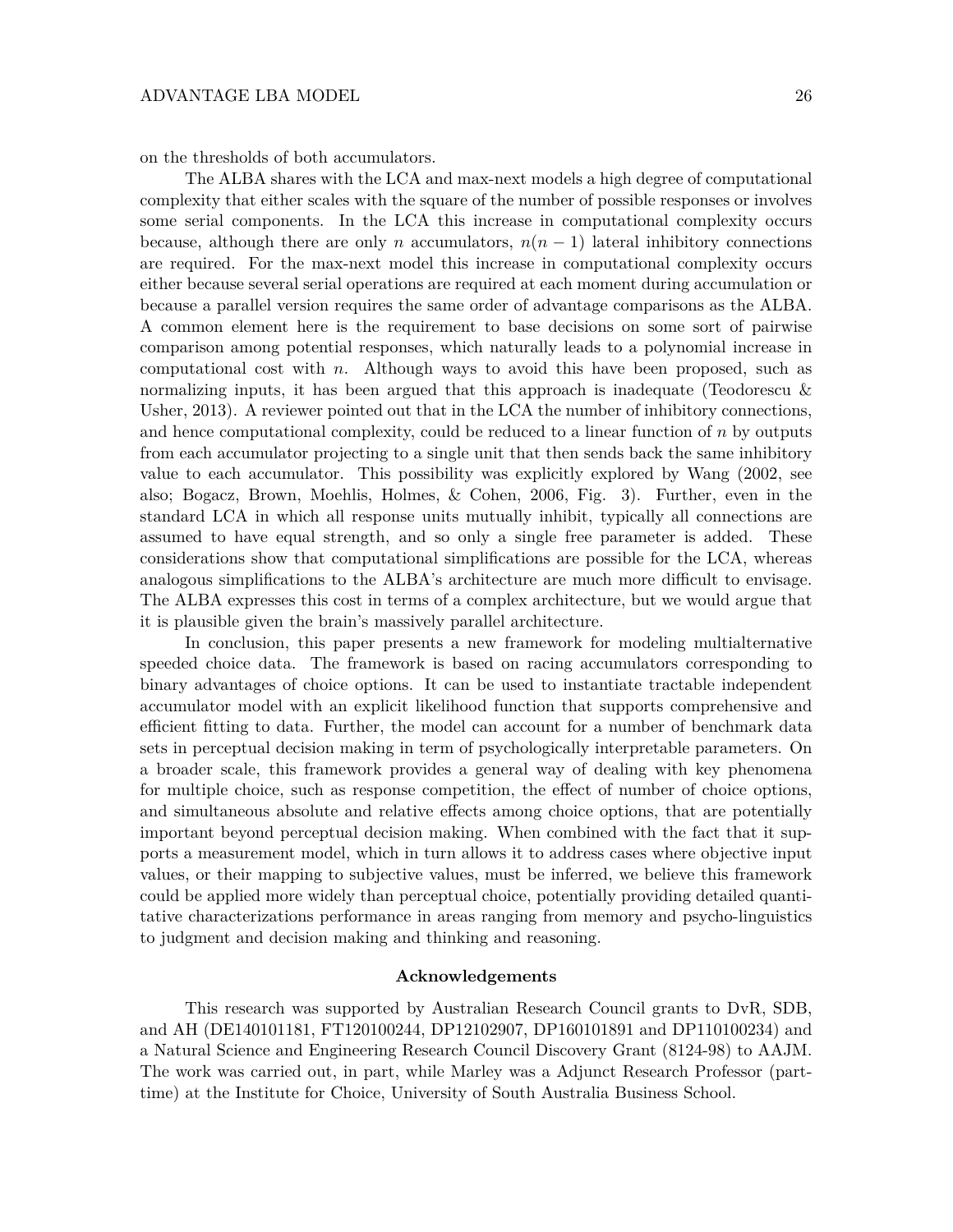## Appendix A

## ALBA Stopping Rules

All stopping rules for the ALBA require access to an analytical expression for the probability density function and cumulative density function of a single accumulator. As shown in Terry et al. (2015), the cumulative distribution function (CDF) for the random variable associated with the decision time  $(t \geq 0)$  of a single accumulator is given by:

$$
CDF(t) = 1 + \left(\frac{tZ(t) - b}{A}\right)G\left(\frac{b}{t}\right) + \left(\frac{b - A - tZ(t)}{A}\right)G\left(\frac{b - A}{t}\right) \tag{6}
$$

with

$$
Z(t) = \frac{1}{G(\frac{b}{t}) - G(\frac{b-A}{t})} \int_{\frac{b-A}{t}}^{\frac{b}{t}} ug(u) du
$$
 (7)

Here, *G* and *g* represent the cumulative distribution function and probability density function for the distribution of drift rates, respectively. The PDF for finishing times of a single accumulator is obtained by differentiation of (6) with respect to  $t$ <sup>5</sup>. Assuming  $Z(t)$ is differentiable for all  $t > 0$ , and denoting its derivative by  $Z'(t)$ , we get

$$
PDF(t) = \left(\frac{Z(t) + tZ'(t)}{A}\right) G\left(\frac{b}{t}\right) + \left(\frac{tZ(t) - b}{A}\right) \left(-\frac{b}{t^2}\right) g\left(\frac{b}{t}\right)
$$

$$
-\left(\frac{Z(t) + tZ'(t)}{A}\right) G\left(\frac{b - A}{t}\right) + \left(\frac{b - A - tZ(t)}{A}\right) \left(\frac{-(b - A)}{t^2}\right) g\left(\frac{b - A}{t}\right)
$$
(8)

Note that Equations 6 and 8 only involve the expressions for the PDF and CDF of the drift rate distribution (*g* and *G* respectively). This results in expressions for the PDF and CDF for a single accumulator that are analogous to those presented as Equations (1) and (2) of Brown and Heathcote (2008).

#### **A1. Win-All Derivation**

In this section, we unpack the equations for the Win-All version of the ALBA model, (3) for a decision trial with three response options (i.e., 1, 2, and 3). It can be written out as:

$$
p_1(t) = PDF_{1-2}(t) \times CDF_{1-3}(t) \times \prod_{I \neq A} \left[ 1 - \prod_{K \neq I} CDF_{I-K}(t) \right] +
$$
  
\n
$$
PDF_{1-3}(t) \times CDF_{1-2}(t) \times \prod_{I \neq A} \left[ 1 - \prod_{K \neq I} CDF_{I-K}(t) \right]
$$
\n(9)

where *I* is an option in the set  $\{2,3\}$  and *K* is an option in the set  $\{1,2,3\}$  that is not *I*. The first line represents the scenario where accumulator  $1 - 2$  is the terminating accumulator that prompts the response  $(PDF_{1-2}(t))$ , accumulator 1–3 had finished before

 $5$ Note that there is a typo in Equation 3 of Terry et al. (2015), the form presented here is the corrected version.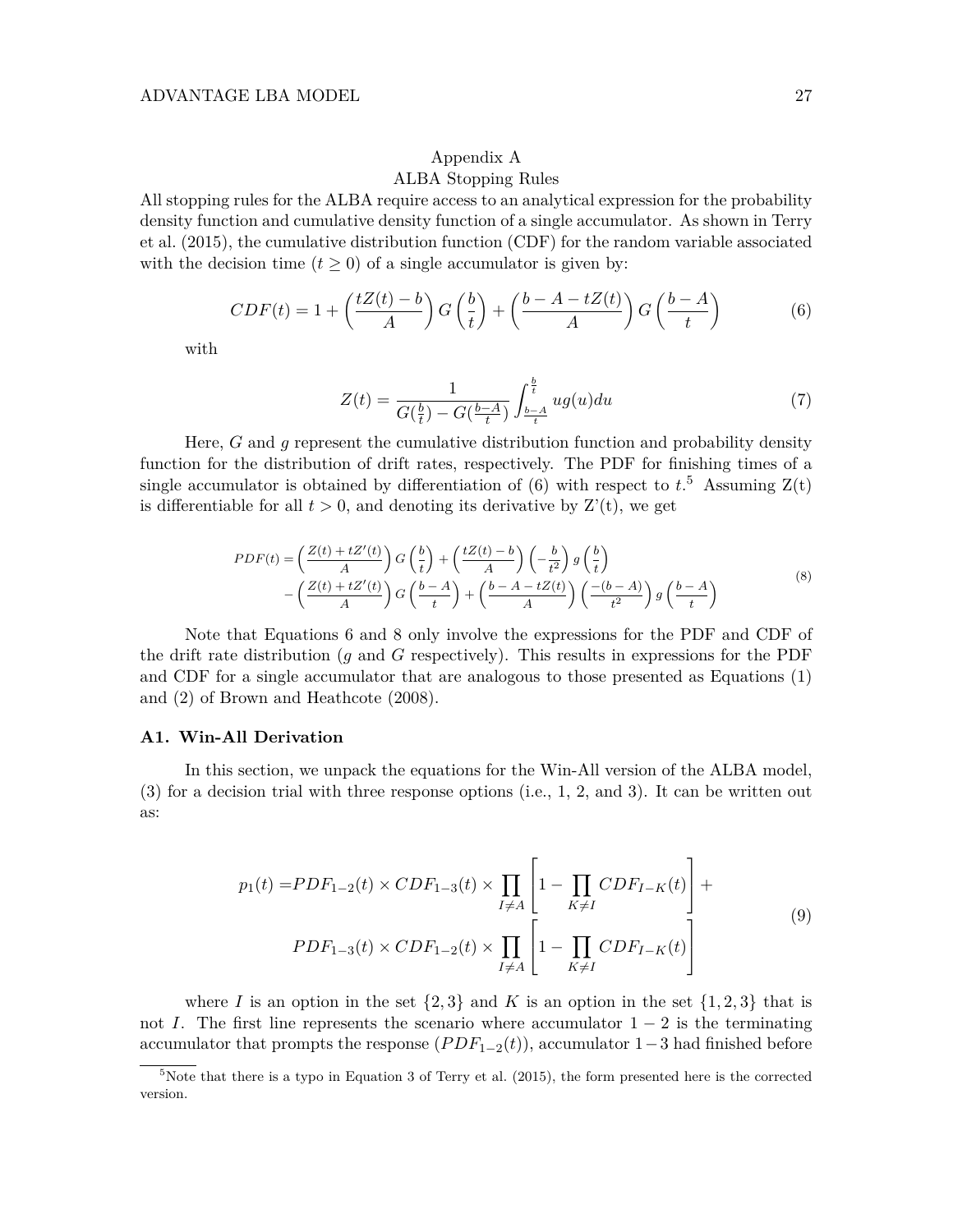$(CDF<sub>1−3</sub>(t))$ , and at least one accumulator out of each of the sets  $\{2-1, 2-3\}$ , and  $\{3 - 1, 3 - 2\}$  had not yet finished  $(\prod_{I \neq 1} \left[1 - \prod_{K \neq I} CDF_{I-K}(t)\right]).$ 

Similarly, the second line represents the scenario where accumulator  $1 - 3$  is the terminating accumulator that prompts the response (*P DF*1−3(*t*)), accumulator had finished before  $(CDF_{1-2}(t))$ , and at least one accumulator out of each of the sets  $\{2-1, 2-3\}$ , and  $\{3-1, 3-2\}$  had not yet finished  $(\prod_{I \neq 1} \left[1 - \prod_{K \neq I} CDF_{I-K}(t)\right]$ .

The PDF for response 1 is completed by summing the expressions on both of these lines.

## **A2. Lose-All Stopping Rule**

The Lose-All model assumes that the decision maker responds as soon as all but one of the response options have been beaten by every other contrasting alternative; thus, the Lose-All model is a "last man standing" algorithm, and the conceptual inverse of the Win-All model. For example, the decision maker chooses 1 from three response options (i.e., 1, 2, and 3) if and only if

- 1. All of the accumulators in each of the sets  $\{1 2, 3 2\}$ , and  $\{1 3, 2 3\}$  have reached their threshold, and:
- 2. At least one of the accumulators in the set {2−1*,* 3−1} has *not* reached its threshold.

Specifically, response option 1 is the sole remaining option that has not yet been beaten by *every* competitor. This rule could be instantiated by linking each response with a counter having six inputs (e.g., all but  $1 - 2$ , and  $1 - 3$  for a 1 response) and requiring six counts to trigger its response.

Again, accumulator termination sequences can arise that look somewhat contradictory. For example, consider the following sequence of accumulators reaching threshold: all of the accumulators in  $\{1-2, 1-3\}$ , followed by accumulators  $\{2-1, 3-1\}$ , and  $\{2-3\}$ . Then response 2 is made, despite the fact that 1 started out beating every competitor. Again, with sensible drift rates, this set of events is exceedingly unlikely.

The probability density function for the distribution of responses 1 at time *t* is given by

$$
p_1(t) = \sum_{I \neq 1} \left[ \sum_{J \neq I} \left( PDF_{J-I}(t) \times \prod_{K \neq I,J} CDF_{K-I}(t) \times \prod_{L \neq I,1} \prod_{M \neq L} CDF_{M-L}(t) \right) \right] \times \tag{10}
$$
\n
$$
\left( 1 - \prod_{I \neq 1} CDF_{I-1}(t) \right)
$$

*I* is an option in the set  $\{2, 3\}$ , *J* is an option in the set  $\{1, 2, 3\}$ , *K* is an option in the set  $\{1, 2, 3\}$  that is neither *I* nor *J*, *L* is an option in the set  $\{2, 3\}$  that is not *I*, and *M* is an option in the set  $\{1, 2, 3\}$  that is not *L*. Each CDF is obtained by applying (6) to the respective advantage accumulator, and each PDF is obtained by applying (8) to the respective advantage accumulator.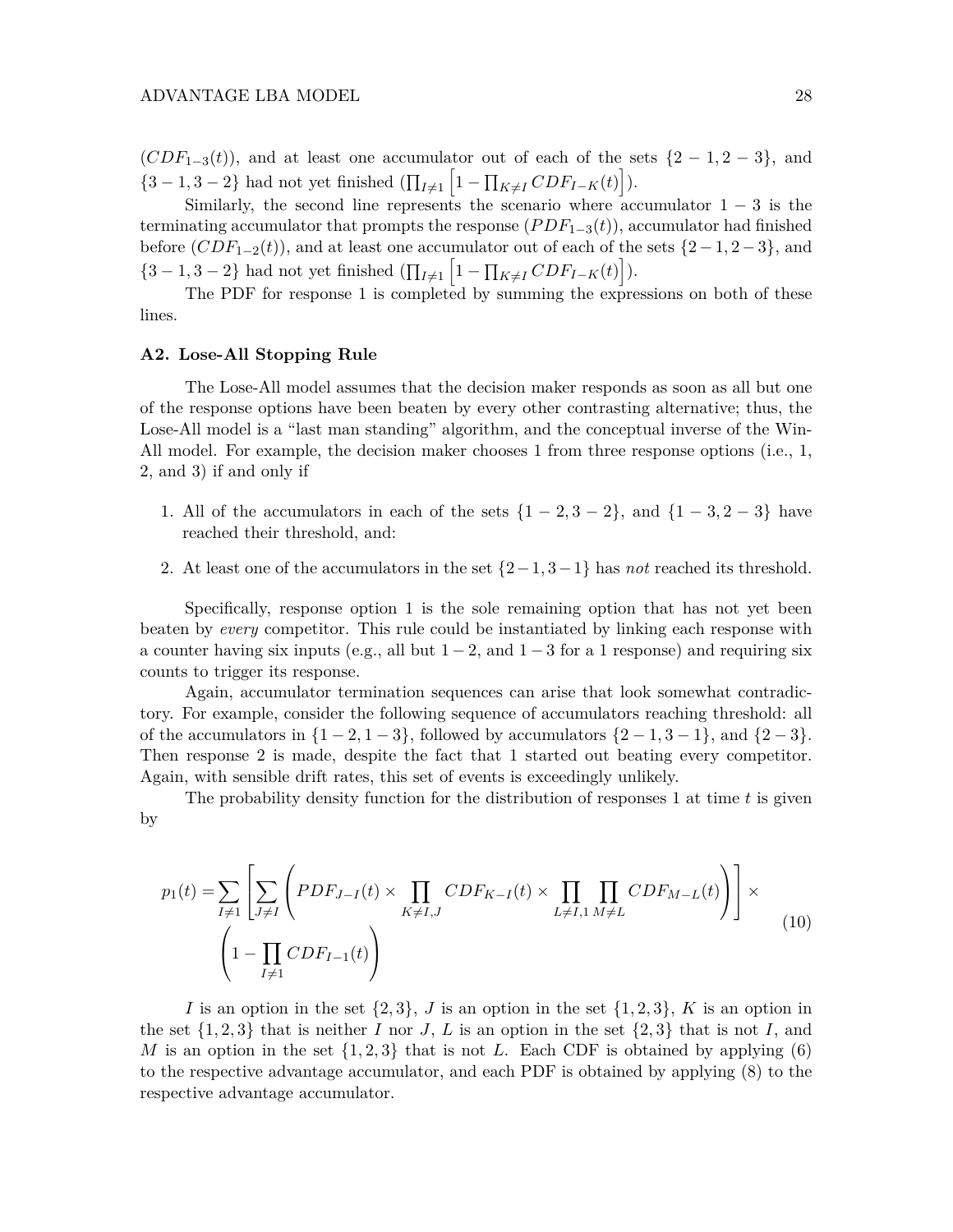as:

For a decision trial with three response options (i.e., 1, 2, and 3), (10) can be expanded

$$
p_1(t) = \sum_{J \neq 2} \left( PDF_{J-2}(t) \times \prod_{K \neq 2,J} CDF_{K-2}(t) \times \prod_{L \neq 2,1} \prod_{M \neq L} CDF_{M-L}(t) \right) \times \left( 1 - \prod_{I \neq 1} CDF_{I-1}(t) \right) + \sum_{J \neq 3} \left( PDF_{J-3}(t) \times \prod_{K \neq 3,J} CDF_{K-3}(t) \times \prod_{L \neq 3,1} \prod_{M \neq L} CDF_{M-L}(t) \right) \times \left( 1 - \prod_{I \neq 1} CDF_{I-1}(t) \right)
$$
\n
$$
(11)
$$

where *I* and *L* are options in the set  $\{2,3\}$ , *J* is an option in the set  $\{1,2,3\}$ , *K* is an option in the set  $\{1, 2, 3\}$  that is not *J*, and *M* is an option in the set  $\{1, 2, 3\}$  that is not *L*. The first line represents the sum of all scenarios of *J* where accumulator *J*−2, where *J* is not 2, is the terminating accumulator that prompts the response (*P DFJ*−2(*t*)), all accumulators *K* − 2, where *K* is not 2 or *J*, had finished before  $(\prod_{K\neq 2,J} CDF_{K-2}(t))$ , all accumulators out of the set  $\{1-3, 2-3\}$  had finished before  $(\prod_{L\neq 2,1} \prod_{M\neq L} CDF_{M-L}(t)$ , and at least one accumulator out of the set  $\{2 - 1, 3 - 1\}$  had not yet finished  $(1 - \prod_{I \neq 1} CDF_{I-1}(t))$ .

Similarly, the second line represents the sum of all scenarios of *J* where accumulator  $J - 3$ , where *J* is not 3, is the terminating accumulator that prompts the response  $(PDF_{J-3}(t))$ , all accumulators  $K-3$ , where K is not 3 or *J*, had finished before  $(\prod_{K\neq 3,J} CDF_{K-3}(t)$ , all accumulators out of the set  $\{1-2, 3-2\}$  had finished before  $(\prod_{L\neq C,A}\prod_{M\neq L}CDF_{M-L}(t))$ , and at least one accumulator out of the set  $\{2-1,3-1\}$  had not yet finished  $(1 - \prod_{I \neq 1} CDF_{I-1}(t)).$ 

The PDF for response 1 is completed by summing the expressions on both of these lines.

#### **A3. Lose-One Stopping Rule**

The Lose-One model assumes that the decision maker responds as soon as all but one of the response options have been beaten by at least one contrasting alternative. That is, the decision maker chooses 1 from three response options (i.e., 1, 2, and 3) if and only if

- 1. At least one of the accumulators in each of the sets {1 − 2*,* 3 − 2}, and {1 − 3*,* 2 − 3} have reached their threshold, and:
- 2. None of the accumulators in the set  $\{2-1, 3-1\}$  has reached their threshold.

Specifically, response option 1 is the last remaining option which has not been beaten by any competitor (another version of "last man standing"). Two layers of counters are required to instantiate this stopping rule. Three counters in the first layer take input from the sets of two just described, each requiring only one count to be triggered. Three counters in the second layer each correspond to a response. They take inputs from two counters in the previous layer (e.g. the counter corresponding to the 1 response takes inputs from the two sets in (1) above), and require two counts to trigger their response.

An advantage of this model is that it cannot produce sequences in which the winning response has ever lost in a direct comparison. However, it is possible to respond 1 without any accumulator that favors 1 having reached threshold (e.g., the sequence  $2 - 3$ ,  $3 - 2$ ) will trigger a response 1). Again, with sensible drift rates, this set of events is exceedingly unlikely.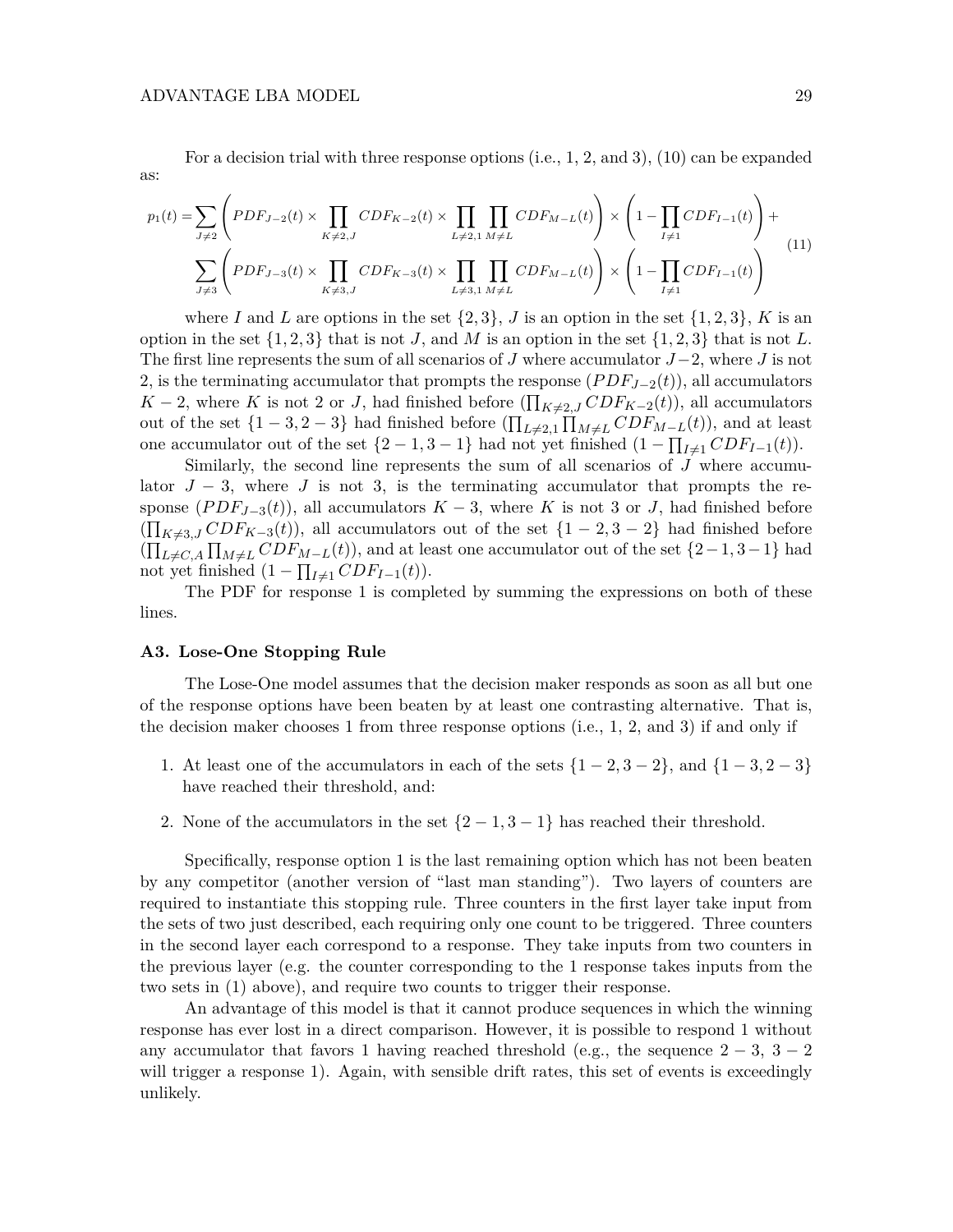The probability density function for the distribution of responses 1 at time *t* is given by

$$
p_1(t) = \sum_{I \neq 1} \left[ \sum_{J \neq I} \left( PDF_{J-I}(t) \times \prod_{K \neq I,J} [1 - CDF_{K-I}(t)] \times \prod_{L \neq I,1} \left[ 1 - \prod_{M \neq L} [1 - CDF_{M-L}(t)] \right] \right) \right]
$$
  
 
$$
\times \prod_{I \neq 1} [1 - CDF_{I-1}(t)]
$$
 (12)

*I* is an option in the set  $\{2, 3\}$ , *J* is an option in the set  $\{1, 2, 3\}$ , *K* is an option in the set  $\{1, 2, 3\}$  that is neither *I* nor *J*, *L* is an option in the set  $\{2, 3\}$  that is not *I*, and *M* is an option in the set  $\{1,2,3\}$  that is not *L*. Each CDF is obtained by applying (6) to the respective advantage accumulator, and each PDF is obtained by applying (8) to the respective advantage accumulator.

For a decision trial with three response options (i.e., 1, 2, and 3), (12) can be expanded as:

$$
p_1(t) = \sum_{J \neq 2} \left( PDF_{J-2}(t) \times \prod_{K \neq 2,J} [1 - CDF_{K-2}(t)] \times \prod_{L \neq 2,1} \left[ 1 - \prod_{M \neq L} [1 - CDF_{M-L}(t)] \right] \right) \times \prod_{I \neq 1} [1 - CDF_{I-1}(t)] +
$$
  

$$
\sum_{J \neq 3} \left( PDF_{J-3}(t) \times \prod_{K \neq 3,J} [1 - CDF_{K-3}(t)] \times \prod_{L \neq 3,1} \left[ 1 - \prod_{M \neq L} [1 - CDF_{M-L}(t)] \right] \right) \times \prod_{I \neq 1} [1 - CDF_{I-1}(t)] \tag{13}
$$

where *I* and *L* are options in the set  $\{2,3\}$ , *J* is an option in the set  $\{1,2,3\}$ , *K* is an option in the set  $\{1,2,3\}$  that is not *J*, and *M* is an option in the set  $\{1,2,3\}$ that is not *L*. The first line represents the sum of all scenarios of *J* where accumulator  $J - 2$ , where *J* is not 2, is the terminating accumulator that prompts the response  $(PDF<sub>J-2</sub>(t))$ , all accumulators  $K-2$ , where *K* is not 2 or *J*, had not yet finished  $(\prod_{K\neq 2,J} [1 - CDF_{K-2}(t)]),$  at least one accumulator out of the set  $\{1-3, 2-3\}$  had finished before  $(\prod_{L\neq 2,1} \left[1 - \prod_{M\neq L} [1 - CDF_{M-L}(t)]\right]$ , and no accumulator out of the set  $\{2-1, 3-1\}$  had finished yet  $(\prod_{I \neq 1} [1 - CDF_{I-1}(t)]).$ 

Similarly, the second line represents the sum of all scenarios of *J* where accumulator  $J - 3$ , where *J* is not 3, is the terminating accumulator that prompts the response  $(PDF<sub>J-3</sub>(t)$ , all accumulators  $K-3$ , where *K* is not 3 or *J*, had not yet finished  $(\prod_{K\neq 3,J} [1 - CDF_{K-3}(t)]),$  at least one accumulator out of the set  $\{1-2, 3-2\}$  had finished before  $(\prod_{L\neq 3,1} [1 - \prod_{M\neq L} [1 - CDF_{M-L}(t)]])$ , and no accumulator out of the set  $\{2-1, 3-1\}$  had finished yet  $(\prod_{I \neq 1} [1 - CDF_{I-1}(t)]).$ 

The PDF for response 1 is completed by summing the expressions on both of these lines.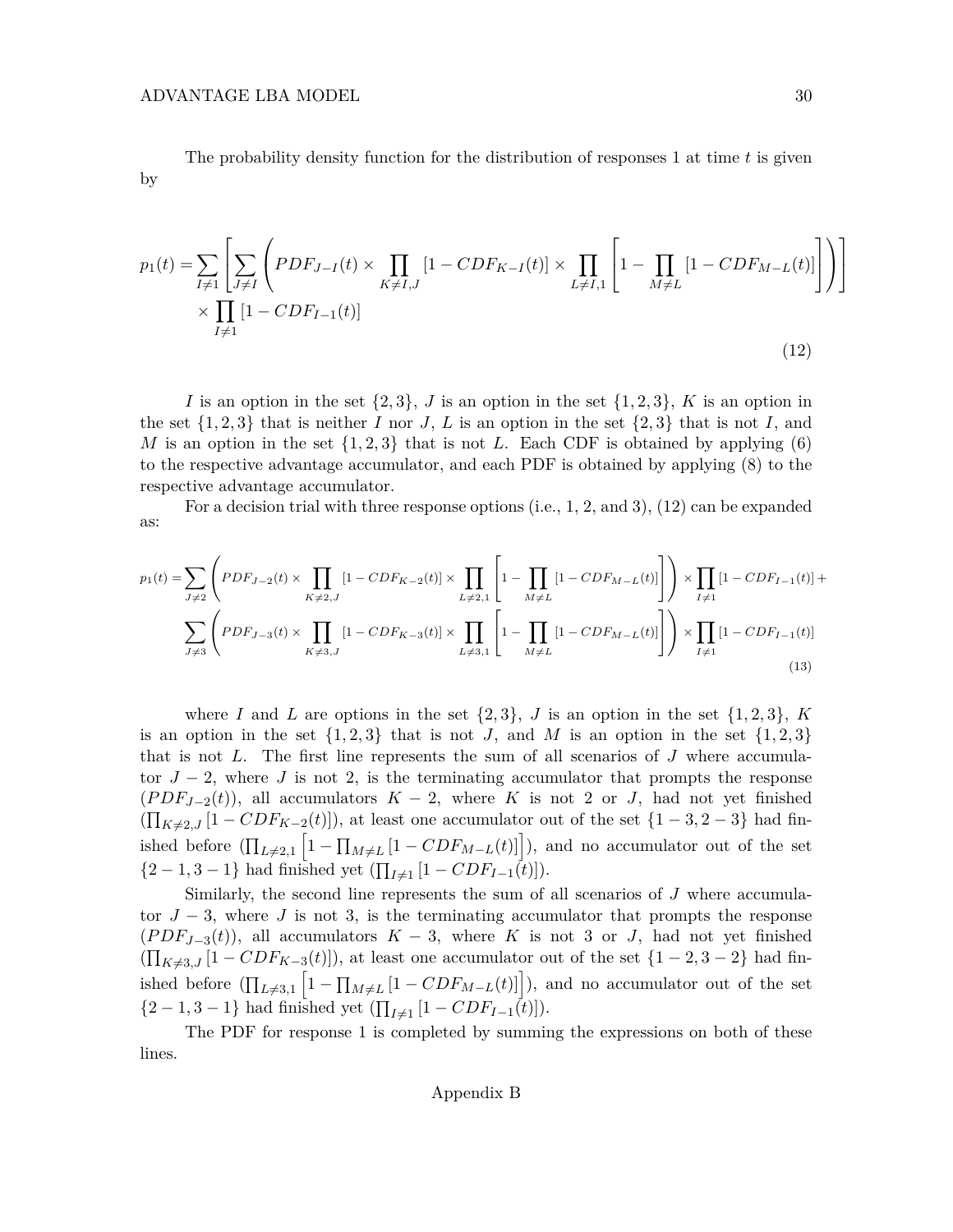# Estimation Details **B1. Estimation Details: Absolute versus Relative Input**

The model was fit to each participant's data separately using Bayesian Markov-chain Monte Carlo methods in R with the DMC software (Heathcote, Lin, et al., in press).<sup>6</sup> All scripts, RData files, and plotting code of these and subsequent fits are available on https://osf.io/2s6ax/.

Vague normal priors were used, truncated at zero for all parameters except  $t_0$ , which was bounded between 0.1s and 1s, with the following means:  $A = 25$ ,  $B_R = 1$ ,  $v_0 = 5$ ,  $w<sub>S</sub> = 5, w<sub>D</sub> = 100, s = 5, and t<sub>0</sub> = 0.3. Prior standard deviations had the same values,$ except for  $t_0$ , where it was 0.2. After burn in, 21 chains of 500 samples, thinned to retain every  $10^{th}$  sample, were used for analysis, with convergence supported by multivariate scalereduction factors (Brooks & Gelman, 1998) of less than 1.01 in all cases, and confirmed visually, as was dominance of the posterior by the prior.

### **B2. Estimation Details: Strong versus Weak Distractors**

We estimated parameters for a hierarchical version of the Win-All model using a differential evolution Markov-chain Monte Carlo procedure (ter Braak, 2006; Turner, Sederberg, Brown, & Steyvers, 2013).

Starting values for the MCMC chains for individual parameters were drawn from the following distributions: *B* ∼ *N*(0*.*5*,* 0*.*05)|(0*,*), *A* ∼ *N*(1*,* 0*.*1)|(0*,*), *t*<sup>0</sup> ∼ *N*(0*.*2*,* 0*.*02)|(0*,*), *v*<sub>0</sub> ∼ *N*(1*,* 0*.*1)|(0*,*)*, w<sub>S</sub>* ∼ *N*(1*,* 0*.*1)|(0*,*)*,* and *w<sub>D</sub>* ∼ *N*(1*,* 0*.*1)|(0*,*).

Priors for all group level mean parameters were normal distributions, with  $B_\mu \sim$  $N(0.5, 0.2) | (0,), A_{\mu} \sim N(1, 0.5) | (0,), t0_{\mu} \sim N(0.2, 0.1) | (0,), v0_{\mu} \sim N(1, 0.5) | (0,), wS_{\mu} \sim N(1, 0.5) | (0,0)$  $N(1,0.5)|(0,),$  and  $wD_\mu \sim N(1,0.5)|(0,).$  Priors for all group level standard deviation parameters were exponential distributions with a mean of 1. Starting values for the MCMC chains for group level  $\mu$  parameters were drawn from the same distributions as those for the individual parameters, and starting values for group level  $\sigma$  parameters were derived from starting value distributions for the individual parameters by dividing the mean by 10 and the standard deviation by 2.

For sampling, we used 32 interacting Markov chains for all runs, and ran each for 1,000 burn-in iterations followed by 1,000 iterations after convergence. The two tuning parameters of the differential evolution proposal algorithm were set to standard values used in previous work: random perturbations were added to all proposals drawn uniformly from the interval [-.001, .001]; and the scale of the difference added for proposal generation was set to  $\gamma = 2.38 \times (2K)^{-0.5}$ , where *K* is the number of parameters per participant. The MCMC chains blocked proposals separately for each participant's parameters, and also blocked the group–level parameters in  $\{\mu, \sigma\}$  pairs.

Following burn-in, sampling chains that were at least 3 across-chain standard deviations removed from the mean were reset to the mean in an iterative procedure for each estimated parameter (2.6% of all chains were reset this way). Parameter con-

 $6$ We provide an RStudio project containing the data, DMC functions, and scripts to fit and check the model as a special case of a more general modeling framework that allows a power transformation of objective to subjective values and for rate variability to increase with the mean rate.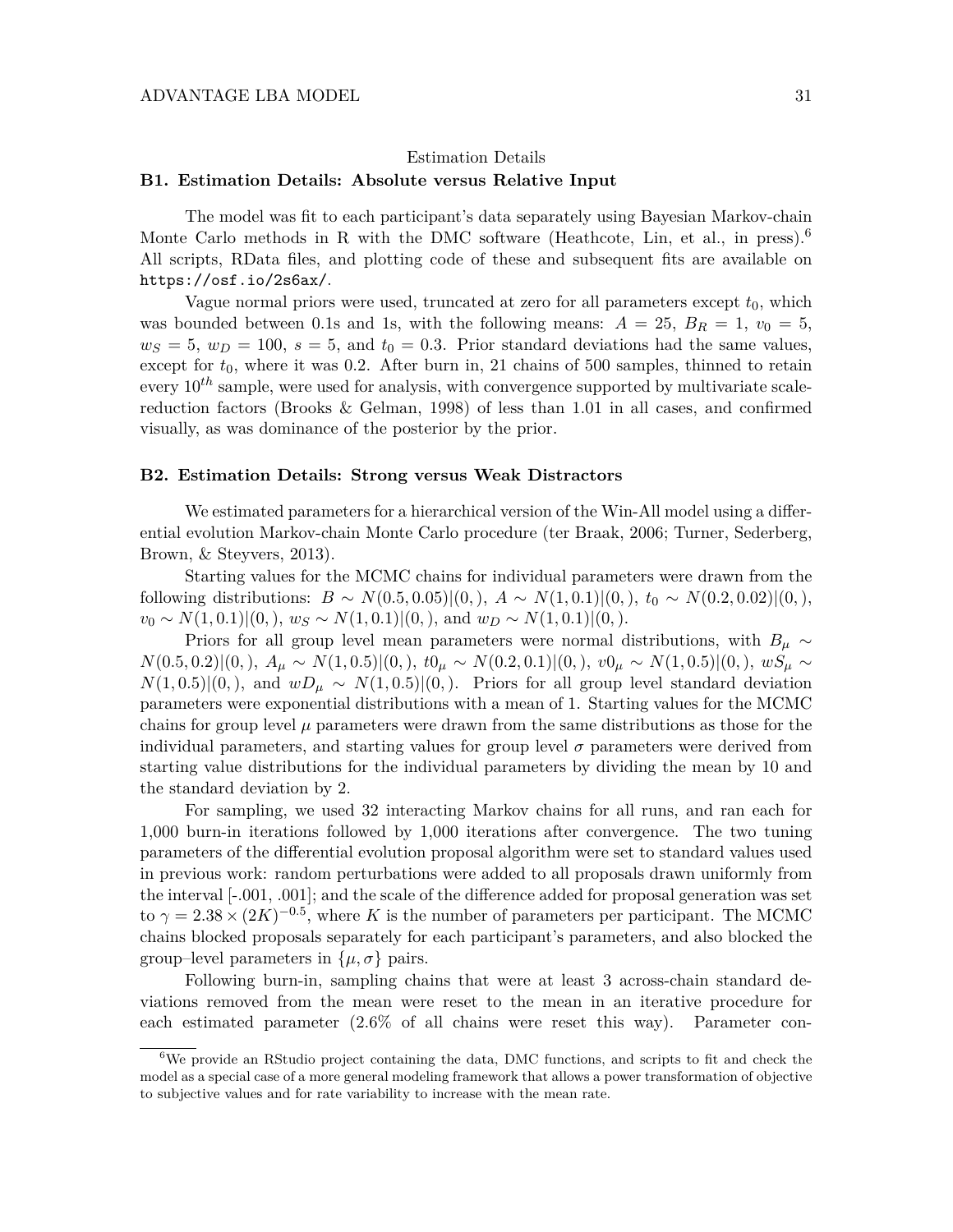vergence was assessed visually and considered satisfactory (trace plots are available on https://osf.io/2s6ax/).

## **B3. Estimation Details: Hick's Law**

We used the same Bayesian hierarchical estimation methods as in the previous section. Again, following burn-in, each parameter chain that was at least 3 across-chain standard deviations removed from the mean was reset to the mean in an iterative procedure (2.8% of all chains were reset this way). Parameter convergence was assessed visually and considered satisfactory (trace plots are available on https://osf.io/2s6ax/).

Starting values for the MCMC chains for individual parameters were drawn from the following distributions: *B* ∼ *N*(0*.*5*,* 0*.*05)|(0*,*), *A* ∼ *N*(2*,* 0*.*2)|(0*,*), *t*<sup>0</sup> ∼ *N*(0*.*25*,* 0*.*025)|(0*,*),  $v_0 \sim N(1, 0.1)$  $(0,), w_S \sim N(0.5, 0.05)$  $(0,), w_D \sim N(6, 0.6)$  $(0,), \beta \sim N(0.1, 0.01)$  $(0,),$ and  $log(\alpha) \sim N(0, 0.3)|(-3, ).$ 

Priors for all group level mean parameters were normal distributions, with  $B_\mu \sim$  $N(0.5, 0.25)|(0,), A_{\mu} \sim N(2, 1)|(0,), t0_{\mu} \sim N(0.25, 0.1)|(0,), v0_{\mu} \sim N(1, 0.5)|(0,), wS_{\mu} \sim$  $N(0.5, 0.25)|(0,), wD_{\mu} \sim N(6,3)|(0,), \beta_{\mu} \sim N(0.1, 0.05)|(0,), \text{ and } log(\alpha_{\mu}) \sim N(3,1)|(-3,).$ Priors for all group level standard deviation parameters were exponential distributions with a mean of 1. Starting values for the MCMC chains for group level  $\mu$  parameters were drawn from the same distributions as those for the individual parameters, and starting values for group level *σ* parameters were derived from starting value distributions for the individual parameters by dividing the mean by 10 and the standard deviation by 2.

For sampling, we used 32 interacting Markov chains for all runs, and ran each for 2,000 burn-in iterations followed by 2,000 iterations after convergence. The two tuning parameters of the differential evolution proposal algorithm were set to standard values used in previous work: random perturbations were added to all proposals drawn uniformly from the interval [-.001, .001]; and the scale of the difference added for proposal generation was set to  $\gamma = 2.38 \times (2K)^{-0.5}$ , where *K* is the number of parameters per participant. The MCMC chains blocked proposals separately for each participant's parameters, and also blocked the group–level parameters in  $\{\mu, \sigma\}$  pairs.

# Appendix C Parameter Recovery **C1. Parameter Recovery Strong versus Weak Distractors**

Parameter Recovery was performed by generating data from the median parameter estimates of a Win-All fit to the Teodorescu et al. (2016) data set. The Win-All model with the same parameter constraints that were used on the empirical data set was then fit to this generated data set. The resulting parameter estimates (95% credible interval in parentheses) were then compared to the true parameters. Parameter recovery was excellent, details are shown in Table C1.

## **C2. Parameter Recovery Hick's Law**

Parameter Recovery was performed by generating data from the median parameter estimates of the ALBA-1 fit to the van Maanen data set. The resulting parameter esti-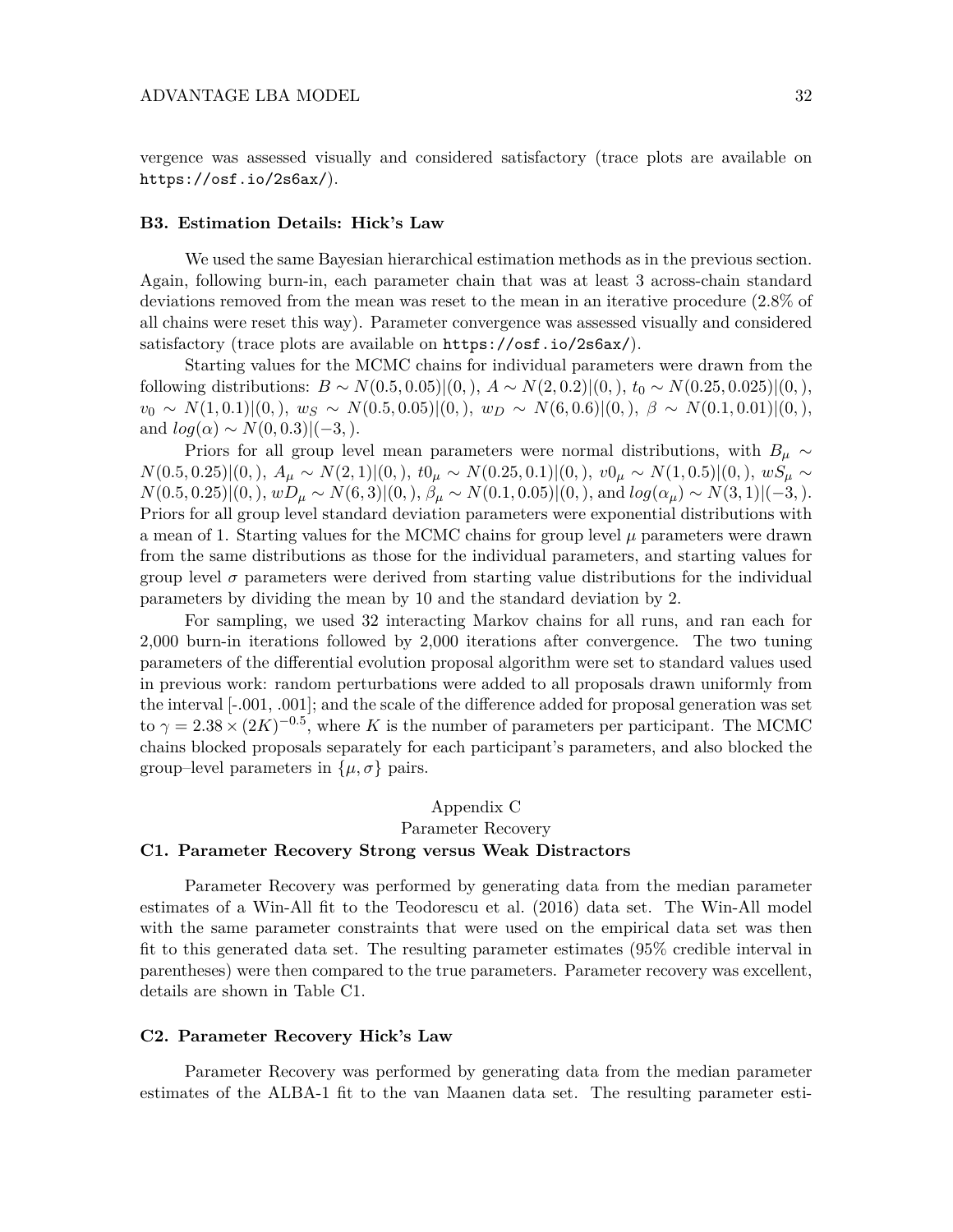*Estimated parameters of the ALBA model for the generated Teodorescu data set. Displayed are the true parameter values, with a 95% credible interval of the posterior for the recovered parameters presented in parentheses. Columns represent parameters and rows represent different participants (hyper = parameters of the group-level distributions).*

| P <sub>D</sub> | В                     | А                     | $t_0$                 | $v_0$                 | $w_S$                 | $w_D$                 |
|----------------|-----------------------|-----------------------|-----------------------|-----------------------|-----------------------|-----------------------|
| Hyper          | 0.18(0.03, 0.44)      | 1.03(0.23, 1.83)      | 0.51(0.16, 0.62)      | $1.26$ $(0.61, 2.14)$ | 0.17(0.06, 0.79)      | 1.61(0.36, 2.97)      |
|                | 0.07(0.06, 0.35)      | 0.88(0.72, 0.95)      | 0.65(0.58, 0.66)      | 1.41(1.43, 2.62)      | 0.21(0.09, 0.62)      | 3.28(2.48, 3.20)      |
|                | $0.11$ $(0.07, 0.40)$ | 1.12(0.97, 1.33)      | 0.67(0.58, 0.68)      | 1.08(1.04, 12.11)     | 0.29(0.18, 4.21)      | 3.84(2.30, 4.48)      |
| 3              | 0.01(0.00, 0.08)      | 0.59(0.54, 0.70)      | $0.64$ $(0.61, 0.64)$ | 1.58(1.45, 8.97)      | 0.20(0.04, 2.75)      | 3.07(1.48, 3.17)      |
| 4              | 0.12(0.01, 0.42)      | $4.08$ $(3.39, 4.32)$ | 0.47(0.37, 0.52)      | 1.31(1.36, 2.70)      | 0.10(0.21, 0.84)      | $3.65$ $(3.50, 4.24)$ |
| 5              | 0.43(0.09, 0.43)      | 1.19(1.02, 1.35)      | 0.57(0.57, 0.66)      | 1.50(0.83, 2.40)      | 0.25(0.16, 1.13)      | 4.09(4.31, 5.78)      |
| 6.             | 0.63(0.24, 0.94)      | $1.86$ $(1.77, 2.30)$ | $0.61$ $(0.53, 0.68)$ | 1.86(1.86, 3.31)      | $0.06$ $(0.05, 0.74)$ | $3.51$ $(3.22, 4.01)$ |
|                | 0.39(0.17, 0.77)      | 2.34(2.27, 2.92)      | 0.59(0.49, 0.63)      | 1.67(1.34, 2.39)      | 0.23(0.01, 0.48)      | 3.88(3.41, 4.25)      |
|                | $0.01$ $(0.03, 0.28)$ | 0.91(0.81, 1.05)      | $0.64$ $(0.55, 0.63)$ | 1.05(0.61, 1.95)      | $0.46$ $(0.14, 0.75)$ | $4.01$ $(3.12, 4.15)$ |

Table C2

*Estimated parameters of the ALBA-β model for the generated van Maanen data set. Displayed are the true parameter values, with a 95% credible interval of the posterior for the recovered parameters presented in parentheses. Columns represent parameters and rows represent different participants (hyper = parameters of the group-level distributions).*

| $P_{p}$ |                       |                       |                  | $v_0$            | ws               | <i>wn</i>               | $\alpha$              |
|---------|-----------------------|-----------------------|------------------|------------------|------------------|-------------------------|-----------------------|
| Hyper   | 0.11(0.01, 0.34)      | $1.16$ $(1.02, 1.27)$ | 0.35(0.21, 0.39) | 0.21(0.03, 0.90) | 0.41(0.03, 0.68) | 11.66 (4.81, 12.78)     | $0.15$ $(0.07, 0.50)$ |
|         | 0.11(0.11, 0.34)      | 1.22(1.00, 1.21)      | 0.33(0.26, 0.36) | 0.13(0.01, 0.47) | 0.13(0.01, 0.27) | 10.21(6.46, 15.28)      | 0.14(0.09, 0.22)      |
|         | 0.05(0.02, 0.14)      | 1.14(1.03, 1.19)      | 0.37(0.33, 0.39) | 0.32(0.04, 0.85) | 0.27(0.02, 0.45) | $16.56$ $(9.86, 25.10)$ | 0.09(0.06, 0.15)      |
|         | $0.14$ $(0.07, 0.25)$ | 1.25(1.12, 1.33)      | 0.30(0.26, 0.34) | 0.12(0.01, 0.39) | 0.11(0.00, 0.20) | 12.17(6.91, 14.06)      | 0.15(0.13, 0.29)      |
|         | 0.05(0.01, 0.12)      | 1.03(1.01, 1.17)      | 0.33(0.29, 0.34) | 0.28(0.06, 1.10) | 0.42(0.02, 0.59) | 14.88 (10.28, 22.82)    | 0.09(0.06, 0.14)      |
|         | 0.19(0.16, 0.37)      | 1.19(1.11, 1.27)      | 0.43(0.38, 0.44) | 0.20(0.08, 1.17) | 1.12(0.64, 1.25) | $4.49$ $(3.17, 5.06)$   | 0.38(0.32, 0.55)      |

mates (95% credible interval in parentheses) were then compared to the true parameters. Parameter recovery was excellent, details are shown in Table C2.

## Appendix D Additional Fits

## **D1. Additional Fits Strong versus Weak Distractors**

The posterior predictive data for the WA fit with rate variability *s* free to vary are shown in Figure D1. Figure D1 shows that this model fits the data well, but offers no qualitative improvement over the model with rate variability *s* constrained between conditions.

The posterior predictive data for the LBA fit can be found in Figure D2. Figure D2 shows that this model fits the RT data well, but overestimates error rates in both conditions.

## **D2. Additional Fits Hick's Law**

The posterior predictive data for the Win-All version of the ALBA model with parameter *B* free to vary with set-size conditions can be found in Figure D3. Figure D3 shows that relaxing *B* to vary across set-sizes does not yield a noticeable improvement over the more constrained model, it cannot pick up the increasing error rates for higher set-sizes.

The posterior predictive data for the Win-All version of the ALBA model with parameter *A* free to vary with set-size conditions can be found in Figure D4. Figure D4 shows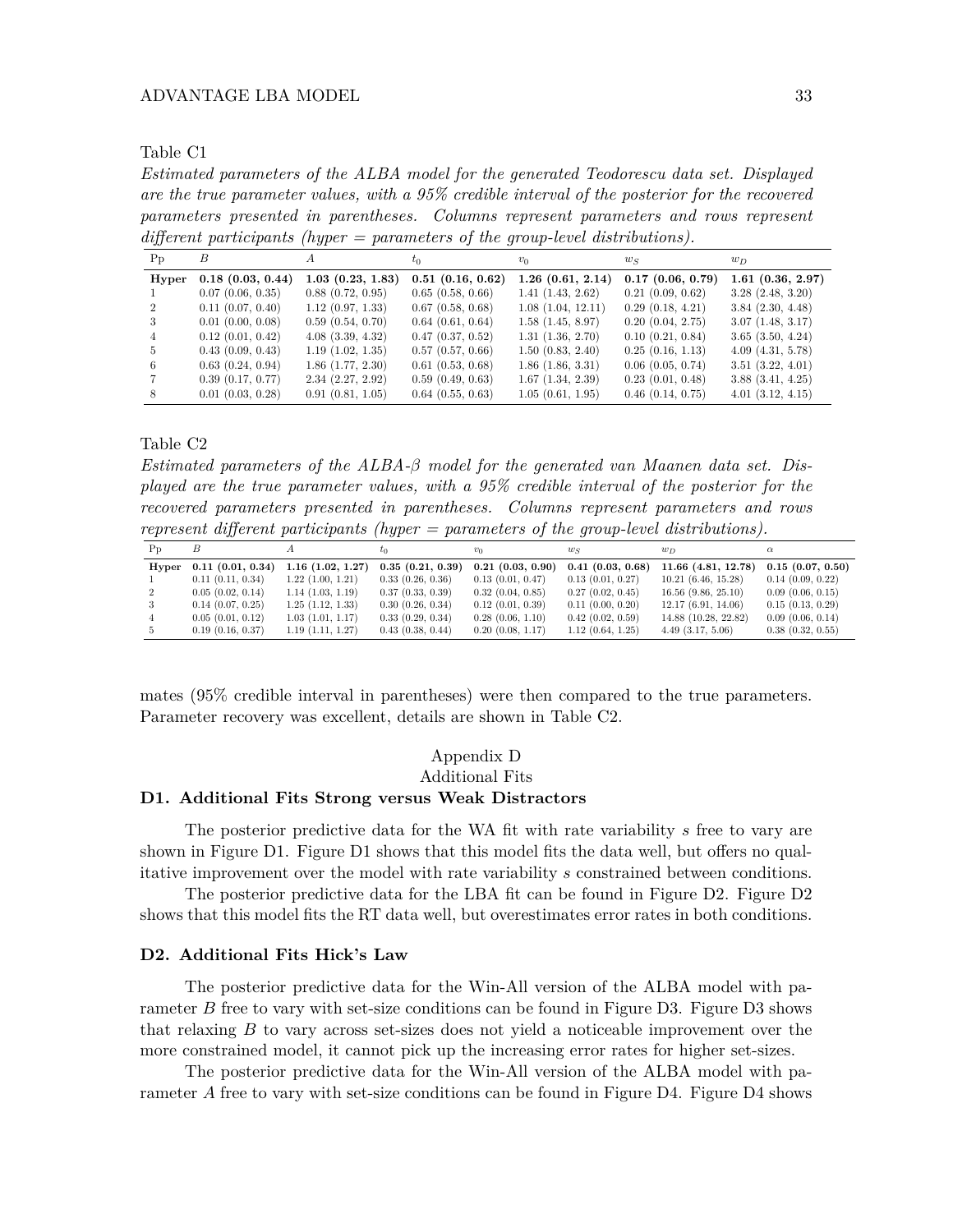

*Figure D1* . Posterior predictive data for fits to the Experiment 1A data of Teodorescu and Usher (2013) with rate variability *s* free to vary between the two conditions. RTs for the .5 (black), .1, and .9 (gray) deciles calculated for the easy (top-left) and difficult (top-right) condition, and the proportion of correct responses for the easy (bottom-left) and difficult (bottom-right) condition, both at the individual level (left four columns) and for aggregate data (right column). For all panels, error bars represent posterior predictive data simulated from model fits (the bar extends to the middle 95% of generated summary statistics, with the dot in the middle indicating the median) and lines represent data. See text for details.

that relaxing *A* to vary across set-sizes does not yield a noticeable improvement over the more constrained model, it cannot pick up the increasing error rates for higher set-sizes.

The posterior predictive data for the Win-All version of the ALBA model with parameters *B* and *A* free to vary with set-size conditions can be found in Figure D5. Figure D5 shows that relaxing both *B* and *A* allows the model to pick up both the RT and proportion correct data fairly well. Compared to the model that varies rate variability *S* presented in the main text, the model with *B* and *A* free to vary struggles to pick up proportion correct data for set-size 3 and struggles to capture some of the slower RT quantiles.

The posterior predictive data for the LBA fit can be found in Figure D6. Figure D6 shows that this model fits the RT data well, but overestimates the increase in error rates for higher set-sizes.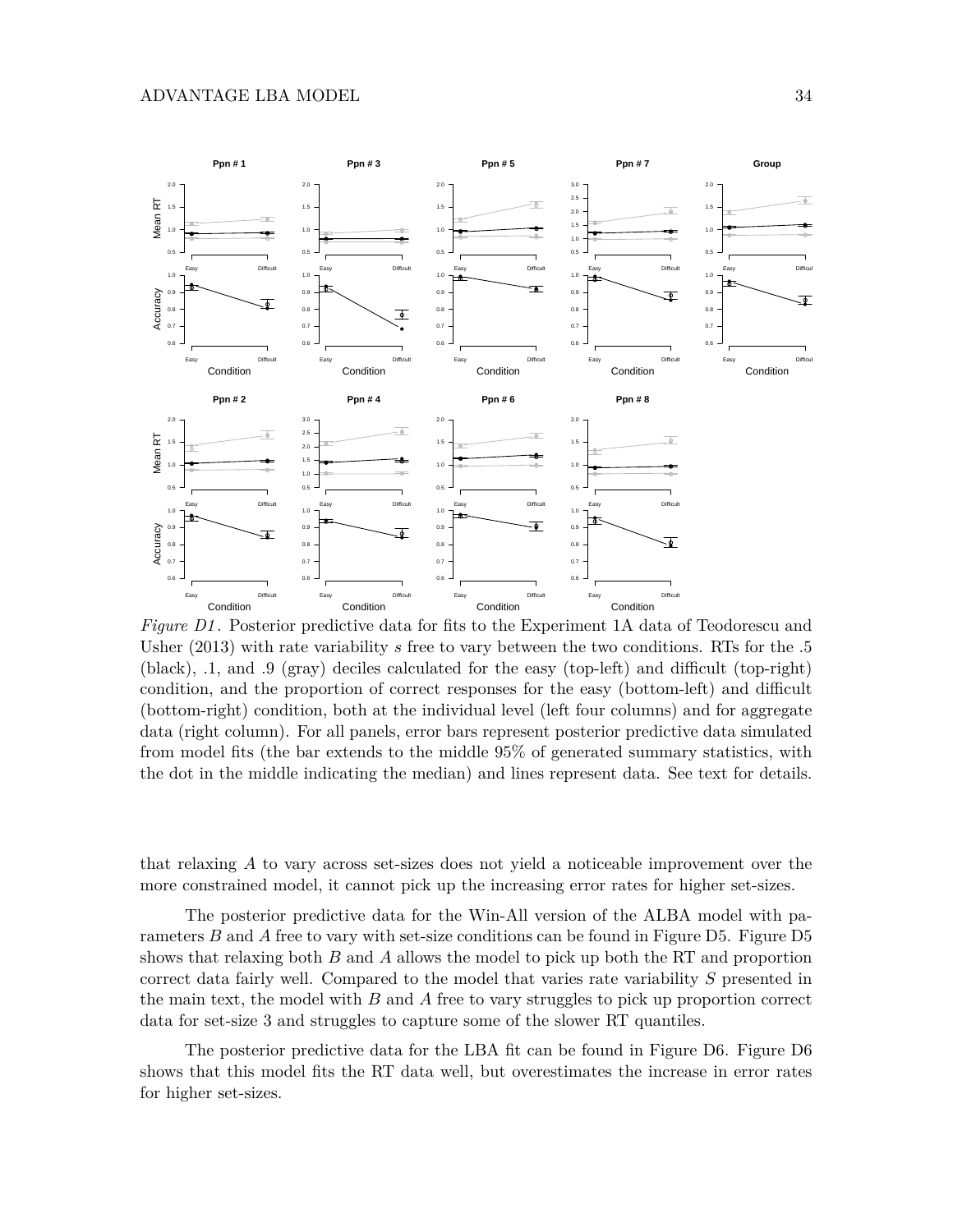

*Figure D2*. LBA posterior predictive data for the Teodorescu data. RTs for the .1, .5, and .9 deciles (top) and the proportion of correct responses (bottom) as a function of set-size (N) on a logarithmic scale. Posterior predictives are presented at the individual level and for aggregate data (bottom-right panel). For all panels, box-and-whiskers represent posterior predictive data (the box contains 95% of the simulated data, with a bar across the middle indicating the median, and whiskers extend to the data extremes) and lines represent data. See text for details.

# Appendix E Context Effects

Here, we show that the ALBA can produce two multiattribute context effects: the attraction effect (Huber et al., 1982) (also called the asymmetric dominance effect) and the compromise effect (Simonson, 1989). There is a third well-known multiattribute context effect, the similarity effect (Tversky, 1972), which the ALBA does not produce. Each of these effects are about two stimuli, S1 and S2, that differ on two attributes, A1 and A2. S1 is preferable on A1, but S2 is preferable on A2, such that in a binary choice S1 and S2 are indifferent. The attraction effect occurs when a third stimulus, S3, is introduced that is slightly inferior to S1 on both A1 and A2, resulting in a preference for S1 over S2. The compromise effect occurs when a third stimulus, S4, is introduced that is even more preferable on A1 and even less preferable on A2 than S1, resulting in a preference for S1, the intermediate option. The similarity effect occurs when a third stimulus, S5, is introduced that is very similar to S2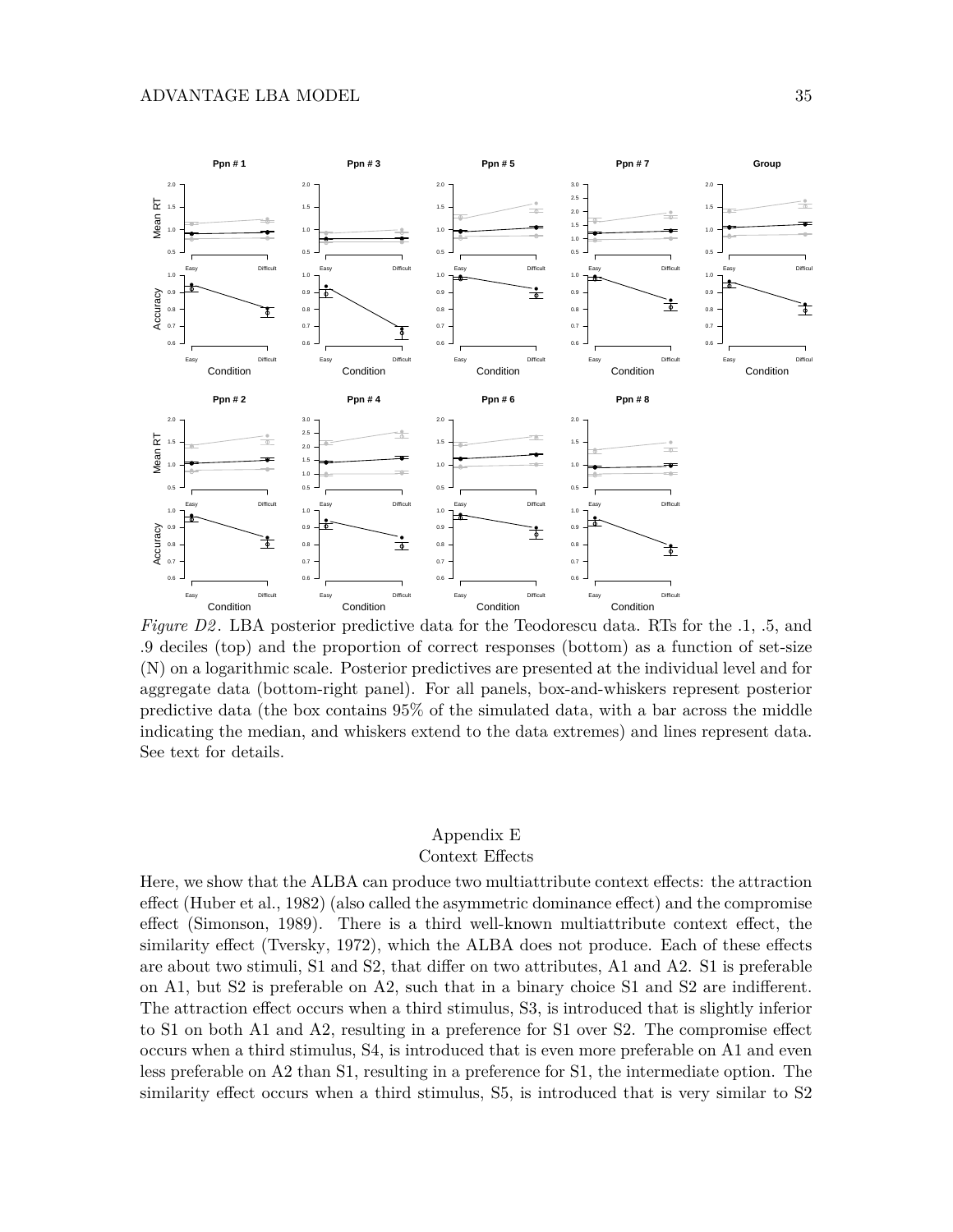

*Figure D3* . Posterior predictive data for the ALBA-4B fit to the van Maanen data. RTs for the .5 (black), .1, and .9 (gray) deciles (top) and the proportion of correct responses (bottom) as a function of set-size (N) on a logarithmic scale. Posterior predictives are presented at the individual level and for aggregate data (bottom-right panel). For all panels, box-and-whiskers represent posterior predictive data (the box contains 95% of the simulated data, with a bar across the middle indicating the median, and whiskers extend to the data extremes) and lines represent data. See text for details.

on both attributes, resulting in a preference for S1, the dissimilar option.

The purpose of this section is not to provide a detailed ALBA of context effects. Researchers interested in quantitatively capturing these phenomena should use a specialized model like the one developed by Trueblood et al. (2014). Rather, this section intends to explain in a qualitative way how the architecture of ALBA naturally produces some context effects.

For this simulation, context effects were modeled as follows. All three effects were examined using two basic stimuli that varied on two attributes: S1 had subjective input values  $\{4, 6\}$  for A1 and A2 respectively, S2 had subjective input values  $\{6, 4\}$  for A1 and A2 respectively. We investigated the consequences of adding an extra stimulus to this pair. For the attraction effect, the extra stimulus ("S3") had subjective input values  $\{3, 6\}$  for A1 and A2 respectively. The attraction effect posits that the presence of S3 should lead decision makers to choose S1, because S1 "dominates" S3. For the compromise effect, the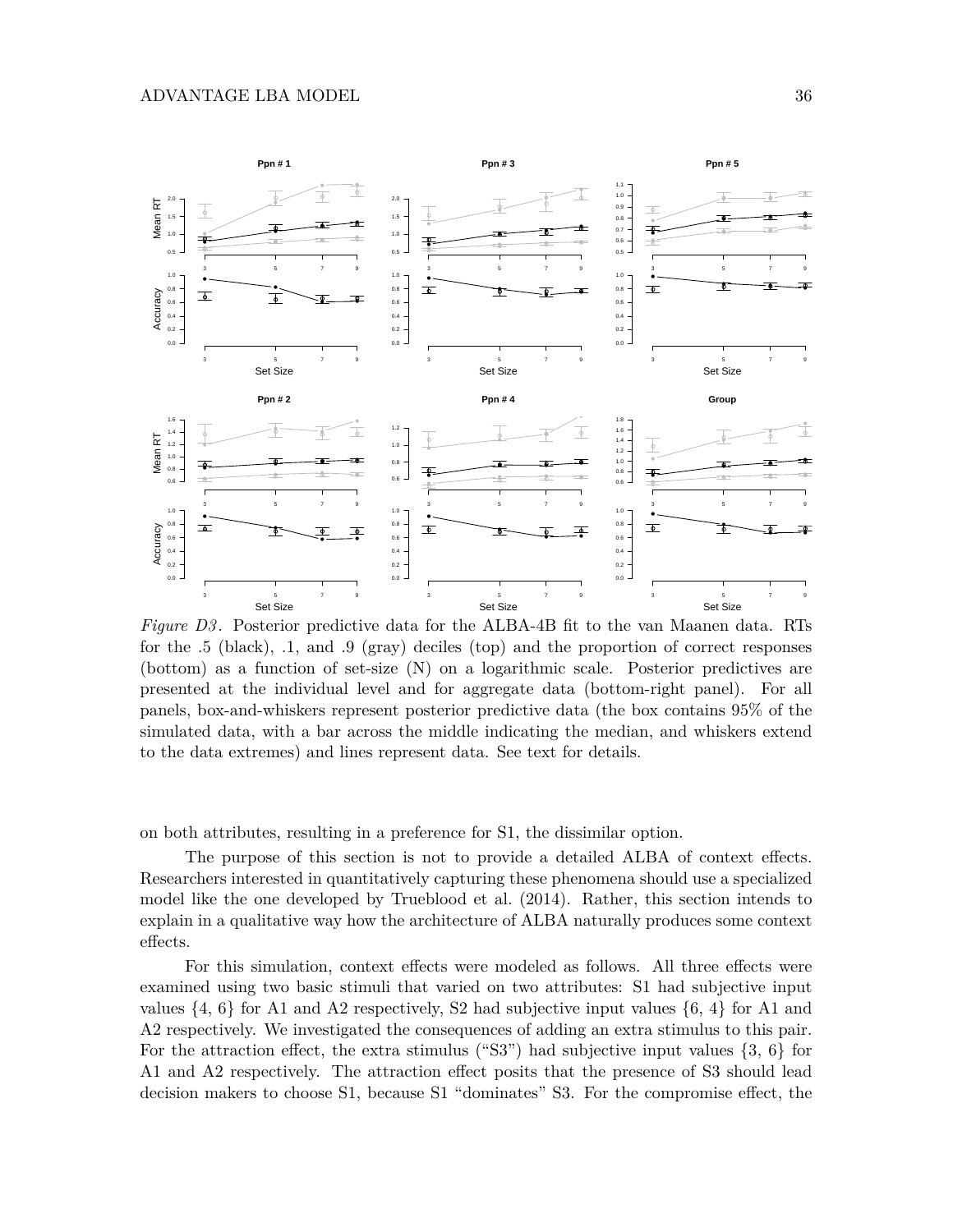

*Figure D4* . Posterior predictive data for the ALBA-4A fit to the van Maanen data. RTs for the .5 (black), .1, and .9 (gray) deciles (top) and the proportion of correct responses (bottom) as a function of set-size (N) on a logarithmic scale. Posterior predictives are presented at the individual level and for aggregate data (bottom-right panel). For all panels, box-and-whiskers represent posterior predictive data (the box contains 95% of the simulated data, with a bar across the middle indicating the median, and whiskers extend to the data extremes) and lines represent data. See text for details.

extra stimulus ("S4") had subjective input values  $\{2, 8\}$  for A1 and A2 respectively. The compromise effect posits that the presence of S4 should lead decision makers to choose S1, because it is a compromise between S2 and S4. For the similarity effect, the extra stimulus ("S5") had subjective input values  $\{5.5, 4.5\}$  for A1 and A2 respectively. The similarity effect posits that the presence of S5 should lead decision makers to S1, because it is different from the highly similar S2 and S5.

All effects were simulated in the ALBA using Equations 1 and 2 by modeling two separate ALBA processes, one for A1 and one for A2. A decision was made once the stopping rule was satisfied for both processes. For the Win-All stopping rule, this meant S1 needed to beat the other stimuli on both A1 and A2 before a response in favor of S1 was executed.

For every effect, we ran 10,000 individual simulations. Individual parameters were  $B = 0.2, A = 1, t_0 = 0.5, v_0 = 1.3, w_S = 0.2, \text{ and } w_D = 3.5.$  Results of the simulations are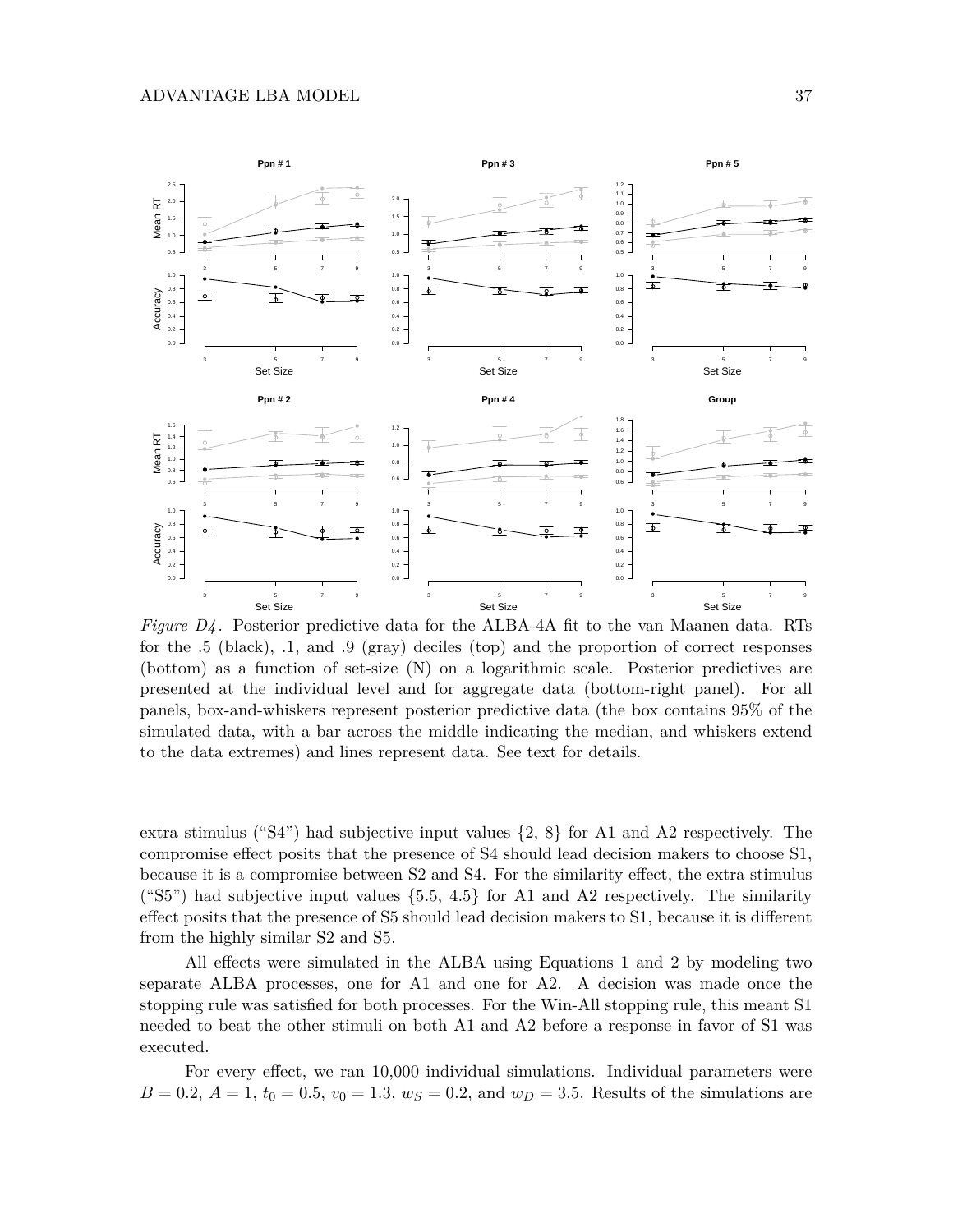

*Figure D5*. Posterior predictive data for the ALBA-4BA fit to the van Maanen data. RTs for the .5 (black), .1, and .9 (gray) deciles (top) and the proportion of correct responses (bottom) as a function of set-size (N) on a logarithmic scale. Posterior predictives are presented at the individual level and for aggregate data (bottom-right panel). For all panels, box-and-whiskers represent posterior predictive data (the box contains 95% of the simulated data, with a bar across the middle indicating the median, and whiskers extend to the data extremes) and lines represent data. See text for details.

presented in Table E1. The table presents the proportion of times each of the three stimuli was chosen. The probability of choosing S1 (resp., S2) from the set  $\{1,2\}$  is  $1/2$  (resp., 1*/*2).

The attraction effect is shown by the fact that S1 is chosen from the set  $\{1, 2, 3\}$ more often than either S2 or S3. The intuition for this result is as follows: the Win-All stopping rule should produce equal probabilities of choosing S1 and S2 without the presence of S3. Adding S3 adds  $1-3$  advantage accumulators for A1 and A2 that need to finish for S1 to be chosen, and  $2-3$  advantage accumulators for A1 and A2 that need to finish for S2 to be chosen. The  $1-3$  advantage accumulators have inputs 4-3 and 6-6 for A1 and A2 respectively; of these two the slowest one will usually be 6-6. The  $2-3$  advantage accumulators have inputs 6-3 and 4-6 for A1 and A2 respectively; of these two the slowest one will usually be 4-6. As the Win-All stopping rule hinges on the last advantage accumulator finishing, S2 (with the inclusion of 4-6) will become less popular compared to S1 (with the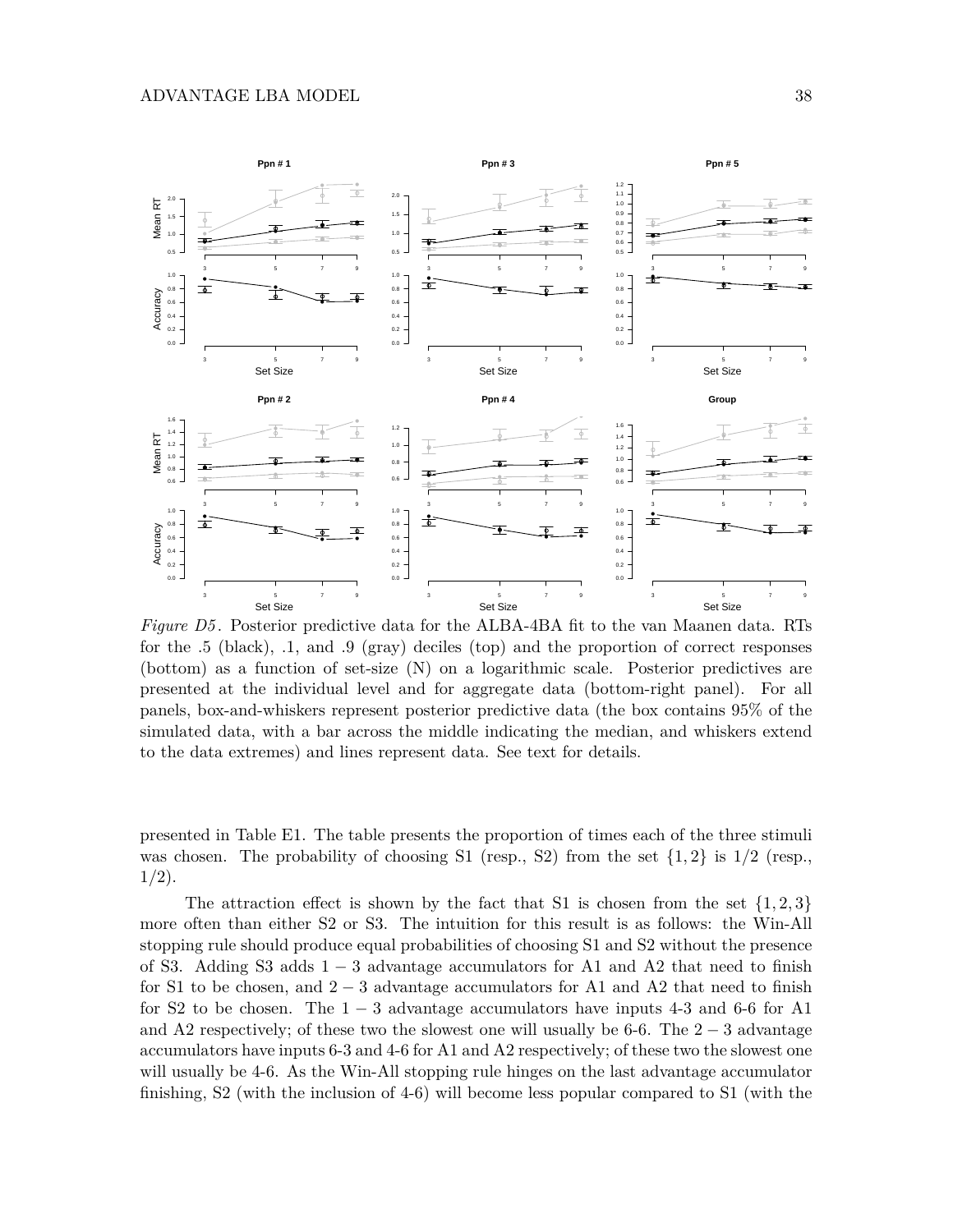

*Figure D6*. LBA posterior predictive data for the van Maanen data. RTs for the .1, .5, and .9 deciles (top) and the proportion of correct responses (bottom) as a function of set-size (N) on a logarithmic scale. Posterior predictives are presented at the individual level and for aggregate data (bottom-right panel). For all panels, box-and-whiskers represent posterior predictive data (the box contains 95% of the simulated data, with a bar across the middle indicating the median, and whiskers extend to the data extremes) and lines represent data. See text for details.

inclusion of 6-6).

The compromise effect is shown by the fact that S1 is chosen from the set  $\{1, 2, 4\}$ more often than either S2 or S4. The intuition for this result is as follows: the Win-All stopping rule should produce equal probabilities of choosing S1 and S2 without the presence of S4. Adding S4 adds  $1 - 4$  advantage accumulators for A1 and A2 that need to finish for S1 to be chosen, and  $2 - 4$  advantage accumulators for A1 and A2 that need to finish for S2 to be chosen. The  $1-4$  advantage accumulators have inputs 4-2 and 6-8 for A1 and A2 respectively; of these two the slowest one will usually be 6-8. The  $2 - 4$  advantage accumulators have inputs 6-2 and 4-8 for A1 and A2 respectively; of these two the slowest one will usually be 4-8. As the Win-All stopping rule hinges on the last advantage accumulator finishing, S2 (with the inclusion of 4-8) will become less popular compared to S1 (with the inclusion of 6-8).

The similarity effect would be shown by the fact that S1 is chosen from the set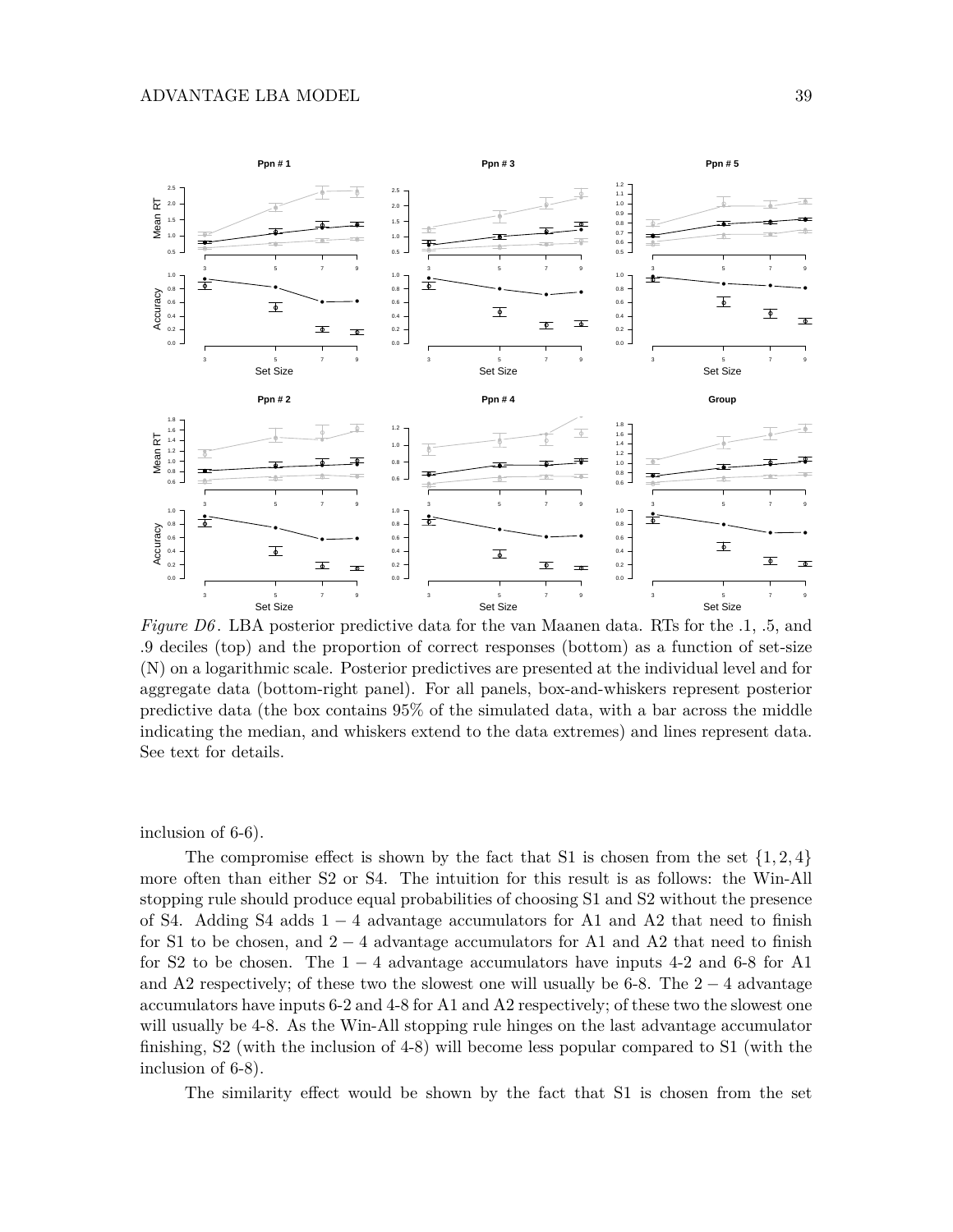| Table E1 |  |
|----------|--|
|----------|--|

*Attraction and compromise effects, as indicated by the proportion of times stimulus 1 was chosen. Attribute values for stimulus 3 (attraction effect) and stimulus 4 (compromise effect) are displayed in the rows below attribute values for stimulus 1 and 2. The most common choice is printed bold.*

|     |     |      | Stimulus Attribute 1 Attribute 2 Attraction Compromise Similarity |      |
|-----|-----|------|-------------------------------------------------------------------|------|
|     |     | 0.51 | 0.57                                                              | 0.26 |
|     |     | 0.30 | 0.32                                                              | 0.32 |
|     |     | 0.19 |                                                                   |      |
|     |     |      | 0.11                                                              |      |
| 5.5 | 4.5 |      |                                                                   | 0.43 |

{1*,* 2*,* 5} more often than either S2 or S5, but the ALBA does not produce the similarity effect. The intuition for this result is as follows: the Win-All stopping rule should produce equal probabilities of choosing S1 and S2 without the presence of S5. Adding S5 adds  $1-5$ advantage accumulators for A1 and A2 that need to finish for S1 to be chosen, and  $2-5$ advantage accumulators for A1 and A2 that need to finish for S2 to be chosen. The  $1-5$ advantage accumulators have inputs 4-5.5 and 6-4.5 for A1 and A2 respectively; of these two the slowest one will usually be 4-5.5. The  $2-5$  advantage accumulators have inputs 6-5.5 and 4-4.5 for A1 and A2 respectively; the slowest one will usually be 4-4.5. As the Win-All stopping rule hinges on the last advantage accumulator finishing, S1 (with the inclusion of 4-5.5) will become less popular compared to S2 (with the inclusion of 4-4.5). Most popular is S5, similar to the result for the compromise effect, as it presents the intermediate option for both attributes.

The fact that the ALBA produces the attraction and compromise effects, but not similarity effect is consistent with recent work that shows that people who exhibit the attraction and compromise effects often do not exhibit the similarity effect (Berkowitsch, Scheibehenne, & Rieskamp, 2014).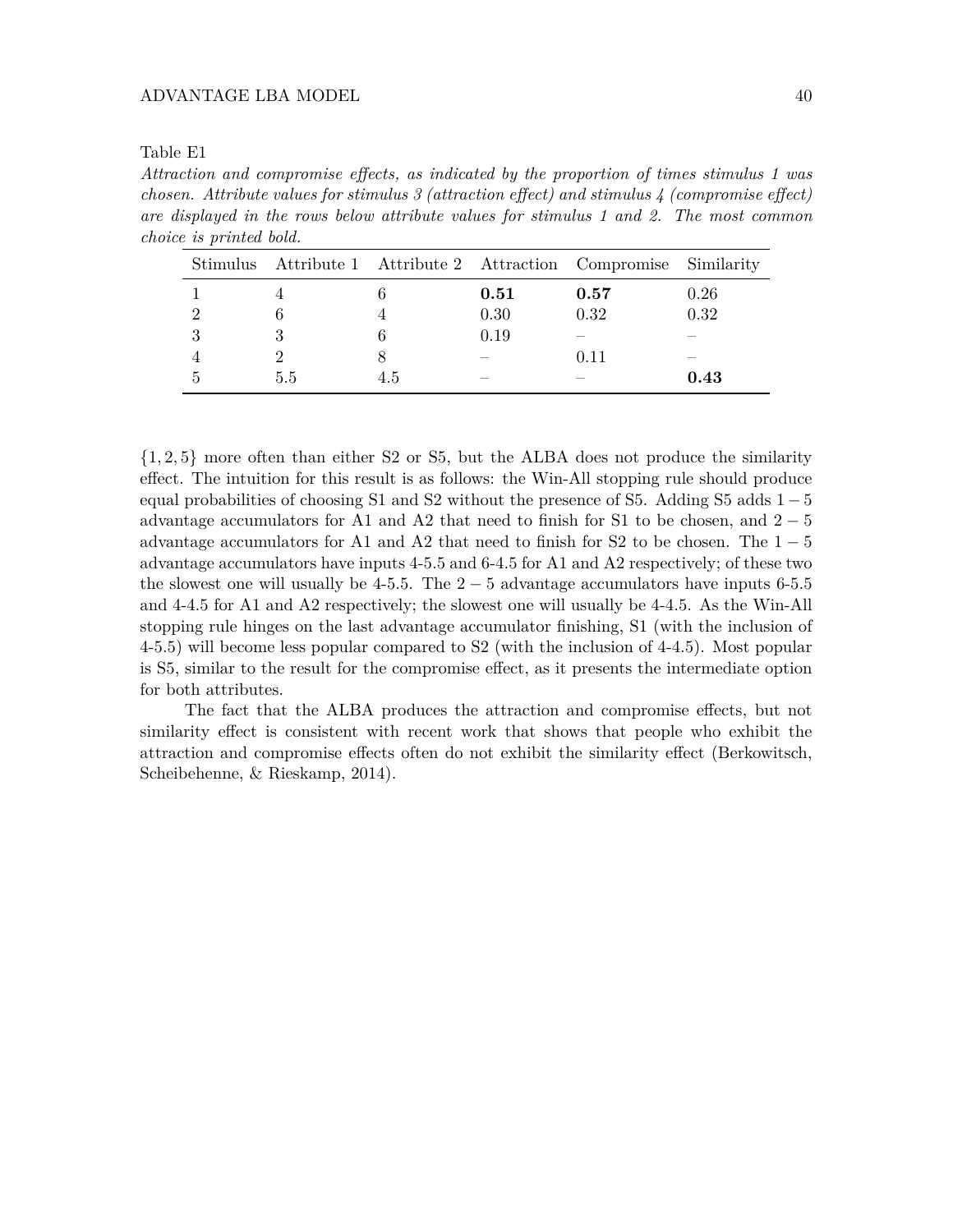#### References

- Berkowitsch, N. A. J., Scheibehenne, B., & Rieskamp, J. (2014). Rigorously testing multialternative decision field theory against random utility models. *Journal of Experimental Psychology: General*, *143* , 1331–1348.
- Blavatskyy, P. (2012). Probabilistic choice and stochastic dominance. *Economic Theory*, *50* , 59 – 83.
- Bogacz, R., Brown, E., Moehlis, J., Holmes, P., & Cohen, J. D. (2006). The physics of optimal decision making: A formal analysis of models of performance in two– alternative forced choice tasks. *Psychological Review*, *113* , 700–765.
- Bogacz, R., Usher, M., Zhang, J., & McClelland, J. L. (2007). Extending a biologically inspired model of choice: Multi–alternatives, nonlinearity and value–based multidimensional choice. *Philosophical Transactions of the Royal Society, Series B*, *362* , 1655–1670.
- Britten, K. H., Shadlen, M. N., Newsome, W. T., & Movshon, J. A. (1992). The analysis of visual motion: A comparison of neuronal and psychophysical performance. *Journal of Neuroscience*, *12* , 4745–4765.
- Brooks, S. P., & Gelman, A. (1998). General methods for monitoring convergence of iterative simulations. *Journal of computational and graphical statistics*, *7* (4), 434–455.
- Brown, S. D., & Heathcote, A. (2005). A ballistic model of choice response time. *Psychological Review*, *112* , 117–128.
- Brown, S. D., & Heathcote, A. (2008). The simplest complete model of choice reaction time: Linear ballistic accumulation. *Cognitive Psychology*, *57* , 153–178.
- Brown, S. D., Marley, A. A. J., Donkin, C., & Heathcote, A. (2008a). An integrated model of choices and response times in absolute identification. *Psychological Review*, *115* , 396–425.
- Brown, S. D., Marley, A. A. J., Donkin, C., & Heathcote, A. (2008b). An integrated model of choices and response times in absolute identification. *Psychological Review*, *115* (2), 396–425.
- Brown, S. D., Steyvers, M., & Wagenmakers, E.-J. (2009). Observing evidence accumulation during multi-alternative decisions. *Journal of Mathematical Psychology*, *53* , 453–462.
- Busemeyer, J. R., Townsend, J. T., Diederich, A., & Barkan, R. (2005). Contrast effects or loss aversion? Comment on Usher and McClelland (2004). *Psychological Review*, *112* , 253–255.
- Dassonville, P., Lewis, S. M., Foster, H. E., & Ashe, J. (1999). Choice and stimulus–response compatibility affect duration of response selection. *Cognitive Brain Research*, *7* , 235– 240.
- Donkin, C., Brown, S. D., & Heathcote, A. (2009). The overconstraint of response time models: Rethinking the scaling problem. *Psychonomic Bulletin & Review*, *16* (6), 1129–1135.
- Eidels, A., Donkin, C., Brown, S. D., & Heathcote, A. (2010). Converging measures of workload capacity. *Psychonomic bulletin & review*, *17* (6), 763–771.
- Evans, N. J., Holmes, W. R., & Trueblood, J. S. (in press). Response-time data provide critical constraints on dynamic models of multi-alternative, multi-attribute choice. *Psychonomic Bulletin & Review*.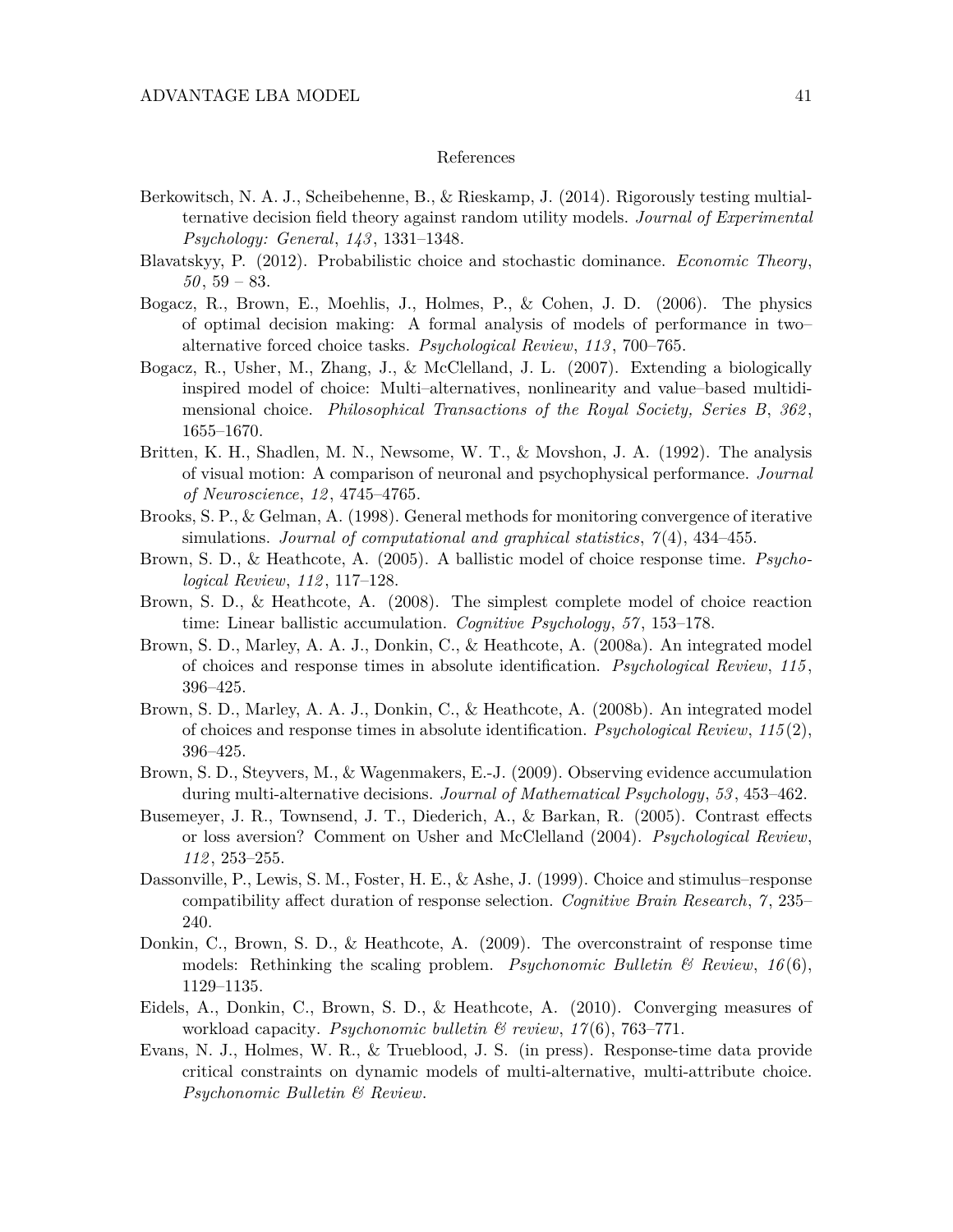- Fechner, G. T., Boring, E. G., Howes, D. H., & Adler, H. E. (1966). *Elements of psychophysics*. Holt, Rinehart and Winston.
- Hawkins, G. E., Brown, S. D., Steyvers, M., & Wagenmakers, E.-J. (2012a). Context effects in multi–alternative decision making: Empirical data and a Bayesian model. *Cognitive Science*, *36* , 498–516.
- Hawkins, G. E., Brown, S. D., Steyvers, M., & Wagenmakers, E.-J. (2012b). An optimal adjustment procedure to minimize experiment time in decisions with multiple alternatives. *Psychonomic Bulletin & Review*, *19* , 339–348.
- Hawkins, G. E., Marley, A. A. J., Heathcote, A., Flynn, T. N., Louviere, J. J., & Brown, S. D. (2014). Integrating cognitive process and descriptive models of attitudes and preferences. *Cognitive Science*, *38* , 701–735.
- Heathcote, A., Holloway, E., & Sauer, J. (in press). Confidence and varieties of bias. *Journal of Mathematical Psychology*.
- Heathcote, A., Lin, Y.-S., Reynolds, A., Strickland, L., Gretton, M., & Matzke, D. (in press). Dynamic models of choice. *Behavior Research Methods*.
- Heathcote, A., & Love, J. (2012). Linear deterministic accumulator models of simple choice. *Frontiers in Psychology*, *3* .
- Heathcote, A., Suraev, A., Curley, S., Gong, Q., & Love, J. (2015). Decision processes and the slowing of simple choices in schizophrenia. *Journal of Abnormal Psychology*, *124* , 961–974.
- Hick, W. E. (1952). On the rate of gain of information. *Quarterly Journal of Experimental Psychology*, *4* , 11–26.
- Holmes, W. R., Trueblood, J. S., & Heathcote, A. (2016). A new framework for modeling decisions about changing information: The piecewise linear ballistic accumulator model. *Cognitive Psychology*, *85* , 1–29.
- Huber, J., Payne, J. W., & Puto, C. (1982). Adding asymmetrically dominated alternatives: Violations of regularity and the similarity hypothesis. *Journal of Consumer Research*, *9* , 90–98.
- Hyman, R. (1953). Stimulus information as a determinant of reaction time. *Journal of Experimental Psychology*, *45* , 188–196.
- Kveraga, K., Boucher, L., & Hughes, H. C. (2002). Saccades operate in violation of Hick's law. *Experimental Brain Research*, *146* , 307–314.
- Lacouture, Y., & Marley, A. A. J. (1995). A mapping model of bow effects in absolute identification. *Journal of Mathematical Psychology*, *39* , 383–395.
- Lee, K.-M., Keller, E. L., & Heinen, S. J. (2005). Properties of saccades generated as a choice response. *Experimental Brain Research*, *162* , 278–286.
- Lee, M. D. (2001). Determining the dimensionality of multidimensional scaling representations for cognitive modeling. *Journal of Mathematical Psychology*, *45* , 149–166.
- Leite, F. P., & Ratcliff, R. (2010). Modeling reaction time and accuracy of multiple– alternative decisions. *Attention, Perception, & Psychophysics*, *72* , 246–273.
- Luce, R. D. (1986). *Response times*. New York: Oxford University Press.
- Marley, A. A. J. (1991). Context dependent probabilistic choice models based on measures of binary advantage. *Mathematical Social Sciences*, *21* , 201–231.
- McClelland, J. L., Usher, M., & Tsetsos, K. (2011). Testing multi–alternative decision models with non–stationary evidence. *Frontiers in Neuroscience*, *5* , 1662–4548.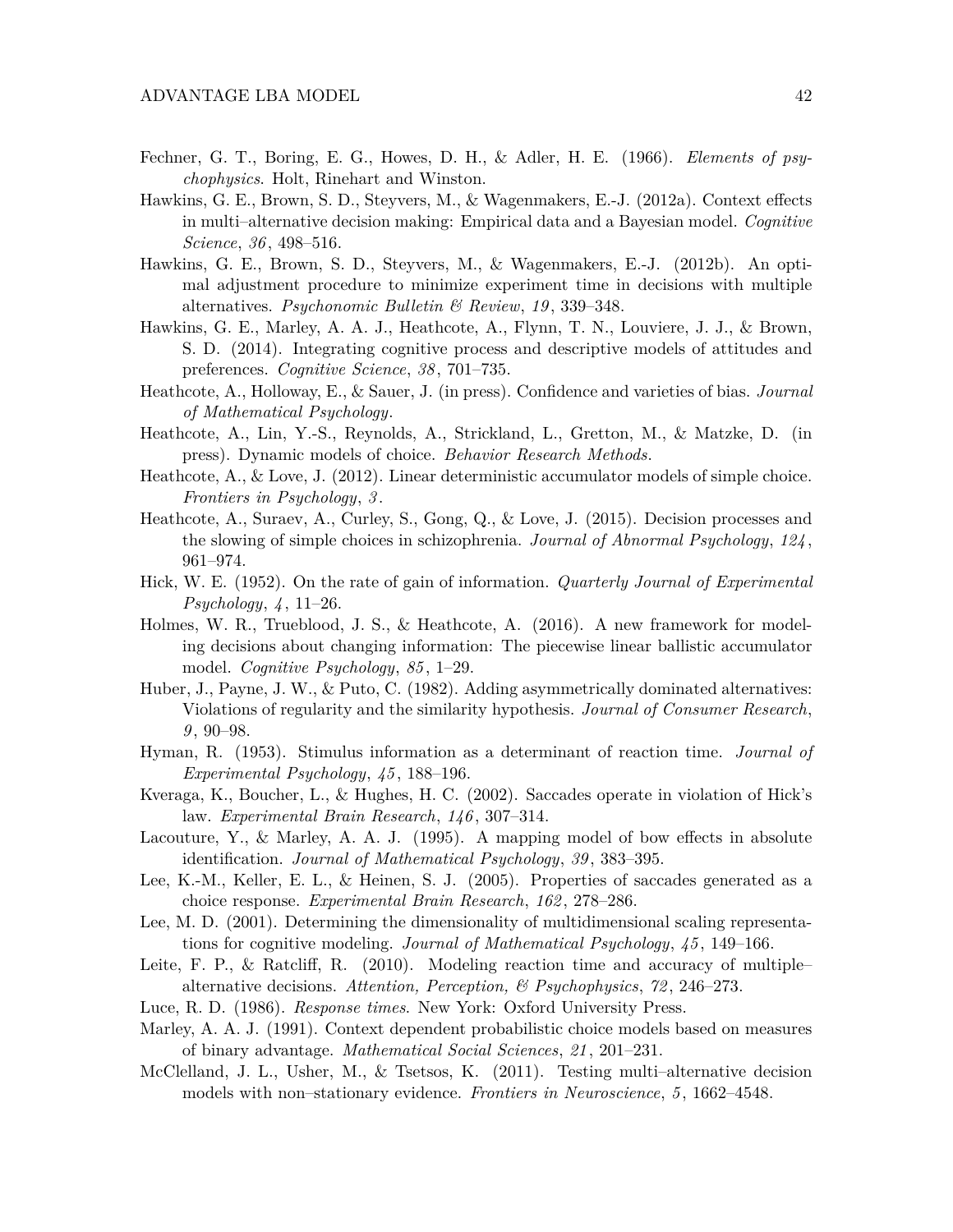- McMillen, T., & Holmes, P. (2006). The dynamics of choice among multiple alternatives. *Journal of Mathematical Psychology*, *50* , 30–57.
- Miletic, S., Turner, B. M., Forstmann, B., & Van Maanen, L. (2017). Parameter Recovery for the Leaky Competing Accumulator Model. *Journal of Mathematical Psychology*, *76* , 25–50.
- Pachella, R. G., & Fisher, D. (1972). Hick's law and the speed-accuracy trade-off in absolute judgment. *Journal of Experimental Psychology*, *92* , 378.
- Raab, D. H. (1962). Statistical facilitation of simple reaction times. *Transactions of the New York Academy of Sciences*, *24* , 574–590.
- Ratcliff, R., Voskuilen, C., & Teodorescu, A. (2018). Modeling 2-alternative forced-choice tasks: Accounting for both magnitude and difference effects. *Cognitive Psychology*, *103* , 1–22.
- Roe, R. M., Busemeyer, J. R., & Townsend, J. T. (2001). Multi-Alternative Decision Field Theory: A Dynamic Artificial Neural Network Model of Decision-Making . *Psychological Review*, *108* (2), 370–392.
- Simonson, I. (1989). Choice based on reasons: The case of attraction and compromise effects. *Journal of Consumer Research*, *16* , 158–174.
- Spiegelhalter, D. J., Best, N. G., Carlin, B. P., & van der Linde, A. (2002). Bayesian measures of model complexity and fit. *Journal of the Royal Statistical Society B*, *64* , 583–639.
- Teichner, W. H., & Krebs, M. J. (1974). Laws of visual choice reaction time. *Psychological Review*, *81* , 75–98.
- ten Hoopen, G., Akerboom, S., & Raaymakers, E. (1982). Vibrotactual choice reaction time, tactile receptor systems and ideomotor compatibility. *Acta Psychologica*, *50* , 143–157.
- Teodorescu, A. R., Moran, R., & Usher, M. (2016). Absolutely relative or relatively absolute: Violations of value invariance in human decision making. *Psychonomic Bulletin & Review*, *23* , 22–38.
- Teodorescu, A. R., & Usher, M. (2013). Disentangling decision models: From independence to competition. *Psychological Review*, *120* , 1–38.
- ter Braak, C. J. F. (2006). A Markov chain Monte Carlo version of the genetic algorithm Differential Evolution: easy Bayesian computing for real parameter spaces. *Statistics and Computing*, *16* , 239–249.
- Terry, A., Marley, A. A. J., Barnwal, A., Wagenmakers, E.-J., Heathcote, A., & Brown, S. D. (2015). Generalising the drift rate distributions for Linear Ballistic Accumulators. *Journal of Mathematical Psychology*, *68* , 49–58.
- Trueblood, J. S., Brown, S. D., & Heathcote, A. (2014). The multiattribute linear ballistic accumulator model of context effects in multialternative choice. *Psychological Review*, *121* , 179–205.
- Tsetsos, K., Usher, M., & Chater, N. (2010). Preference reversal in multiattribute choice. *Psychological Review*, *117* (4), 1275–1291.
- Turner, B. M., Sederberg, P. B., Brown, S. D., & Steyvers, M. (2013). A method for efficiently sampling from distributions with correlated dimensions. *Psychological Methods*, *18* , 368–384.